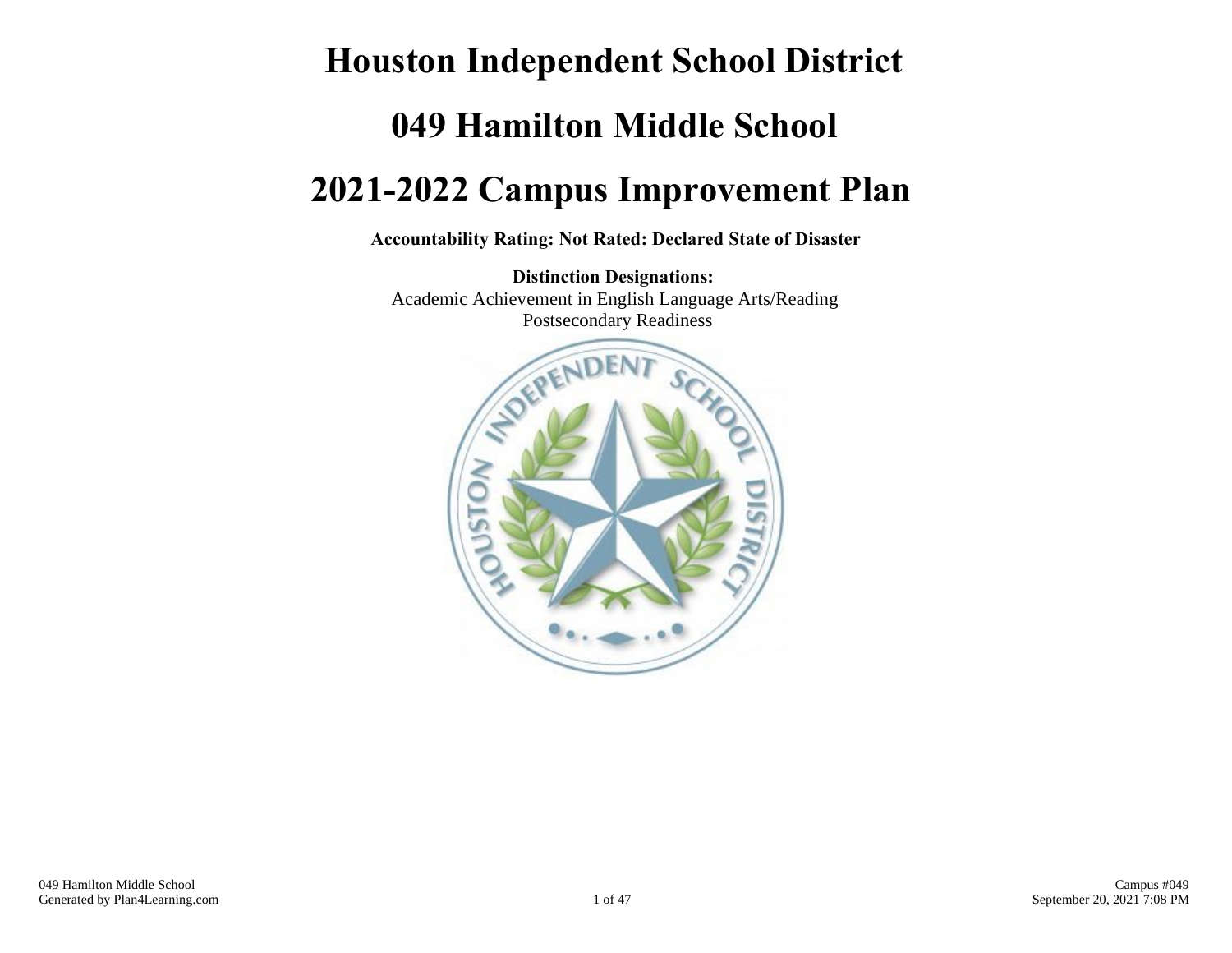## **Mission Statement**

*At Hamilton Middle School we provide rigorous learning experiences that promote student success in academics, athletics, and the arts through innovative, problem-based, and interdisciplinary studies in a safe and nurturing environment***.**

## **Vision**

*Hamilton is a safe, innovative, student-centered Vanguard magnet middle school committed to developing collaborative scholars who are equipped with social and emotional intelligence.*

## **Value Statement**

*Strengthen the Knowledge. Strengthen the Character. Strengthen the Future.*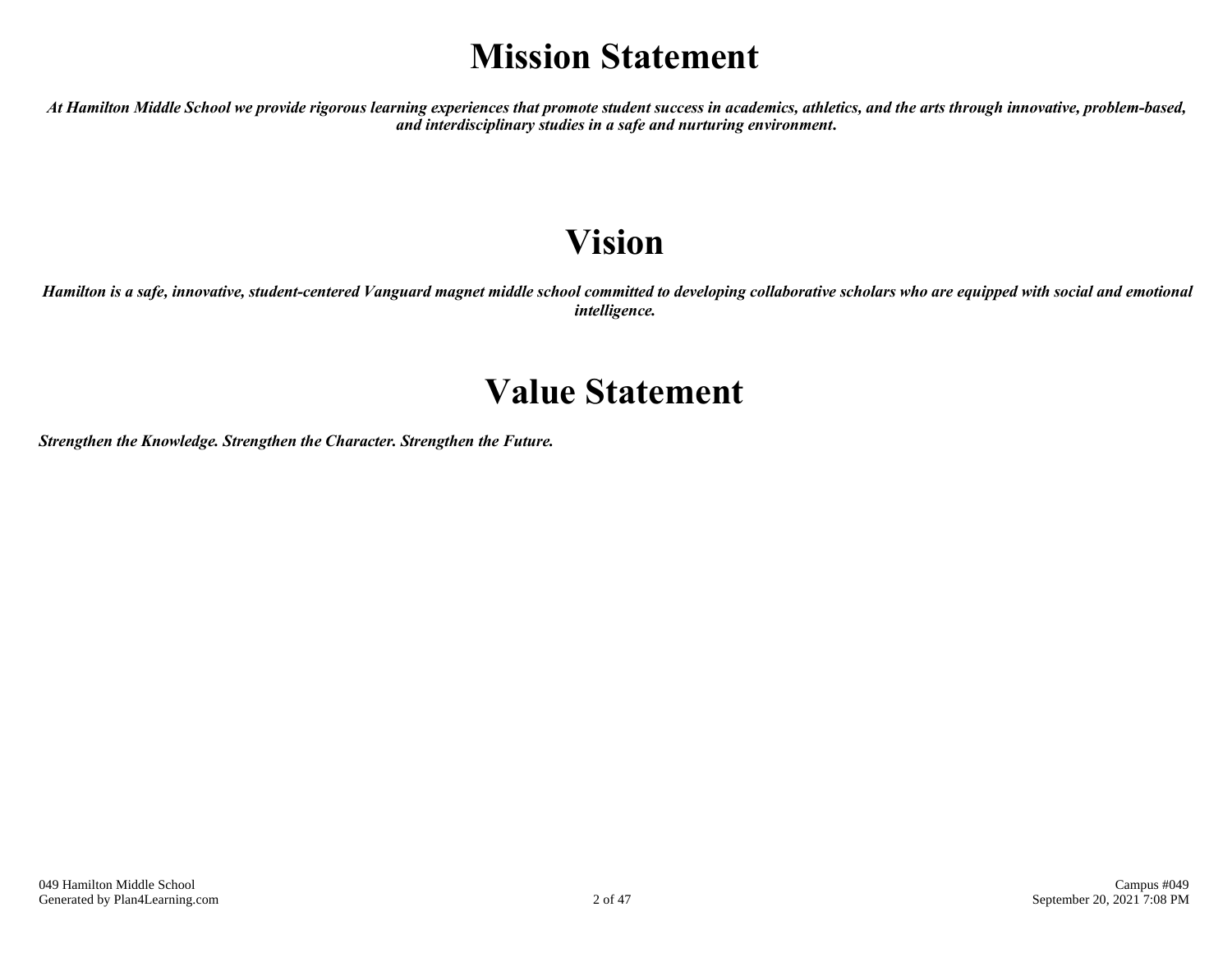## **Table of Contents**

| <b>Comprehensive Needs Assessment</b>                                                                                                                                                                                                                                     |    |
|---------------------------------------------------------------------------------------------------------------------------------------------------------------------------------------------------------------------------------------------------------------------------|----|
| Demographics                                                                                                                                                                                                                                                              |    |
| <b>Student Learning</b>                                                                                                                                                                                                                                                   |    |
| School Processes & Programs                                                                                                                                                                                                                                               |    |
| Perceptions                                                                                                                                                                                                                                                               | 9  |
| Priority Problems of Practice                                                                                                                                                                                                                                             | 10 |
| Comprehensive Needs Assessment Data Documentation                                                                                                                                                                                                                         | 11 |
| <b>Board Goals</b>                                                                                                                                                                                                                                                        | 13 |
| Board Goal 1: ELAR The percentage of 3rd grade students performing at students reading and writing at or above grade level in reading as measured by the Meets Grade                                                                                                      |    |
| Level Standard on STAAR will increase 8 percentage points from 42% in spring 2019 to 50% in spring 2024.                                                                                                                                                                  | 14 |
| Board Goal 2: MATH - The percentage of 3rd grade students performing at or above grade level in math as measured by the Meets Grade Level Standard on STAAR<br>will increase 8 percentage points from 46% in spring 2019 to 54% in spring 2024.                           | 16 |
| Board Goal 3: SCHOOL PROGRESS The percentage of graduates that meet the criteria for CCMR as measured in Domain 1 of the state accountability system will<br>increase 8 percentage points from 63% for 2017-18 graduates to 71% for 2022-2023 graduates reported in 2024. | 19 |
| Board Goal 4: N/A - Additional Campus Goals                                                                                                                                                                                                                               | 21 |
| <b>State Compensatory</b>                                                                                                                                                                                                                                                 | 40 |
| Personnel for 049 Hamilton Middle School                                                                                                                                                                                                                                  | 41 |
| Title I Schoolwide Elements                                                                                                                                                                                                                                               | 41 |
| ELEMENT 1. SWP COMPREHENSIVE NEEDS ASSESSMENT (CNA)                                                                                                                                                                                                                       | 42 |
| 1.1: Comprehensive Needs Assessment                                                                                                                                                                                                                                       | 42 |
| ELEMENT 2. SWP CAMPUS IMPROVEMENT PLAN (CIP)                                                                                                                                                                                                                              | 42 |
| 2.1: Campus Improvement Plan developed with appropriate stakeholders                                                                                                                                                                                                      | 42 |
| 2.2: Regular monitoring and revision                                                                                                                                                                                                                                      | 42 |
| 2.3: Available to parents and community in an understandable format and language                                                                                                                                                                                          | 42 |
| 2.4: Opportunities for all children to meet State standards                                                                                                                                                                                                               | 43 |
| 2.5: Increased learning time and well-rounded education                                                                                                                                                                                                                   | 43 |
| 2.6: Address needs of all students, particularly at-risk                                                                                                                                                                                                                  | 43 |
| ELEMENT 3. PARENT AND FAMILY ENGAGEMENT (PFE)                                                                                                                                                                                                                             | 43 |
| 3.1: Develop and distribute Parent and Family Engagement Policy                                                                                                                                                                                                           | 43 |
| 3.2: Offer flexible number of parent involvement meetings                                                                                                                                                                                                                 | 44 |
| <b>Title I Personnel</b>                                                                                                                                                                                                                                                  | 44 |
| <b>Campus Funding Summary</b>                                                                                                                                                                                                                                             | 45 |
| Addendums                                                                                                                                                                                                                                                                 | 46 |
|                                                                                                                                                                                                                                                                           |    |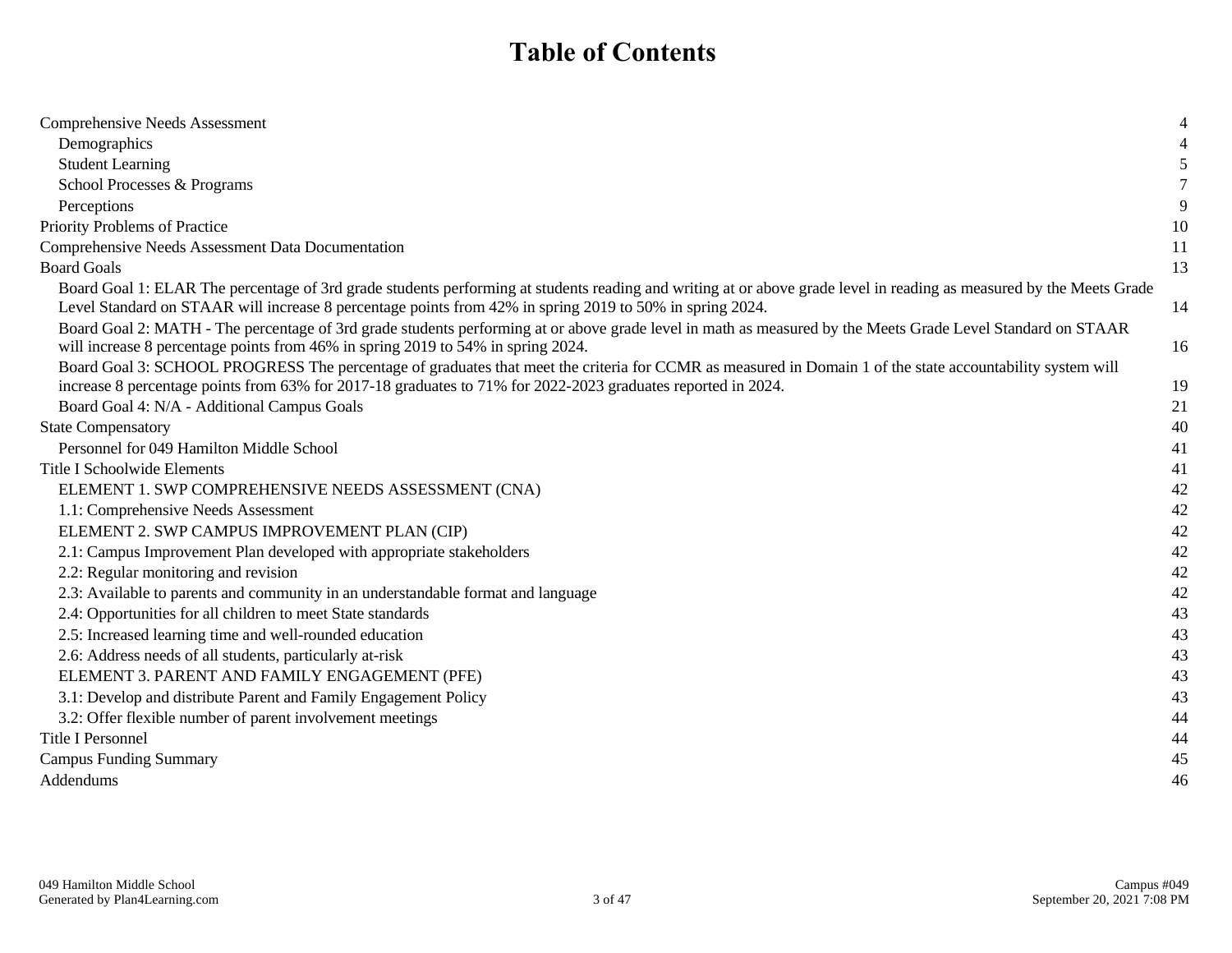## **Comprehensive Needs Assessment**

### **Demographics**

### **Demographics Summary**

**A**lexander Hamilton Middle School is a Houston Independent School District campus located at 139 East 20th Street in the historic Heights neighborhood. In addition to being a Gold Certified Family Friendly neighborhood school, Hamilton offers a Vanguard Magnet program that serves 1000 students in grades six through eight. As a 2019 Texas Education Agency rated *B* campus, Hamilton holds academic distinctions in Post-Secondary Readiness and in English Language Arts and Reading.

In addition to the district's mandated middle school curriculum, Hamilton offers eight high school credit and Advanced Placement college credit courses. Hamilton also hosts a dual language program where select students receive science and mathematics instruction in Spanish, along with advanced coursework in Spanish Language Arts.

As a newly named Verizon Innovative Learning School, Hamilton is progressing toward realizing a proposed transition to a STEAM-focused (science, technology, engineering, arts, and mathematics) curriculum. To ensure students experience a well-rounded education, Hamilton also hosts award-winning athletics and arts programs and a spectrum of student extracurricular organizations. At Hamilton, the goal is for all Huskies to be honest, united, scholarly, kind, innovative, extraordinary, and strong.

Hamilton Middle School's community stakeholders include students, parents, community partners, teachers, administration, and staff. These partners are a part of the Shared Decision-Making Committee (SDMC), which establishes, monitors, and evaluates campus goals for budgeting, staffing, curriculum, planning, school organization, staffing patterns, and staff development. This model is aligned to state legislation and HISD board policy. Campus academic and extracurricular offerings provide students with experiences that, inside and outside the classroom, develop and nurture a community-oriented viewpoint.

Student and family ethnic demographics are predominately Latino, with 86% of students and families identifying as Hispanic. The remaining student population is comprised of 9% African American, 3% White, and 1% Asian. Gender demographics slightly favor males at 51%. Hamilton continues to be a Title I campus with a little over 83% of families qualifying for free or reduced lunch. Students with identified special needs comprise less than 10% of the population, where Emerging Bilinguals hover around 20%. These demographic characteristics have only minimally fluctuated over the last five years. The one exception is a decrease in the percentage of students identified as Vanguard or gifted and talented. Formerly, a full half of the student population was identified as Vanguard. Gifted and talented students now comprise just under 40% of the population.

With a student mobility rate under 6%, average class sizes at Hamilton range between 25-33 students, with many high school credit courses having the larger class enrollments. Daily attendance, although negatively impacted by the pandemic in 2020-2021, has historically remained near 97%.

All faculty and leadership staff have a bachelor's degree, with 33% having obtained a master's degree and 3 individuals holding a doctorate degree. Professional personnel demographics are 30% African American, 27% Hispanic, and 33% White. 30% of the teaching staff has less than five years of classroom experience, but an equal percentage have over twenty years of experience.

### **Demographics Strengths**

Although the student population at Hamilton lacks ethnic diversity, the faculty and staff represent a varied ethnic composition, with numerous teachers and leadership team members originally hailing from outside the United States. Another strength of the faculty is the average years of service. This statistic speaks to not only to the longevity of the staff, but to the commitment of the faculty to the mission and the students of the campus.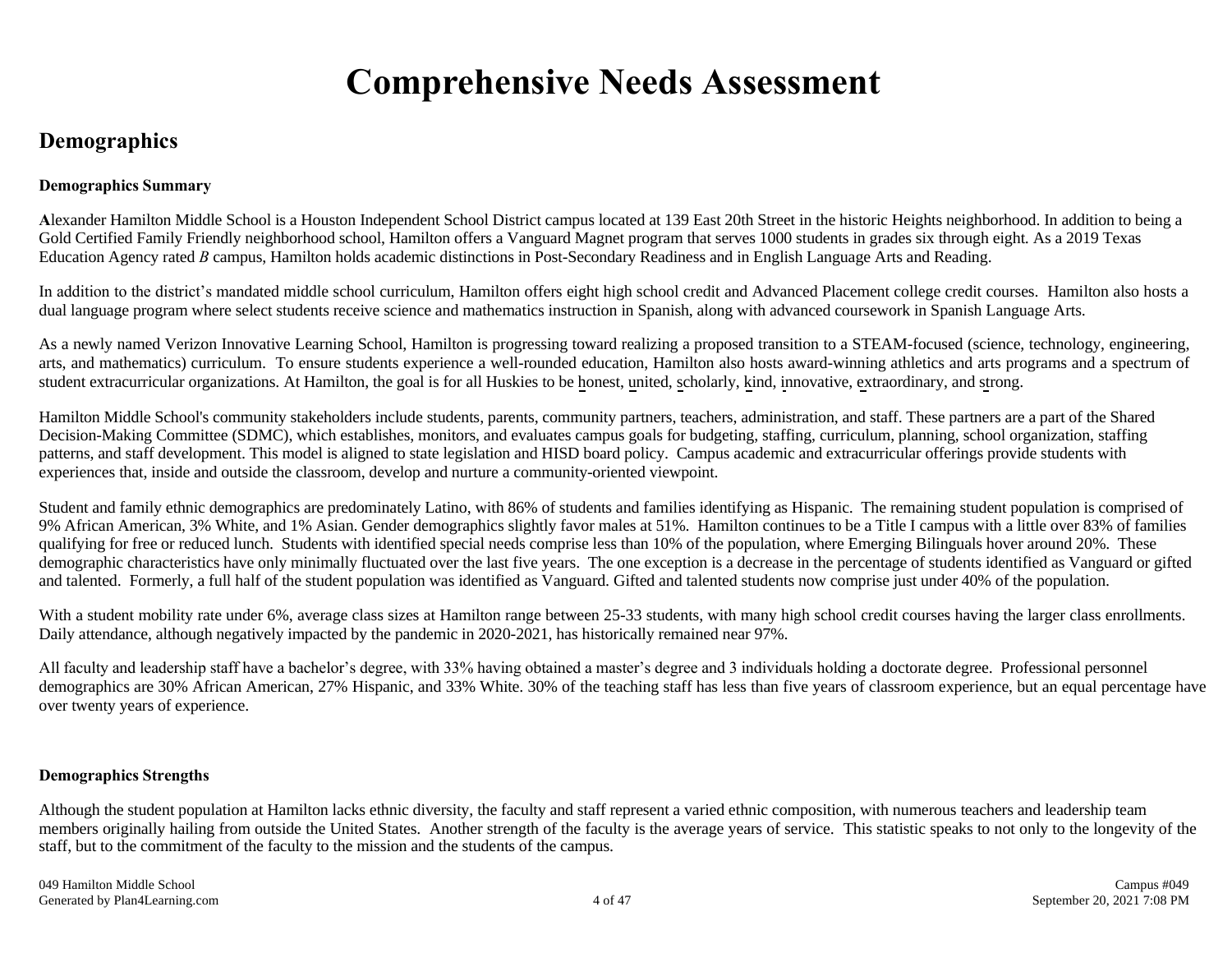Other demographic strengths are found in the diversity of student academic levels and needs. The variety of student academic strengths exposes all students to a more realistic picture of the broader cultural landscape and assists students in learning how to work cooperatively and collaboratively. Simultaneously, the predominance of a Hispanic ethnicity allows for the campus to focus on celebrations, resources, and programming that highlight Latino culture.

#### **Problems of Practice Identifying Demographics Needs**

**Problem of Practice 1:** Despite Hamilton's identification as a Vanguard Magnet school, the past few years have witnessed a decline in the number on identified Vanguard students who choose Hamilton as their first or second choice school for Vanguard-related programming. **Root Cause:** Although there are several factors that have led the decrease in Vanguard student enrollment at Hamilton, the primary influence has been the emergence and growth of specialized academic programming at other area middle schools.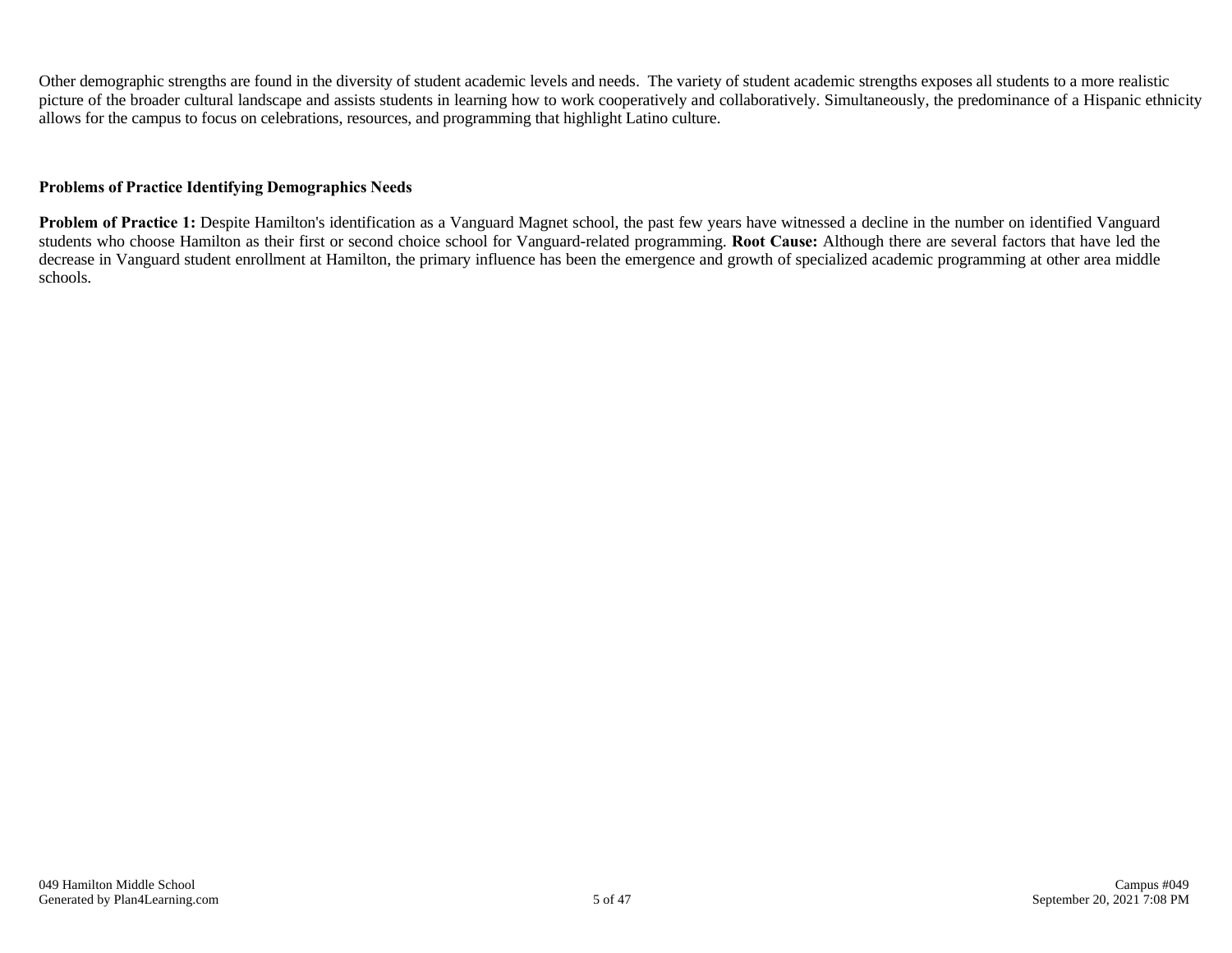### **Student Learning**

#### **Student Learning Summary**

Based on the results of the 2021 STAAR administration, in contrast to 2019 results, students overall performed better on campus-based assessments than they did on district and state assessments. These data trends may indicate a misalignment of campus academic expectations with state instructional standards. However, it may be that the misalignment was unintentional and the result of teacher efforts to revise and to accommodate the curriculum to lessen the struggles students were experiencing because of the health crisis and remote learning. This attitude and practice, although well-intentioned, may also have disproportionately contributed to student underperformance.

However, despite unintentional negative practices, students, across assessments, consistently demonstrated year-long growth in reading from sixth grade through the eighth grade and in math for sixth grade and seventh grade. However, student achievement in math decreased for eighth grade. Although such data trends, overall, are not unusual for Hamilton, the severity of the lost learning far exceeded previous years.

Regarding specific student demographic subgroups, assessment data continue to indicate that gifted and talented students are underperforming in reading and in math, despite individual academic indicators to the contrary. Emerging bilingual students and students receiving special education services also continued to underperform in comparison to their counterparts. However, it is noteworthy that special population student performance growth trends mirrored the above overall positive patterns realized by all students.

Yet, consequently, all student demographic groups underperformed on the 2021 state assessments. Although extenuating circumstances surrounding the global health crisis, and the transition of most Hamilton students to remote learning, are undoubtedly factors in these data, issues regarding learning loss and stagnated growth still need to be addressed. Therefore, all students at Hamilton appear staged for participation in intervention or enrichment opportunities

With this knowledge in hand, Renaissance 360's assessment and tracking features will continue to be used to tier all students to establish appropriate intervention and enrichment supports. Additionally, Renaissance data points will be triangulated with 2021 STAAR and TELPAS assessment results to assist teachers and campus instructional specialists in creating small groups for targeted intervention time and supports. Appropriate student grouping will support instructional efforts designed around and based on demonstrated student academic needs or deficits. Through ongoing progress monitoring, along with subject and grade level-based common assessments and Imagine Learning scale reports, student groups will be able to be periodically revised. This continuous process will help ensure that intervention and enrichment efforts remain targeted to students' changing needs. This continuous, multi-tiered approach will be used to make ancillary instructional decisions including referrals to the Intervention Assistance Team, the monitoring of Response to Intervention, tutorials, and Saturday Academies.

#### **Student Learning Strengths**

Despite general data trends indicating lost student learning, Hamilton students did indicate consistent growth patterns on common assessment performance across student demographic groups. The conclusion is that no one student group sustained a disproportionate impact in learning loss. Additionally, although not discussed above, Advanced Placement testing results also indicated a lesser impact from the health crisis and remote learning. Although the percentages of students scoring a three or four on the Advanced Placement exam declined, the loss was in proportion to the overall reduction in the number of students who took the assessment.

#### **Problems of Practice Identifying Student Learning Needs**

**Problem of Practice 1:** Campus-based common assessments do not appear to be aligned with the rigor of the state's instructional objectives as expressed through the TEKS and SEs. This misalignment was especially evident in English language arts and mathematics assessments. **Root Cause:** Instructional practices related to I-7, Promotes High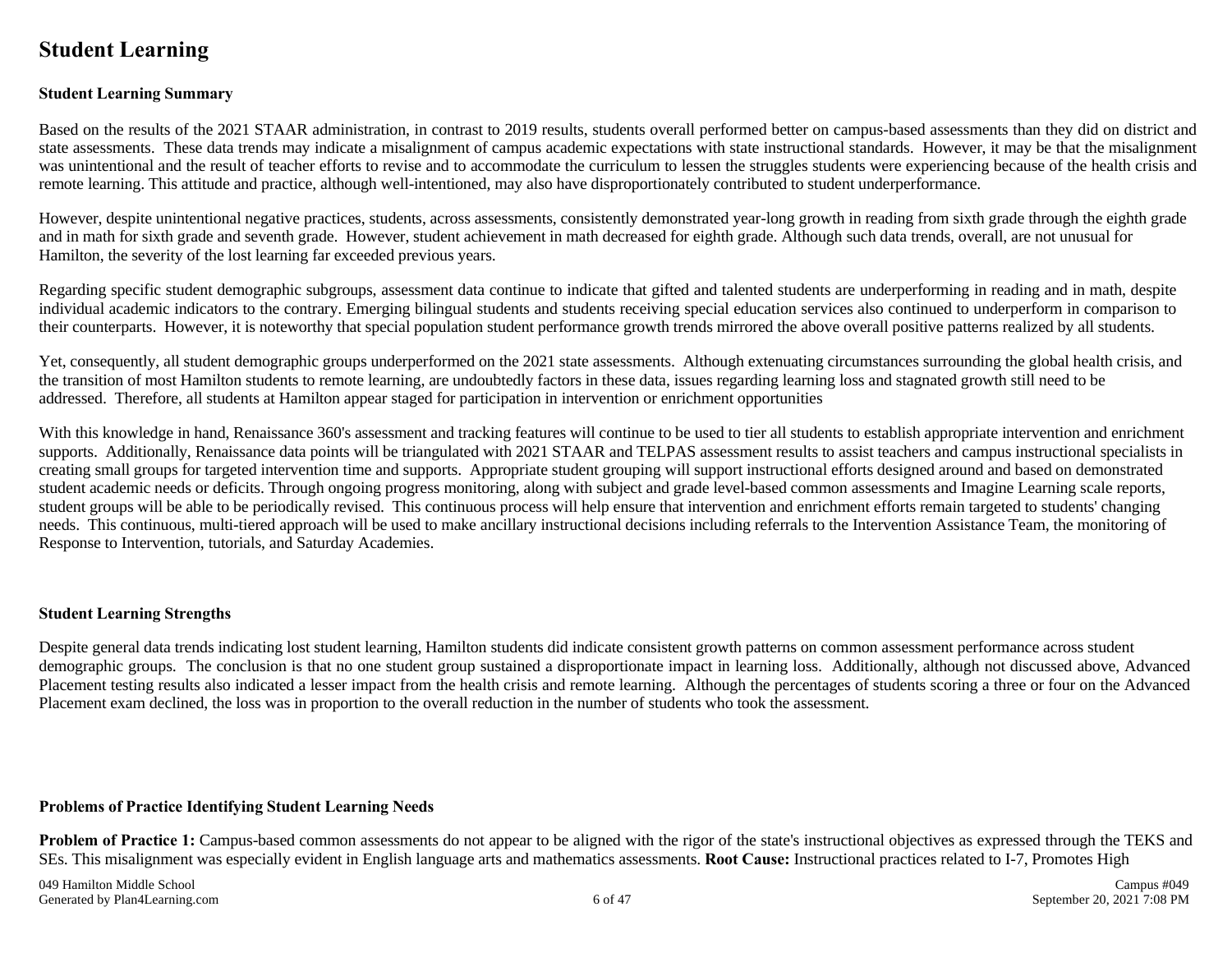Academic Expectations for Students, were undermined by teacher efforts to understand and to support student and family struggles experienced due to the health crises and to remote learning.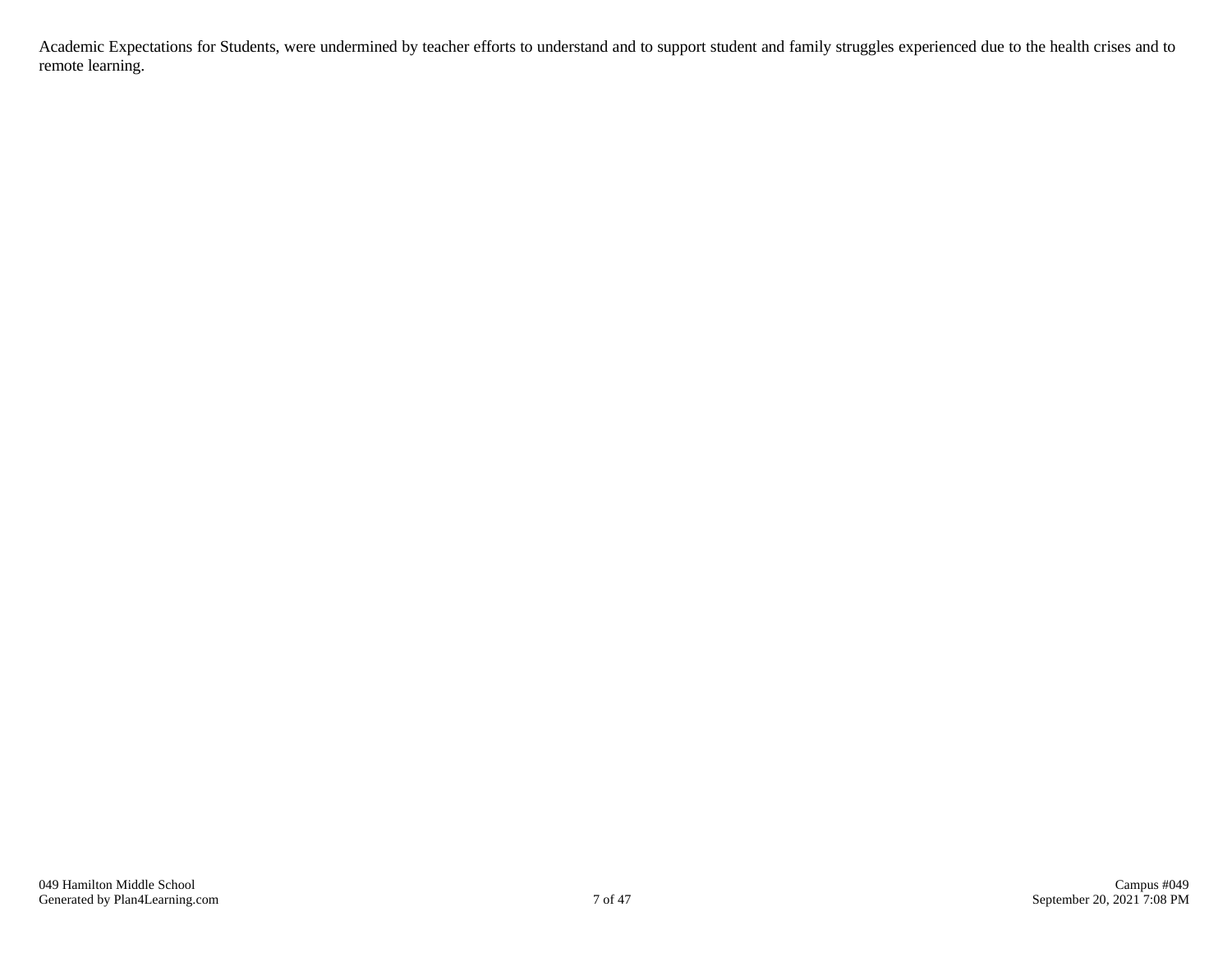### **School Processes & Programs**

#### **School Processes & Programs Summary**

Alexander Hamilton Middle School is a Vanguard Magnet school with an emphasis of STEAM-based instruction. However, the emphasis on STEAM extends beyond the magnet program to be a school-wide initiative. The leadership and faculty at Hamilton began in investment in STEAM-related problem-based instruction in 2019. However, the effects of the global health crisis delayed a more robust investment in the programming. With the start of the 2021-2022 school year, the campus has more fully committed to the integration of problem-based learning and has restructured its master schedule and curricular programming to accommodate the fundamental tenets of the initiative.

This year, sixth and seventh grade students will be doubled blocked for intervention and enrichment in English language arts and mathematics. This configuration affords teachers the opportunity to have focused small group intervention and enrichment instruction through an alternating A/B block schedule. Additionally, all sixth and seventh grade students are scheduled for a technology class along with a STEAM enrichment block. Technology instruction will concentrate on fundamental technological skill development and will provide experiences in basic coding. The enrichment block will afford students an opportunity to concentrate on completing transdisciplinary projects as well as to develop foundational organizational and study skills. For the 2022-2023 school year these opportunities will be expanded to include eighth grade students.

The impetus for many of these structural and curricular changes was the naming of AHMS as a Verizon Innovative Learning School. In partnership with Digital Promise, Verizon is providing all students and faculty with new Chromebooks equipped with free internet access. These devices are distributed to students at the start of the school year and are managed by the students throughout the instructional year, 24 hours a day, seven days a week. For many of AHMS' families this may be their only internet connect outside of the school building, establishing technological access for the whole family, not just for students.

This availability of reliable instructional technology has allowed AHMS to advance on its STEAM initiative. In addition to technology, the Verizon program provides AHMS with a full-time Instructional Technologist to facilitate professional development and to structure instructional supports for the faculty, students, and staff. Other benefits of the partnership include a Customer Service Representative to manage the technology and opportunities to apply for supplemental instructional resources. To date, AHMS has already been awarded a Project Lead the Way grant and a ST Math grant. PLTW is funding teacher training in coding instruction and ST Math is providing additional online instructional support for students who need intervention and assistance in math instruction.

Other instructional programs at AHMS include Spanish language dual language. In this initiative, sixth through eighth grade students receive core content instruction in Spanish in mathematics and in science. However, consequences of the pandemic, along with a shortage of bilingual teacher candidates, has led AHMS to reduce the scope of the program for the 2021-22 school year. Although all dual language students will receive Spanish language instruction that will prepare them to take the Advanced Placement exam in eighth grade, science instruction in Spanish will only be offered in sixth and seventh grade. The campus continues to hope the full breadth of the dual language program will offered in 2022-2023.

Structurally, AHMS' leadership team is led by an administrative team comprised of the campus principal and three grade level assistant principals. Four teacher specialists, the instructional technologist, and the administrative team constitute the campus instructional team. There is a teacher specialist for math, science, social studies, and for gifted and talented instruction. The seventh-grade assistant principal serves as the instructional leader for English language arts and the sixth-grade assistant principal supports instruction for students with special needs. The eighth-grade assistant principal has responsibility for overseeing the campus' technology initiatives, include district programming for temporary virtual learners. The leadership team is supplemented with two counselors and a wraparound specialist who, with the school nurse, comprise the social-emotional learning team. A magnet and student recruitment coordinator completes the campus leadership team.

#### **School Processes & Programs Strengths**

The academic structure of AHMS is dependent on effective teachers in core content areas, as well as in encore subjects. The four content areas are comprised of six to nine teachers, depending on grade level and overall campus enrollment. Encore subjects include teachers in the performing and fine arts, Spanish language instruction, a roboticsbased sequence teacher, and a physical education faculty. All faculty members are required to be gifted and talented certified and all English language arts teachers are required to 049 Hamilton Middle School Campus #049<br>
049 Hamilton Middle School Campus #049<br>
06 October 20, 2021 7:08 PM Generated by Plan4Learning.com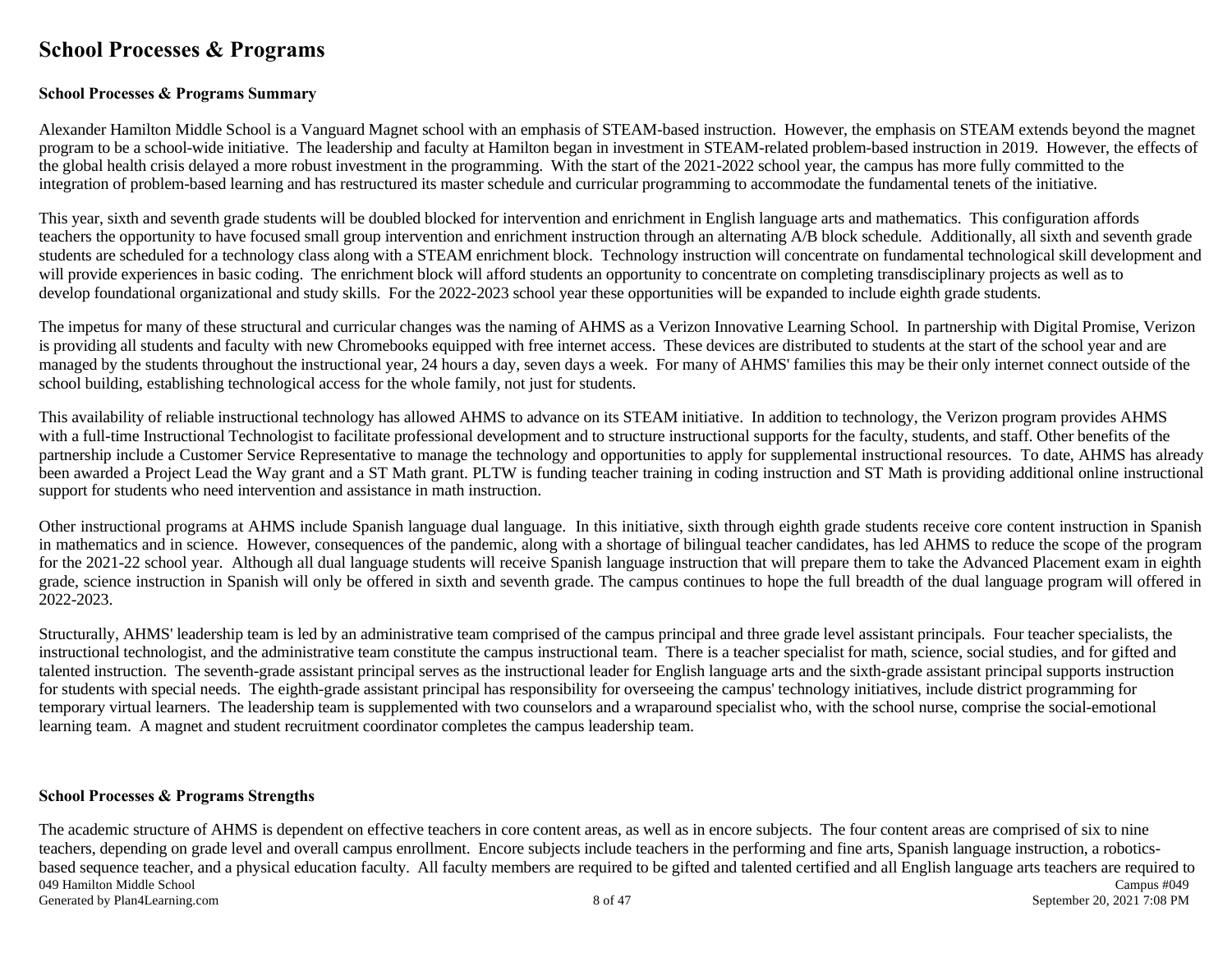be certified in English as a second language instruction.

Although AHMS is continuing to make progress toward its programming goals, some initiatives, such as dual language, were negatively impacted by a shortage in qualified educators because of the pandemic. However, campus leadership remains hopefully these alterations are temporary and look for a return to robust dual language program. Also adversely affected by the global health crisis was the number of students recruited for the Vanguard Magnet program. However, both changes in the recruitment process and in the personnel responsible for recruiting magnet students, provides hope for a resurgence in recruitment numbers. Moving in to the 2021-2022 school, AHMS' greatest programming strength is having been named as a Verizon Innovative Learning School.

### **Problems of Practice Identifying School Processes & Programs Needs**

**Problem of Practice 1:** AHMS continues to struggle to maintain a fully viable Spanish Dual Language program. **Root Cause:** The lack of qualified Spanish language bilingual teachers interested in teaching on the secondary level, especially in the high need areas of mathematics and science presents an ongoing challenge to staffing a viable dual language program at AHMS.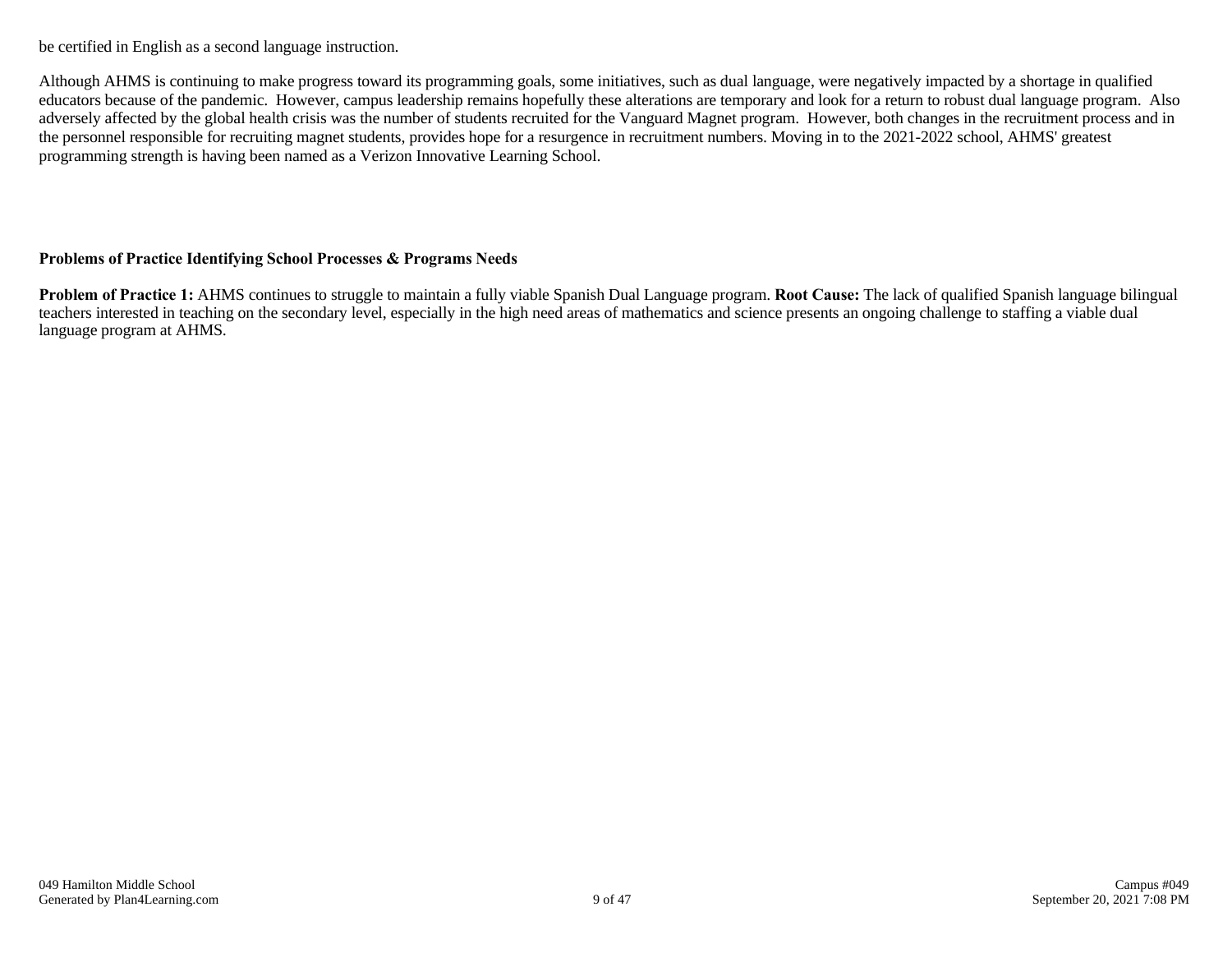### **Perceptions**

### **Perceptions Summary**

Due to the atypical nature of the 2020-2021 school year, it was difficult for students, faculty, and parents to express strengths and weaknesses of campus culture. The parameters surrounding required health measures, prompted by the pandemic, created a unique social and instructional campus environment. Many students and faculty expressed a sense of isolation from peers and of regret for not having the normally afforded opportunities to socialize and to interact. Parents also expressed a sense of detachment from the campus, but simultaneously expressed appreciation for the regular district and campus updates on policy changes and campus health conditions.

For their support in this challenging time, many highlighted the work of AHMS' Social-Emotional Learning Team. The team included, and continues to include, the school counselors, the wraparound services specialist, and the school nurse. All four individuals had a significant role in ensuring the overall physical and emotional wellness of the campus during the height of the pandemic. Many students and staff took advantage of the provided counseling center, as well as participated in a variety of wellness and mindfulness practices and resources the wellness team provided. The school nurse was instrumental in assisting many in receiving the vaccine once it was made available. Although the SEL team did not fully realize their initial programming vision for the 2020-2021 school year, there is hope that successful practices, such as restorative circles and Wellness Wednesdays will continue, while other services such as group counseling and special events programming will return to the campus.

Generally, staff turnover at AHMS is minimal. Most staff departures are due to a home move outside the district area or a promotion within or outside the HISD. However, the preparations for the 2021-2022 school were more challenging than usual. There was a greater than normal turn over in staff, although two staff members experienced the cancellation of plans and returned to AHMS. Additionally, three teachers transferred to high school level teaching positions and six teachers accepted a position promotion, either in an HISD department or in a campus leadership role. Two promotions were within our own staff ranks. Although these changes created recruitment hurdles, they were also changes to be celebrated. Even with these various challenges, AHMS is beginning the 2021-2022 school fully staffed with teachers, leadership, and support staff.

#### **Perceptions Strengths**

Despite the conditions surrounding the 2020-2021 school year, all constituencies expressed a general sense of safety and support. The SEL team was especially highlighted for their work during the unique school year. Students felt there was a positive tone within the building and across the virtual instruction platforms. Teachers expressed they felt respected and included and were thankful for the encouragement they received throughout the year.

#### **Problems of Practice Identifying Perceptions Needs**

**Problem of Practice 1:** Students, staff, and parents feel a sense of isolation from peers and what they perceive to be normal campus culture. **Root Cause:** The consequences of the global health crisis have created a sense of isolation and separation, often resulting in depressive and unhealthy behaviors.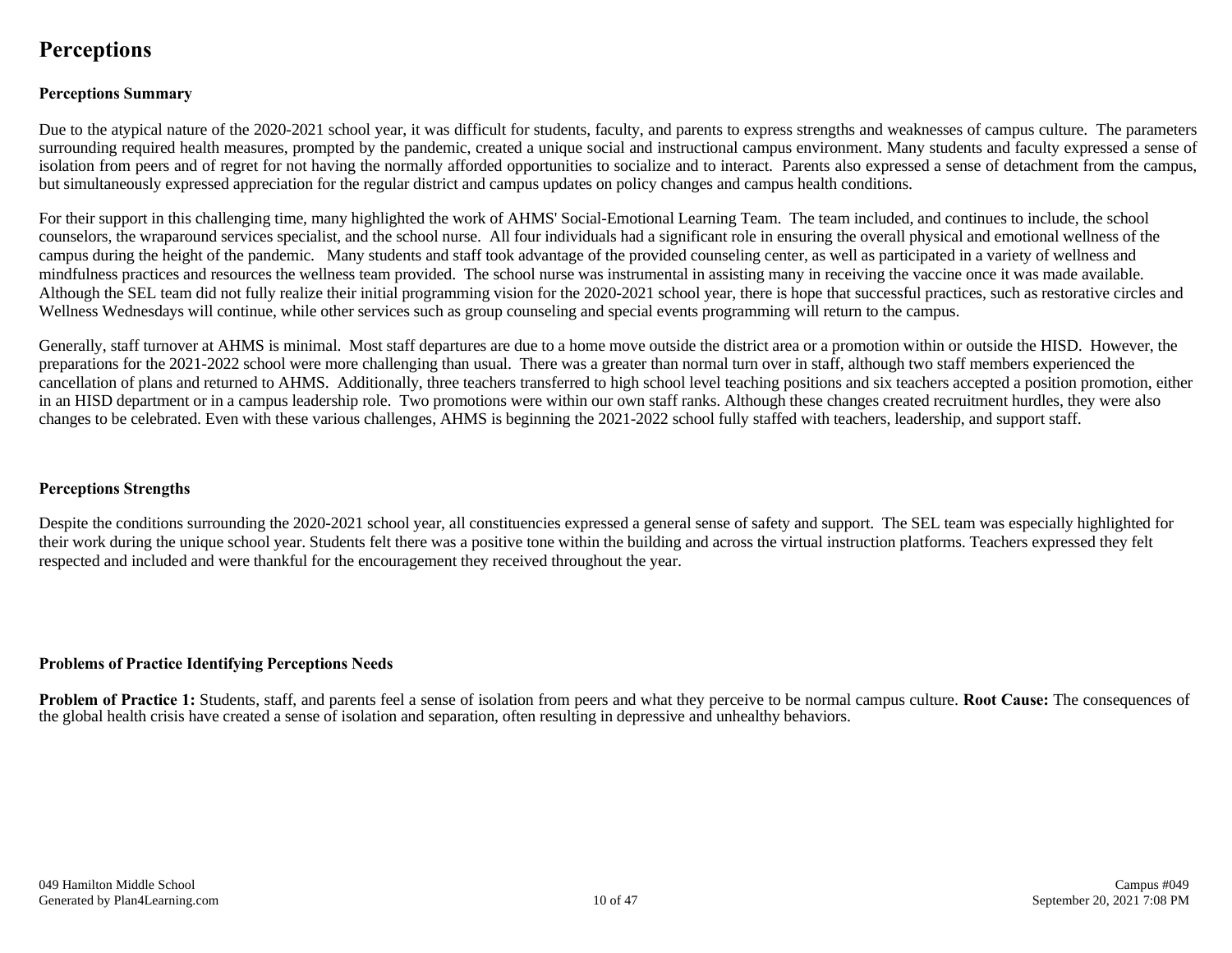## **Priority Problems of Practice**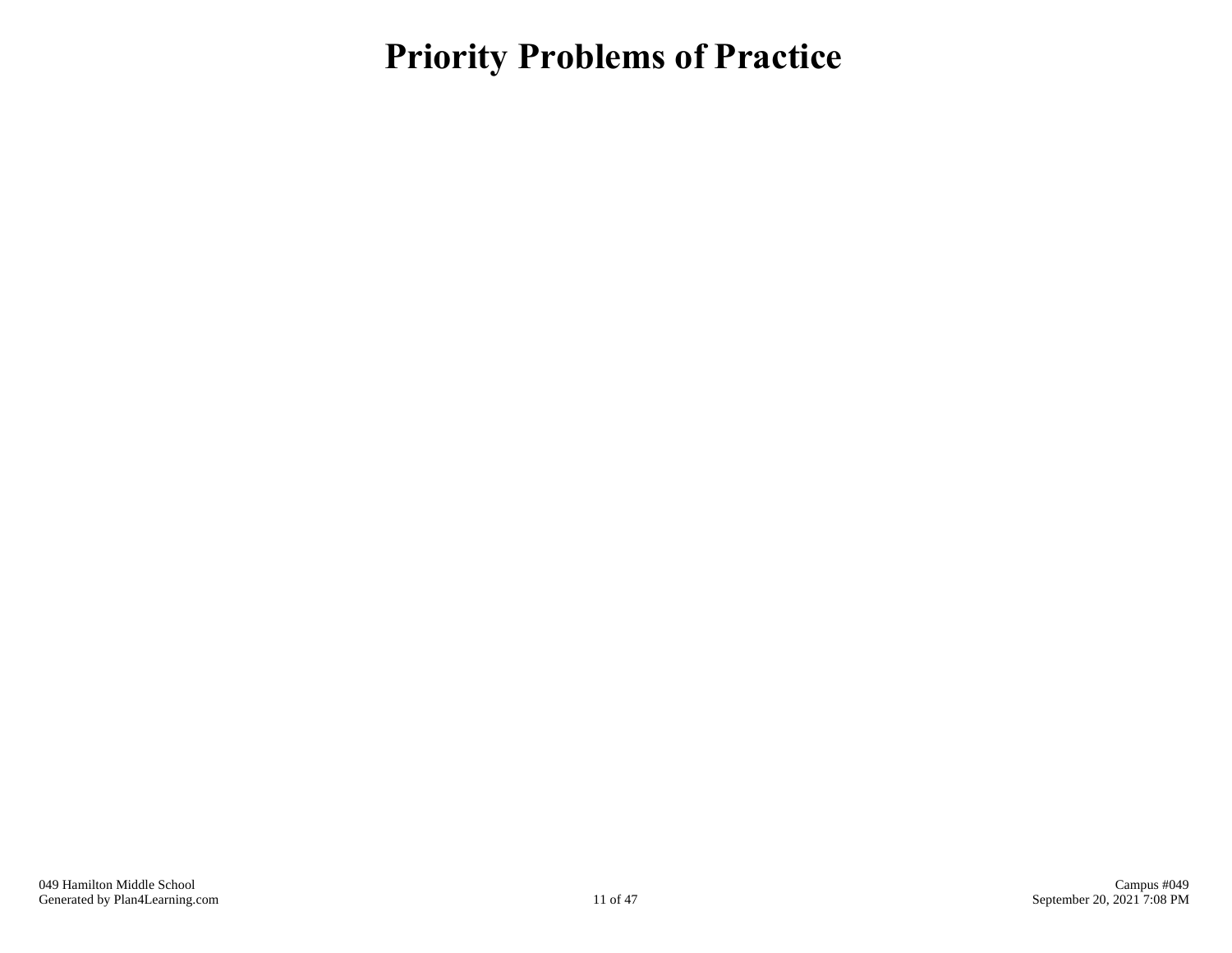## **Comprehensive Needs Assessment Data Documentation**

The following data were used to verify the comprehensive needs assessment analysis:

#### **Improvement Planning Data**

- District goals
- Campus goals
- Performance Objectives with summative review (prior year)
- Campus/District improvement plans (current and prior years)
- Covid-19 Factors and/or waivers for Assessment, Accountability, ESSA, Missed School Days, Educator Appraisals, etc.
- Planning and decision making committee(s) meeting data
- State and federal planning requirements
- Covid-19 Factors and/or waivers

### **Accountability Data**

- Texas Academic Performance Report (TAPR) data
- Accountability Distinction Designations
- Local Accountability Systems (LAS) data

#### **Student Data: Assessments**

- State and federally required assessment information
- State and federally required assessment information (e.g. curriculum, eligibility, format, standards, accommodations, TEA information)
- (STAAR) current and longitudinal results, including all versions
- State of Texas Assessments of Academic Readiness (STAAR) current and longitudinal results, including all versions
- STAAR End-of-Course current and longitudinal results, including all versions
- STAAR EL progress measure data
- Texas English Language Proficiency Assessment System (TELPAS) and TELPAS Alternate results
- Advanced Placement (AP) and/or International Baccalaureate (IB) assessment data
- Local diagnostic reading assessment data
- Local benchmark or common assessments data
- Observation Survey results

### **Student Data: Student Groups**

- Race and ethnicity data, including number of students, academic achievement, discipline, attendance, and progress
- Race and ethnicity data, including number of students, academic achievement, discipline, attendance, and rates of progress between groups
- Special programs data, including number of students, academic achievement, discipline, attendance, and progress
- Special programs data, including number of students, academic achievement, discipline, attendance, and rates of progress for each student group
- Race and ethnicity data, including number of students, academic achievement, discipline, attendance, and rates of progress for each student group
- Economically Disadvantaged / Non-economically disadvantaged performance, progress, and participation data
- Economically disadvantaged / Non-economically disadvantaged performance and participation data
- Male / Female performance, progress, and participation data
- Special education/non-special education population including discipline, progress and participation data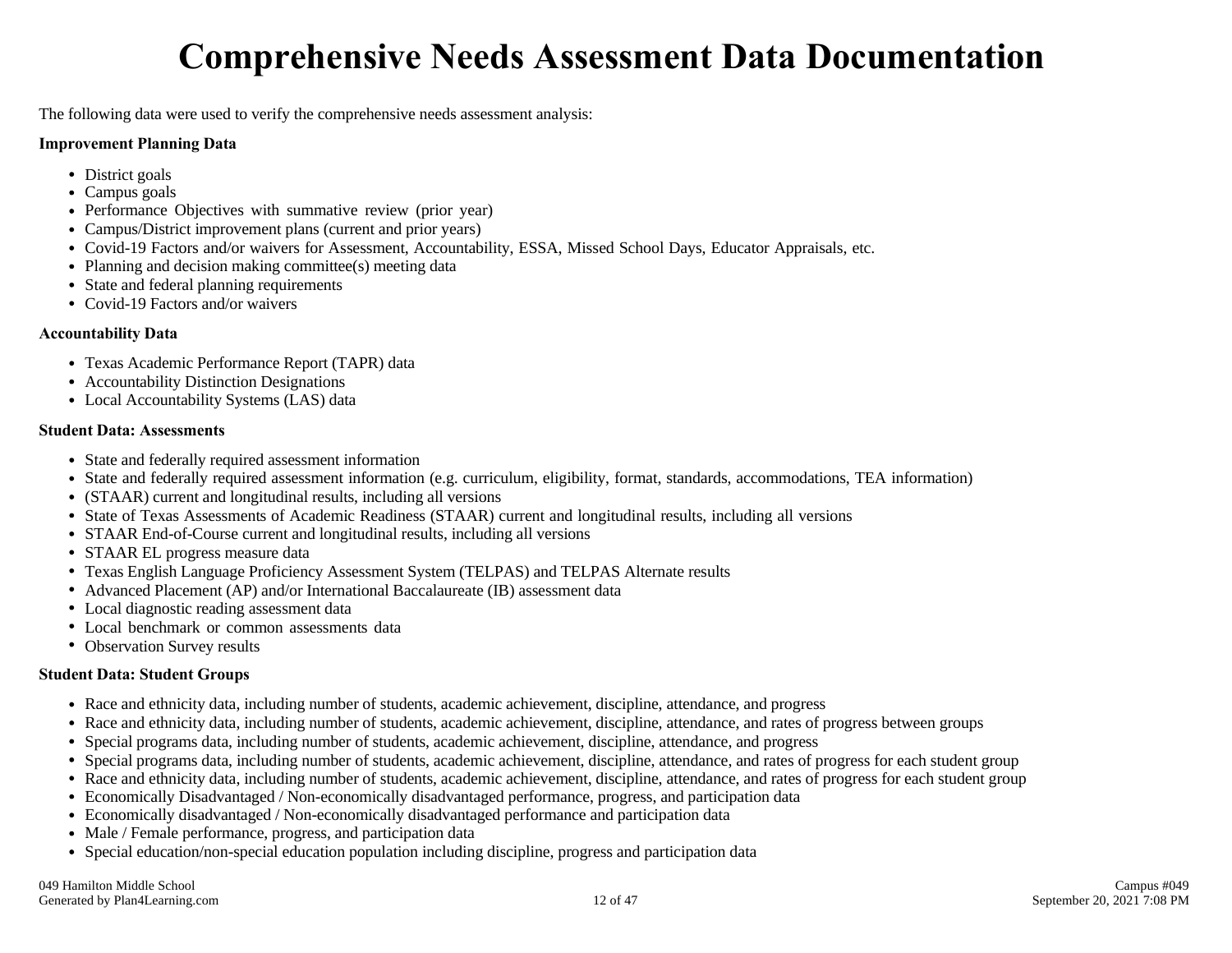- At-risk/non-at-risk population including performance, progress, discipline, attendance, and mobility data
- EL/non-EL or LEP data, including academic achievement, progress, support and accommodation needs, race, ethnicity, gender, etc.
- Homeless data
- Gifted and talented data

### **Student Data: Behavior and Other Indicators**

- Attendance data
- Mobility rate, including longitudinal data
- Discipline records
- Violence and/or violence prevention records
- Student surveys and/or other feedback
- School safety data
- Enrollment trends

### **Employee Data**

- Professional learning communities (PLC) data
- Staff surveys and/or other feedback
- Teacher/Student Ratio
- State certified and high quality staff data
- Campus leadership data
- Campus department and/or faculty meeting discussions and data

### **Parent/Community Data**

- Parent surveys and/or other feedback
- Parent engagement rate

### **Support Systems and Other Data**

- Organizational structure data
- Processes and procedures for teaching and learning, including program implementation
- Communications data
- Budgets/entitlements and expenditures data
- Action research results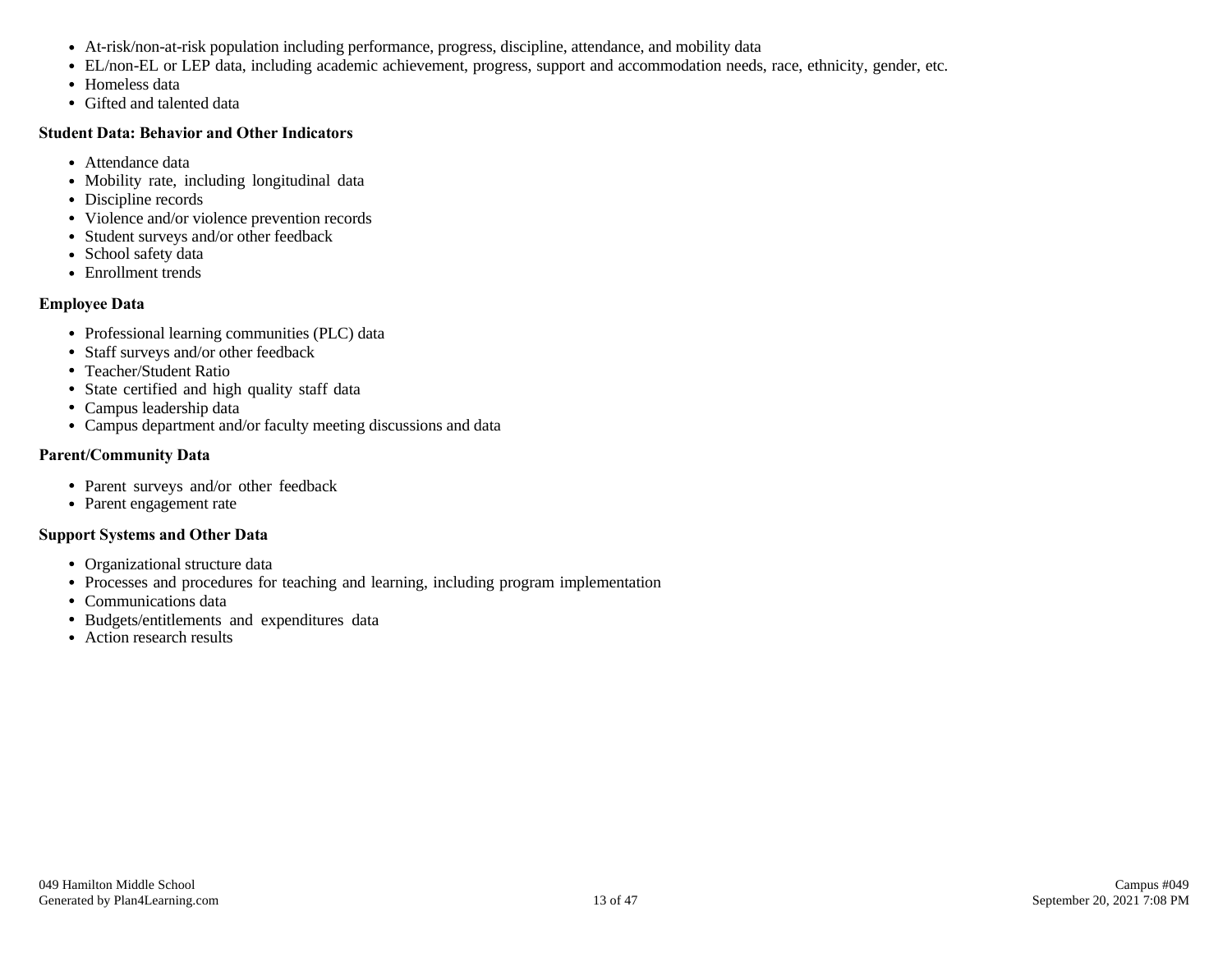## **Board Goals**

**Board Goal 1:** ELAR The percentage of 3rd grade students performing at students reading and writing at or above grade level in reading as measured by the Meets Grade Level Standard on STAAR will increase 8 percentage points from 42% in spring 2019 to 50% in spring 2024.

**Goal 1:** ELAR - During the 2021-2022 academic year, students performing at the Meets level in reading will increase from 40% to 55% on annual state assessments and performance at the Masters level will increase from 19% to 30% on annual state assessments.

**Strategic Priorities:** Transforming Academic Outreach

| <b>Measurable Objective 1 Details</b>                                                                                           | <b>Reviews</b>   |     |     |           |
|---------------------------------------------------------------------------------------------------------------------------------|------------------|-----|-----|-----------|
| <b>Measurable Objective 1:</b> Prior to state assessment, tier II and III students will increase their reading comprehension by | <b>Formative</b> |     |     | Summative |
| 2 grade levels.                                                                                                                 |                  | Jan | Mar | June      |
| <b>Evaluation Data Sources:</b> Renaissance beginning of the year, middle of the year, and end of the year data<br>reports.     |                  |     |     |           |

**Strategy 1:** Prior to the start of the school year, the master schedule will be amended to provide Tier II and Tier III students with in-school intervention instruction through the double-blocking of students, with the same teacher, in English Language Arts and Reading intervention courses.

**Strategy's Expected Result/Impact:** Increased intervention opportunities will afford teachers the capability to implement flexible small group instruction to strategically address students' academic deficiencies.

**Staff Responsible for Monitoring:** Assistant Principal for ELA Instruction, Grade Level Assistant Principals, Counselors, Campus SIR, ELA department chair

**Action Steps:** 1. Professional development on generating and supporting effective small groups through online tools and resources

2. Monitoring of small group implementation during interventions by way of planned instructional rounds

3. Audit of small group evolution effectiveness using Renaissance 360 progress monitoring data

**TEA Priorities:** Build a foundation of reading and math

**Funding Sources:** Extra Instructional Staffing per Grade Level - 1991010001 - General Fund - Regular Program - 6100 - Payroll - \$175,000

| <b>Measurable Objective 2 Details</b>                                                                           | <b>Reviews</b>   |     |     |           |
|-----------------------------------------------------------------------------------------------------------------|------------------|-----|-----|-----------|
| Measurable Objective 2: Tier I students will increase their Lexile level by 10 points.                          | <b>Formative</b> |     |     | Summative |
| <b>Evaluation Data Sources:</b> Renaissance beginning of the year, middle of the year, and end of the year data | <b>Nov</b>       | Jan | Mar | June      |
| reports                                                                                                         |                  |     |     |           |

**Strategy 1:** Prior to the start of the school year, the master schedule will be amended to provide Tier I students with in-school enrichment instruction through the double-blocking of students, with the same teacher, in English Language Arts and Reading elective courses.

**Strategy's Expected Result/Impact:** Increased enrichment opportunities will afford teachers the flexibility to provide supplemental exposure to reading resources and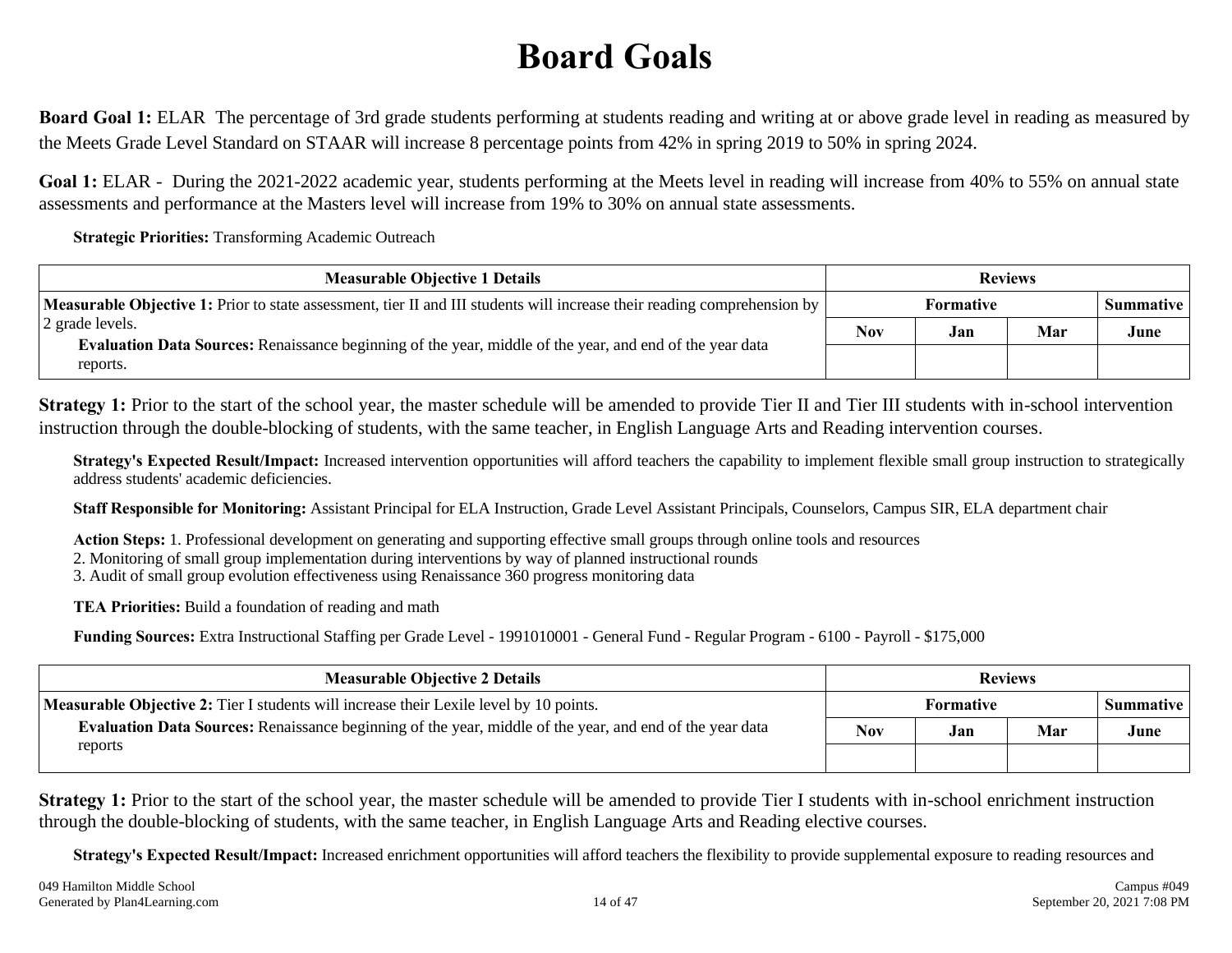reading supports aligned to changing student Lexile scores.

**Staff Responsible for Monitoring:** Assistant Principal for ELA Instruction, Grade Level Assistant Principals, Counselors, Campus SIR, ELA teachers, ELA department chair

**Action Steps:** 1. Professional development on using online resource tools and classroom instructional supports such as IXL and the Reading Comprehension Toolkit 2. Monitoring of student progress through reading logs and data trackers

3. Audit of student reading performance data by way of Renaissance 360 reports

**TEA Priorities:** Build a foundation of reading and math

**Funding Sources:** IXL and Reading Comprehension Toolkits - 1991010001 - General Fund - Regular Program - 6300 - Supplies and Materials

| <b>Measurable Objective 3 Details</b>                                                                                      | <b>Reviews</b>                |     |     |      |
|----------------------------------------------------------------------------------------------------------------------------|-------------------------------|-----|-----|------|
| <b>Measurable Objective 3:</b> Prior to annual state assessments, Emerging Bilingual students will score a 70 or higher on | <b>Formative</b><br>Summative |     |     |      |
| district-generated assessments.<br><b>Evaluation Data Sources: District assessment data reports.</b>                       |                               | Jan | Mar | June |
|                                                                                                                            |                               |     |     |      |

**Strategy 1:** Prior to the start of school, Emerging Bilingual students will be scheduled for instruction with a specified, proven grade level ESL-certified teacher to receive ESL double-blocked instruction.

**Strategy's Expected Result/Impact:** Student district-wide and state assessment data will demonstrate appreciable, sustained grow throughout the academic year.

**Staff Responsible for Monitoring:** ELA Specialist, LPAC, Assistant Principals, Counseling Staff, ELA Department Chair

**Action Steps:** 1. Identify qualified teachers

2. Redesign master schedule and assign appropriate EB students

3. Monitor student progress through data disaggregation of district assessments and ESL-linked digital resources such as Read 180-System 44.

**TEA Priorities:** Build a foundation of reading and math

| <b>Measurable Objective 4 Details</b>                                                                                      |             |                      |                 | <b>Reviews</b> |                  |     |                  |
|----------------------------------------------------------------------------------------------------------------------------|-------------|----------------------|-----------------|----------------|------------------|-----|------------------|
| <b>Measurable Objective 4:</b> 100% of students will be provided a free computing device with internet access capabilities |             |                      |                 |                | <b>Formative</b> |     | <b>Summative</b> |
| from home.                                                                                                                 |             |                      |                 | <b>Nov</b>     | Jan              | Mar | June             |
| <b>Evaluation Data Sources:</b> Verizon inventory and maintenance reports                                                  |             |                      |                 |                |                  |     |                  |
|                                                                                                                            | No Progress | 100%<br>Accomplished | Continue/Modify | Discontinue    |                  |     |                  |

**Strategy 1:** Establish a working and symbiotic relationship between the campus and Verizon in partnership with Digital Promise.

**Strategy's Expected Result/Impact:** Accessibility to a personal computing device with internet connectivity will bolster students academic achievement and the development of foundational computing and technological skills.

**Staff Responsible for Monitoring:** Instructional technologist, customer service representative, assistant principal for technology, teacher specialists, department chairs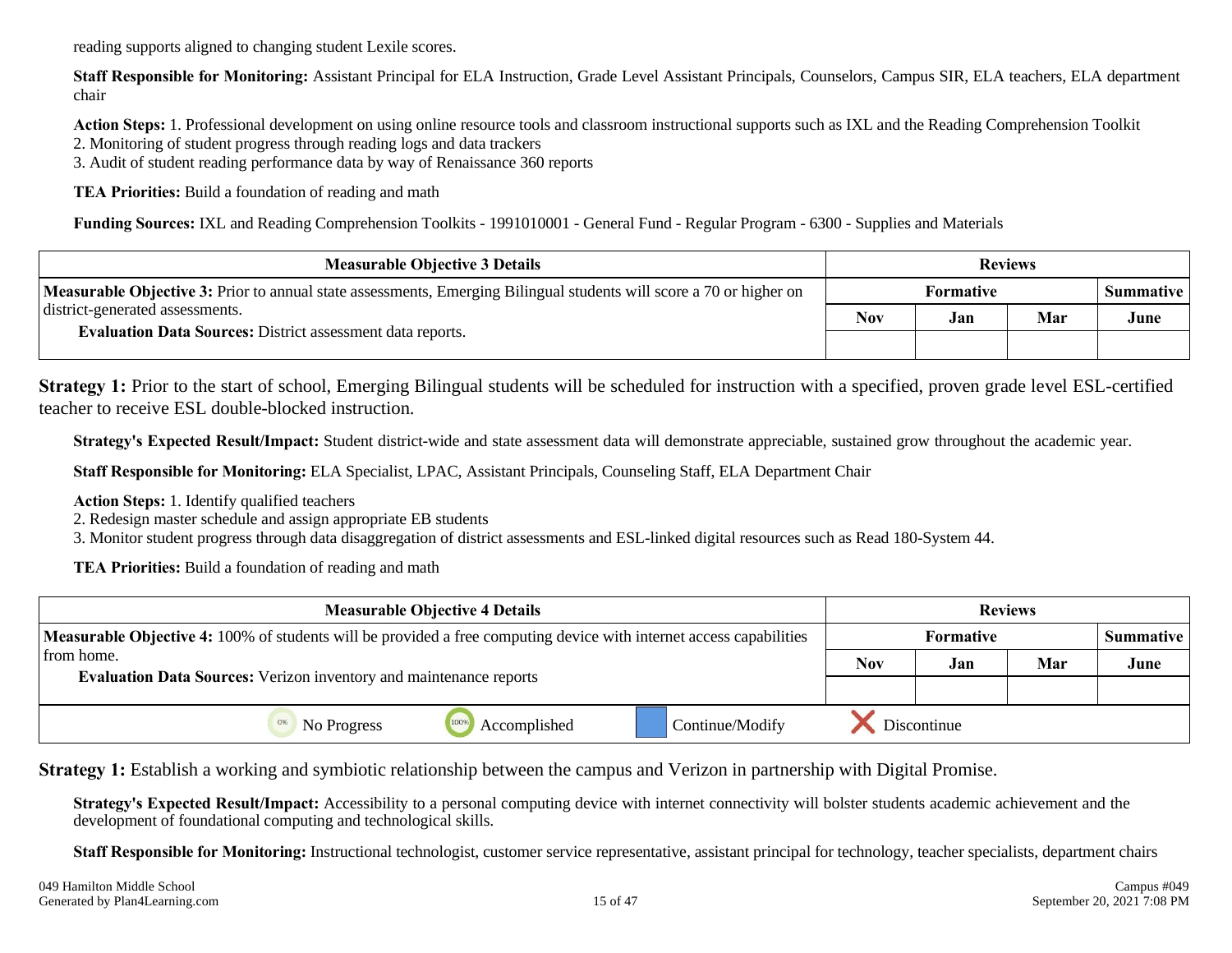**Action Steps:** 1. Application and acceptance into the Verizon Innovative Learning Schools cohort

- 2. Identify and place a campus instructional technologist
- 3. Generate a Verizon-based professional learning plan
- 4. Evaluate the initiatives success through program participation and student achievement data

**TEA Priorities:** Build a foundation of reading and math

**Funding Sources:** Campus Instructional Technologist - 1991010001 - General Fund - Regular Program - 6100 - Payroll - \$40,000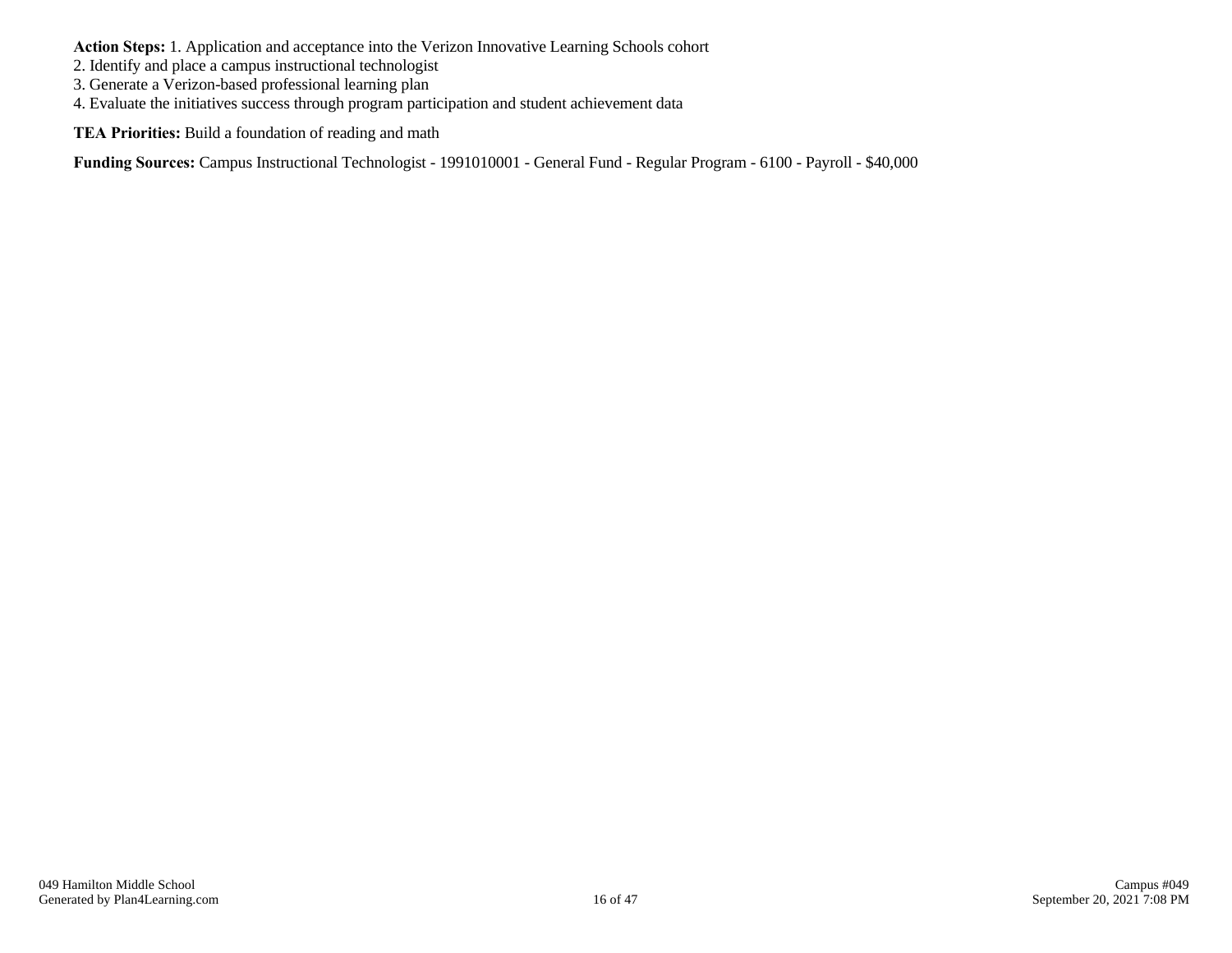**Board Goal 2:** MATH - The percentage of 3rd grade students performing at or above grade level in math as measured by the Meets Grade Level Standard on STAAR will increase 8 percentage points from 46% in spring 2019 to 54% in spring 2024.

**Goal 1:** MATH - During the 2021-2022 academic year, students performing at the Meets level on math assessments will increase from 29% to 40% on annual state assessments and performance at the Masters level on annual state assessments will increase from 12% to 20%.

**Strategic Priorities:** Expanding Educational Opportunities

| <b>Measurable Objective 1 Details</b>                                                                                                                                                                                   | <b>Reviews</b> |                          |     |      |
|-------------------------------------------------------------------------------------------------------------------------------------------------------------------------------------------------------------------------|----------------|--------------------------|-----|------|
| <b>Measurable Objective 1:</b> Prior to annual state assessment, the percent of students at or above grade level mastery on<br>campus and district assessments will increase by 3% at each formative review checkpoint. |                | Formative<br>Summative I |     |      |
|                                                                                                                                                                                                                         |                | Jan                      | Mar | June |
| Evaluation Data Sources: District level assessments and Released STAAR formative assessment data.                                                                                                                       |                |                          |     |      |

**Strategy 1:** Prior to the start of the academic year, the master schedule will be amended to provide Tier II and Tier III students with in-school intervention instruction through the double-blocking of mathematics and mathematics intervention courses with same mathematics teacher.

**Strategy's Expected Result/Impact:** Increased intervention opportunities will afford teachers the capability to implement flexible small group instruction to strategically address students' academic deficiencies.

**Staff Responsible for Monitoring:** Teacher Specialist for math instruction, Grade Level Assistant Principals, Counselors, Campus SIR, math department chair

**Action Steps:** 1. Professional development on generating and supporting effective small groups through online tools and resources

2. Monitoring of small group implementation during interventions by way of planned instructional rounds

3. Audit of small group evolution effectiveness using ST Math and Renaissance 360 progress monitoring data

**Funding Sources:** Extra insrtuctional staffing - 1991010001 - General Fund - Regular Program - 6100 - Payroll - \$175,000

| <b>Measurable Objective 2 Details</b>                                                                                                                           | <b>Reviews</b> |     |     |                    |
|-----------------------------------------------------------------------------------------------------------------------------------------------------------------|----------------|-----|-----|--------------------|
| <b>Measurable Objective 2:</b> Prior to annual state assessment, the percentage of Tier I students performing at the Meets                                      | Formative      |     |     | <b>Summative</b> I |
| level on district and campus common assessments will increase by 2% at each formative review checkpoint.                                                        | <b>Nov</b>     | Jan | Mar | June               |
| Evaluation Data Sources: Campus district and common assessment data, Renaissance 360 data, Released<br>STAAR data, IXL, Imagine Math, and ST Math data reports. |                |     |     |                    |

**Strategy 1:** The master schedule will be amended to provide Tier I students with in-school enrichment instruction through the double-blocking of mathematics courses with an enrichment elective that is taught by students' same mathematics teacher.

**Strategy's Expected Result/Impact:** Increased enrichment opportunities will afford teachers the flexibility to provide supplemental exposure to math-related instructional resources and math learning supports aligned to changing student performance scores.

**Staff Responsible for Monitoring:** Teacher Specialist for math instruction, Grade Level Assistant Principals, Counselors, Campus SIR, math teachers, math department chair

**Action Steps:** 1. Professional development on using online resource tools and classroom instructional supports such as ST Math, IXL, and Sirius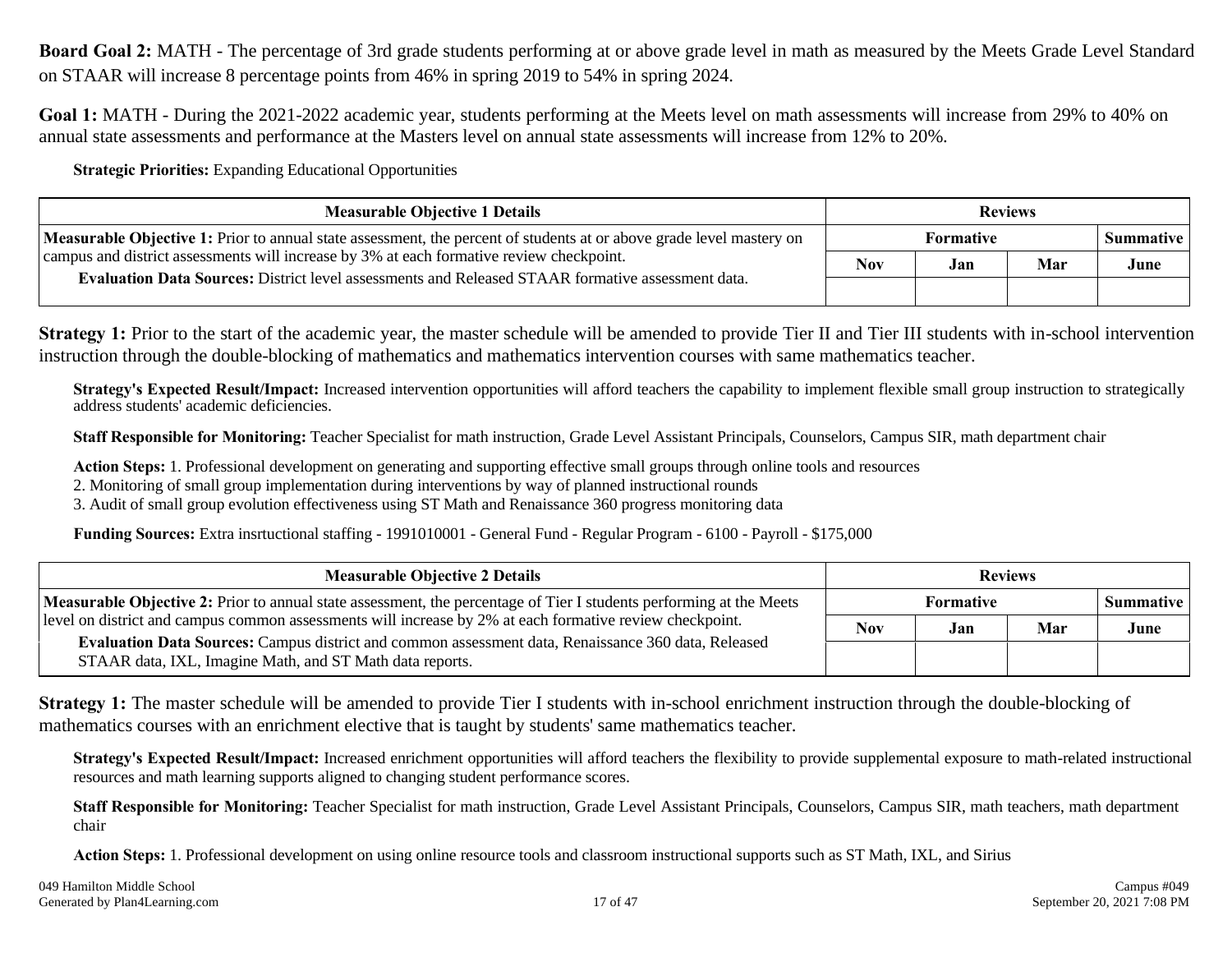- 2. Monitoring of student progress through digital resource data and academic mastery records
- 3. Audit of student mathematics performance data by way of Renaissance 360 reports

**Funding Sources:** An additional math instructor at each grade level - 1991010001 - General Fund - Regular Program - 6100 - Payroll - \$175,000

| <b>Measurable Objective 3 Details</b>                                                                                                                                                                 | <b>Reviews</b> |     |     |                  |
|-------------------------------------------------------------------------------------------------------------------------------------------------------------------------------------------------------|----------------|-----|-----|------------------|
| <b>Measurable Objective 3:</b> Emerging Bilingual students and students receiving special education services will score a 70                                                                          | Formative      |     |     | <b>Summative</b> |
| or higher on district assessments.<br>Evaluation Data Sources: Campus district and common assessment data, Renaissance 360 data, Released<br>STAAR data, IXL, Imagine Math, and ST Math data reports. |                | Jan | Mar | June             |
|                                                                                                                                                                                                       |                |     |     |                  |

**Strategy 1:** Throughout the instructional year, mathematics teachers will receive training and support on implementing sheltered instruction strategies, such as expansion, pairing, and access to manipulatives, by a designated Sheltered Instruction Coach.

**Strategy's Expected Result/Impact:** Student district-wide and state assessment data will demonstrate appreciable, sustained academic growth of EB students throughout the academic year.

**Staff Responsible for Monitoring:** Sheltered Instruction Coach, Teacher Specialist for, math instruction, LPAC, Assistant Principals, Counseling Staff, math teachers and math department chair

**Action Steps:** 1. Identify Sheltered instruction Coach

2. Ensure assignment of EB students with identified teachers

3. Monitor student progress through data disaggregation of district assessments and math-linked digital resources such as IXL, Sirius, Imagine Math, and Renaissance 360.

**TEA Priorities:** Build a foundation of reading and math

| <b>Measurable Objective 4 Details</b>                                                                                      |             |              |                 | <b>Reviews</b> |                  |     |                  |
|----------------------------------------------------------------------------------------------------------------------------|-------------|--------------|-----------------|----------------|------------------|-----|------------------|
| <b>Measurable Objective 4:</b> 100% of students will be provided a free computing device with internet access capabilities |             |              |                 |                | <b>Formative</b> |     | <b>Summative</b> |
| from home.                                                                                                                 |             |              |                 |                | Jan              | Mar | June             |
| <b>Evaluation Data Sources:</b> Verizon inventory and maintenance reports                                                  |             |              |                 |                |                  |     |                  |
|                                                                                                                            | No Progress | Accomplished | Continue/Modify | Discontinue    |                  |     |                  |

**Strategy 1:** Establish a mutually beneficial relationship between the campus and Verizon in partnership with Digital Promise.

**Strategy's Expected Result/Impact:** Accessibility to a personal computing device with internet connectivity will bolster students academic achievement and the development of foundational computing and technological skills.

**Staff Responsible for Monitoring:** Instructional technologist, customer service representative, assistant principal for technology, teacher specialists, department chairs

**Action Steps:** 1. Application and acceptance into the Verizon Innovative Learning Schools cohort

- 2. Identify and place a campus instructional technologist
- 3. Generate a Verizon-based professional learning plan
- 4. Evaluate the initiatives success through program participation and student achievement data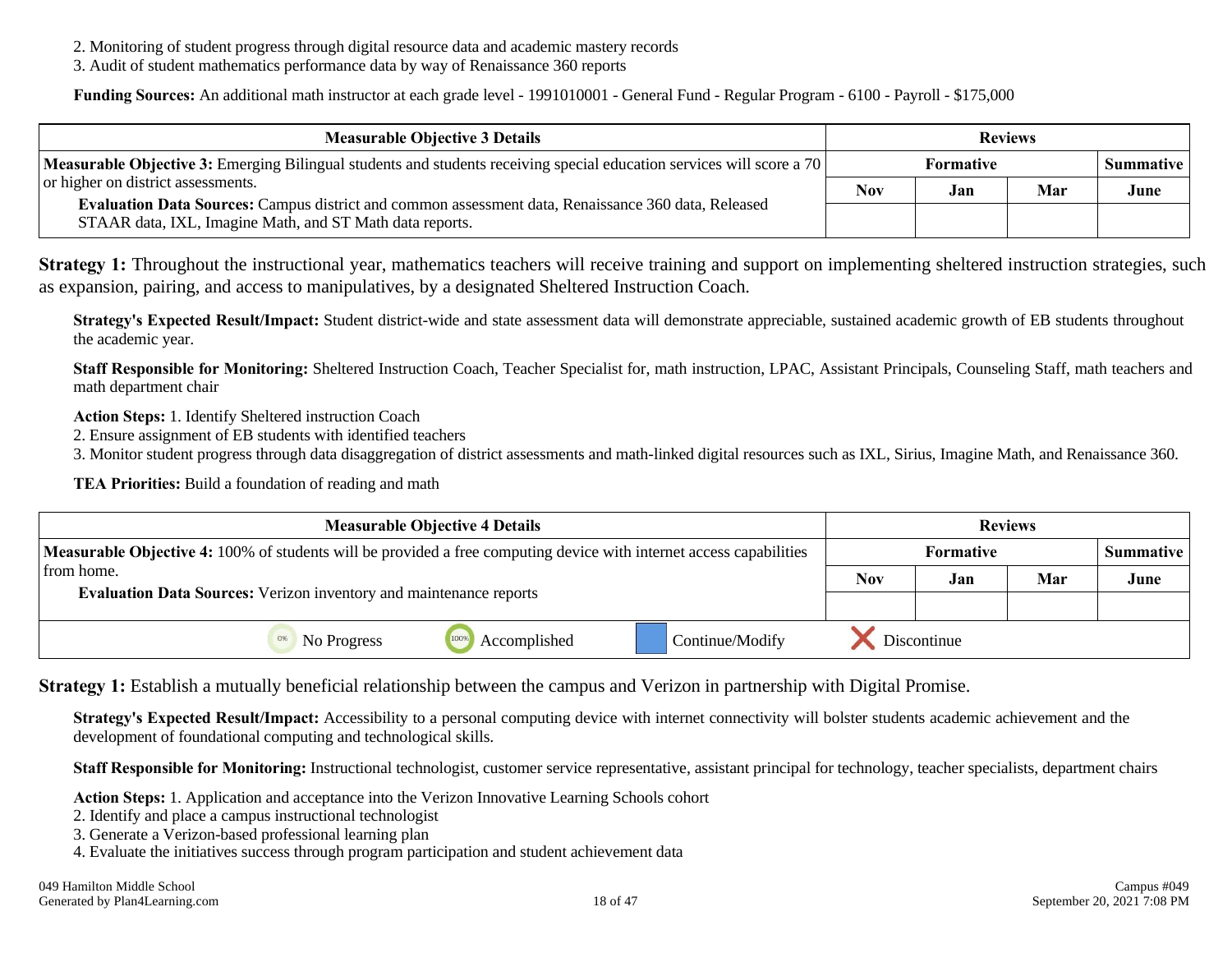**TEA Priorities:** Build a foundation of reading and math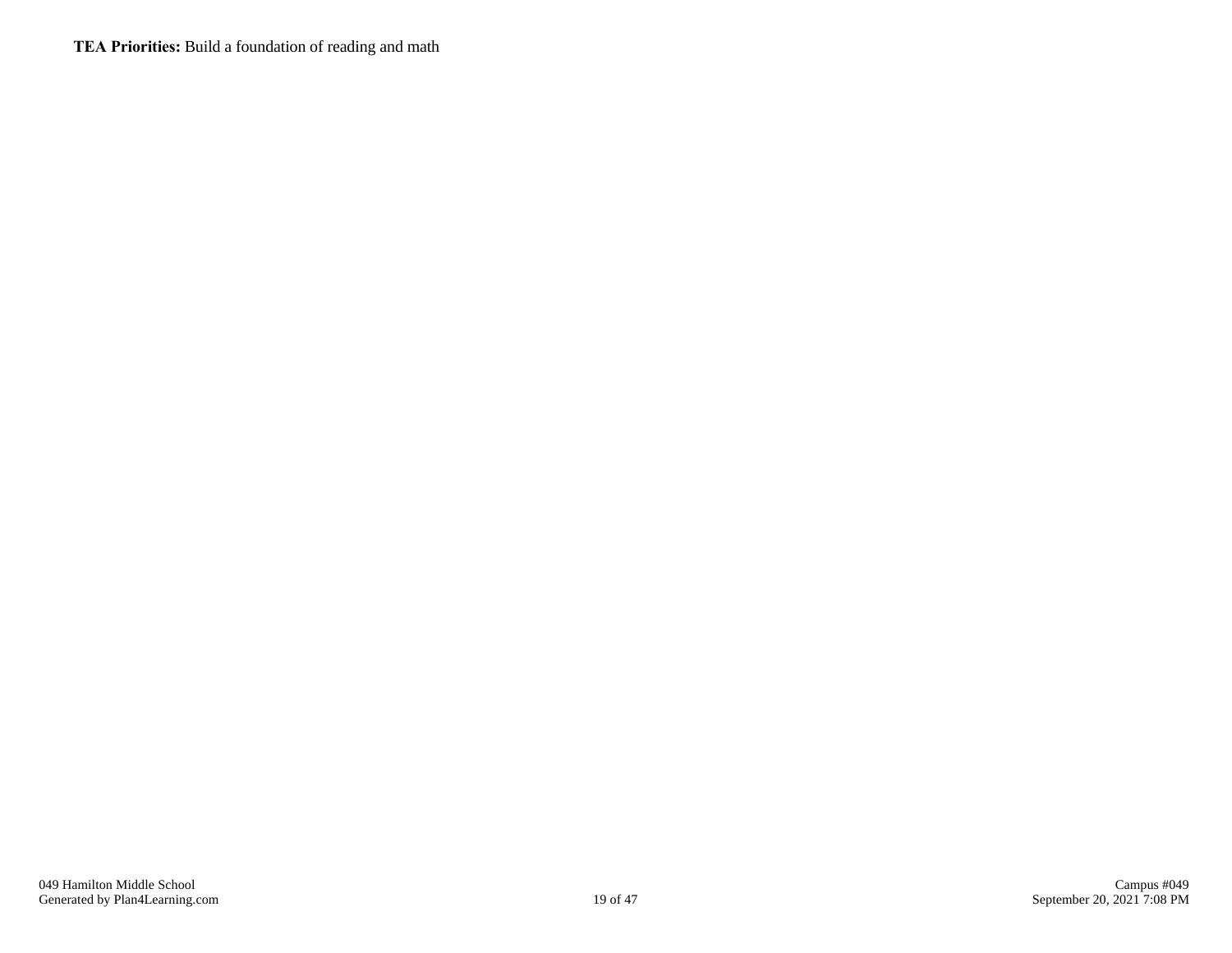**Board Goal 3:** SCHOOL PROGRESS The percentage of graduates that meet the criteria for CCMR as measured in Domain 1 of the state accountability system will increase 8 percentage points from 63% for 2017-18 graduates to 71% for 2022-2023 graduates reported in 2024.

**Goal 1:** SCHOOL PROGRESS - The number of students participating in high school readiness-related activities will increase 100% from 300 students to 600 students.

**Strategic Priorities:** Expanding Educational Opportunities

| <b>Measurable Objective 1 Details</b>                                                                                                                     | <b>Reviews</b> |     |     |           |
|-----------------------------------------------------------------------------------------------------------------------------------------------------------|----------------|-----|-----|-----------|
| Measurable Objective 1: The number of fall semester parent and student events focused on high school endorsement                                          | Formative      |     |     | Summative |
| options will double.<br>Evaluation Data Sources: Campus special event calendar, campus personnel, student, and community<br>members participation records |                | Jan | Mar | June      |
|                                                                                                                                                           |                |     |     |           |

**Strategy 1:** Campus counseling staff with host a House Bill 5 information night before the first Magnet School application deadline in December.

**Strategy's Expected Result/Impact:** Students will be aware of their district high school endorsement options and the schools that offer that endorsement pathway.

**Staff Responsible for Monitoring:** Counseling staff, Magnet and GT Coordinators, administrative staff, teacher specialists

**Action Steps:** 1. Determine an acceptable date, based on campus, district, and school choice events calendar;

2. Establish an agenda for the evening (what is an endorsement?);

3. Publicize the event through campus communication means;

4. Secure personnel and complete preparation of resource items;

5. Conduct event with a debrief to speak to increasing participation in the following year.

**TEA Priorities:** Connect high school to career and college

**Strategy 2:** Host a second House Bill 5 information session as part of the fall 2021 STEAM night activities.

**Strategy's Expected Result/Impact:** Families will learn about district high school endorsement options and the schools that offer that endorsement pathway.

**Staff Responsible for Monitoring:** Counseling staff, Magnet and GT Coordinators, administrative staff, teacher specialists

**Action Steps:** 1. Determine an acceptable date, based on campus, district, and school choice events calendar;

2. Establish an agenda for the evening (what is an endorsement?);

- 3. Publicize the event through campus communication means;
- 4. Secure personnel and complete preparation of resource items;

5. Conduct event with a debrief to speak to the next year's activities.

**TEA Priorities:** Connect high school to career and college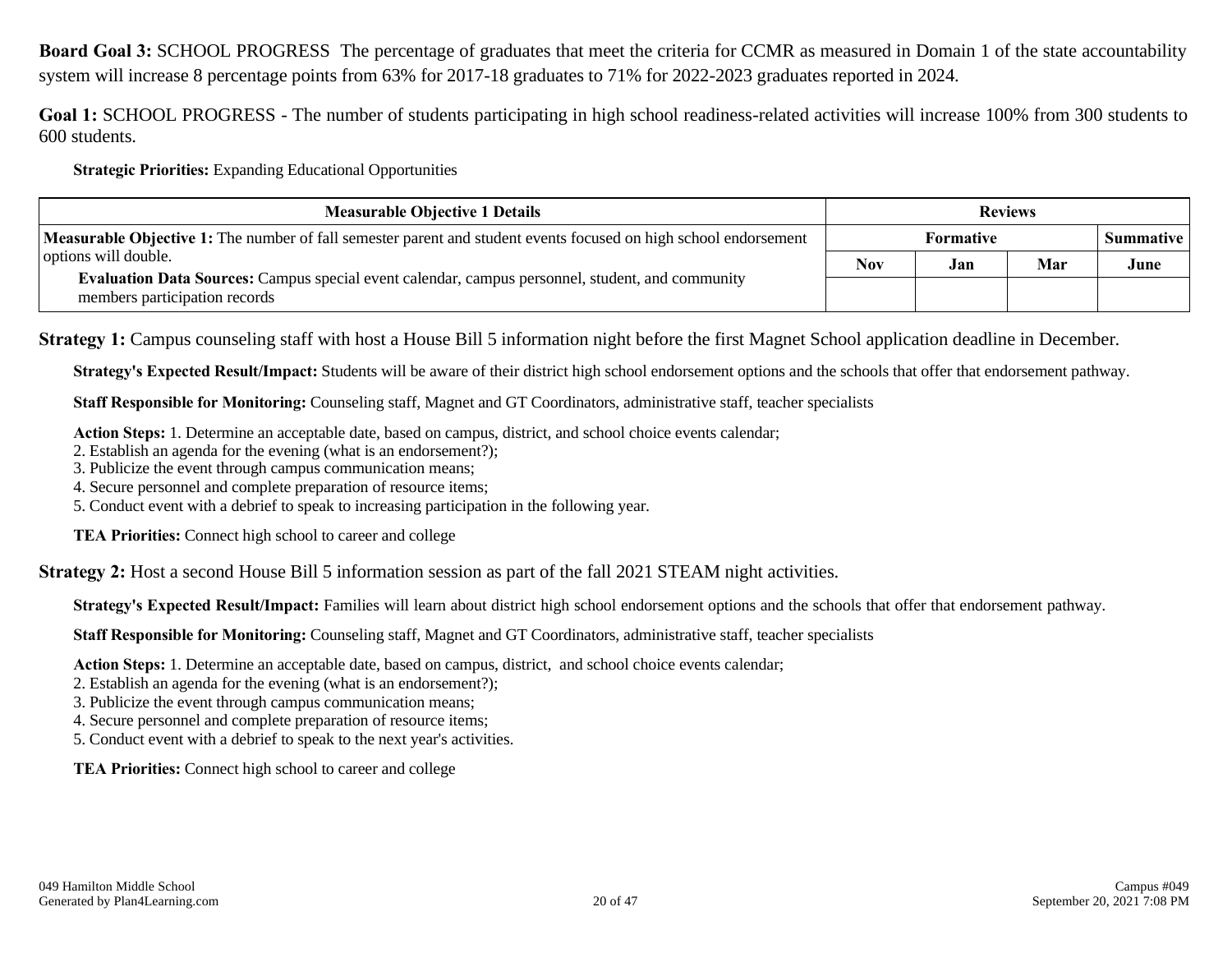| <b>Measurable Objective 2 Details</b>                                                                                                                                 | <b>Reviews</b>   |     |     |                    |
|-----------------------------------------------------------------------------------------------------------------------------------------------------------------------|------------------|-----|-----|--------------------|
| Measurable Objective 2: The number of spring semester parent and student events focused on high school                                                                | <b>Formative</b> |     |     | <b>Summative</b> I |
| endorsement options will double.<br>Evaluation Data Sources: Campus special event calendar, campus personnel, student, and community<br>members participation records |                  | Jan | Mar | June               |
|                                                                                                                                                                       |                  |     |     |                    |

**Strategy 1:** Campus counseling staff with host a House Bill 5 information night before the spring break 2022.

**Strategy's Expected Result/Impact:** Students will be aware of their district high school endorsement options and the schools that offer that endorsement pathway.

**Staff Responsible for Monitoring:** Counseling staff, Magnet and GT Coordinators, administrative staff, teacher specialists

**Action Steps:** Determine an acceptable date, based on campus, district, and school choice events calendar;

2. Establish an agenda for the evening (what is an endorsement?);

3. Publicize the event through campus communication means;

4. Secure personnel and complete preparation of resource items;

5. Conduct event with a debrief to speak to increasing participation in the following year.

| <b>Measurable Objective 3 Details</b>                                                                                |                                                                                                            |              |                 | <b>Reviews</b> |           |     |      |
|----------------------------------------------------------------------------------------------------------------------|------------------------------------------------------------------------------------------------------------|--------------|-----------------|----------------|-----------|-----|------|
| <b>Measurable Objective 3:</b> The number of eighth grade students completing Naviance-related modules will increase |                                                                                                            |              |                 |                | Summative |     |      |
| from $75\%$ to $100\%$ .                                                                                             |                                                                                                            |              |                 | <b>Nov</b>     | Jan       | Mar | June |
|                                                                                                                      | <b>Evaluation Data Sources:</b> District level reports on student completion rates for individual modules. |              |                 |                |           |     |      |
|                                                                                                                      | No Progress                                                                                                | Accomplished | Continue/Modify | Discontinue    |           |     |      |

**Strategy 1:** The eighth grade counselor will access students for modular completion through three separate instructional periods including enrichment, technology, and arts electives.

**Strategy's Expected Result/Impact:** All eighth grade students will complete the Naviance-related college readiness modules prior to application for high school magnet programs.

**Staff Responsible for Monitoring:** Counseling team, grade level offices, magnet and GT coordinators, teachers

**Action Steps:** 1. Counseling staff completes related training.

2. Counseling staff establishes calendar for completion of modules

3. Counseling staff communicates calendar and technology resource requirements to teachers

4. Debrief of effectiveness of facilitating the module completion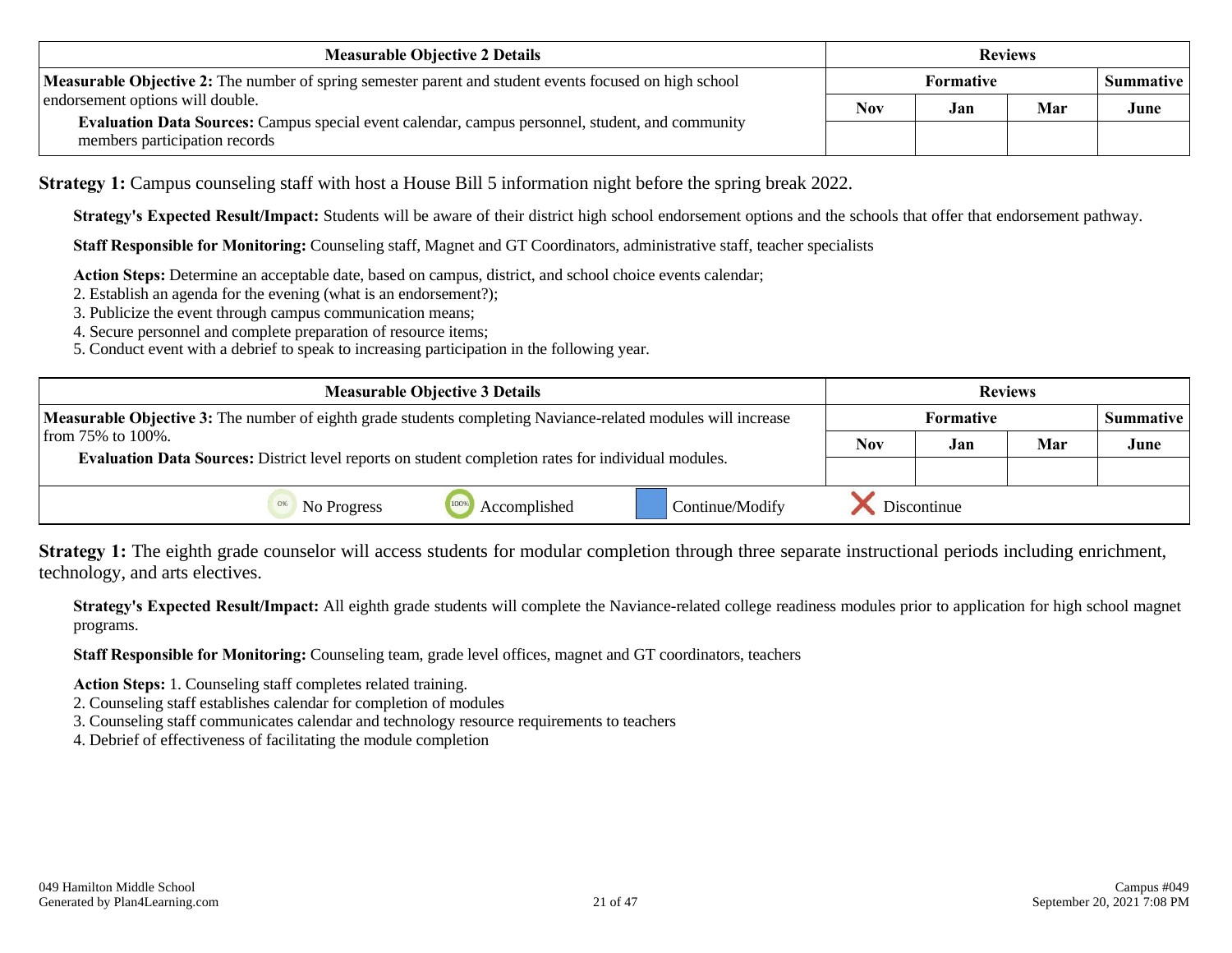**Goal 1:** ATTENDANCE - Increase the campus annual student attendance rate from 94.5% to 97%.

**Strategic Priorities:** Ensuring Student Health, Safety and Well-Being

| <b>Measurable Objective 1 Details</b>                                                                 | <b>Reviews</b> |     |     |                  |
|-------------------------------------------------------------------------------------------------------|----------------|-----|-----|------------------|
| <b>Measurable Objective 1:</b> Establish a comprehensive attendance tracking system.                  | Formative      |     |     | <b>Summative</b> |
| Evaluation Data Sources: Daily attendance reports and averaged weekly and monthly attendance reports. |                | Jan | Mar | June             |
|                                                                                                       |                |     |     |                  |

**Strategy 1:** Generate an Excel-based document to track and monitor student attendance

**Strategy's Expected Result/Impact:** A clear and concise tracking system will help to identify attendance problem areas so that issues may be effectively addressed.

**Staff Responsible for Monitoring:** Attendance clerk, grade level assistant principals, grade level clerks, wraparound services specialist, dropout prevention specialist

**Action Steps:** 1. Review data points to be included

- 2. Construct holistic document
- 3. Train staff on use, recording, and monitoring document
- 4. Debrief on effectiveness at end of fall semester
- 5. Edit tracker as needed
- 6. Evaluate effectiveness at end of year

| <b>Measurable Objective 2 Details</b>                                                                                                                                     | <b>Reviews</b> |     |     |                    |
|---------------------------------------------------------------------------------------------------------------------------------------------------------------------------|----------------|-----|-----|--------------------|
| <b>Measurable Objective 2:</b> By the start of the second grading cycle, develop and implement grade level attendance                                                     | Formative      |     |     | <b>Summative</b> I |
| strategies and incentive plan.<br><b>Evaluation Data Sources:</b> Grade level attendance data, catalog of attendance incentives, publications of<br>incentive and rewards |                | Jan | Mar | June               |
|                                                                                                                                                                           |                |     |     |                    |

**Strategy 1:** Use grade level hallway bulletin boards and lunch time announcements to publish weekly attendance grade level percentages.

**Strategy's Expected Result/Impact:** Regular incentives and rewards, based on grade level competitiveness, will increase overall student attendance averages.

**Staff Responsible for Monitoring:** Attendance clerk, grade level assistant principals, grade level clerks, wraparound services specialist, dropout prevention specialist

**Action Steps:** 1. Identify locations for bulletin boards

2. Establish responsible party for lunch time announcements

3. Track and celebrate grade-level attendance growth and progress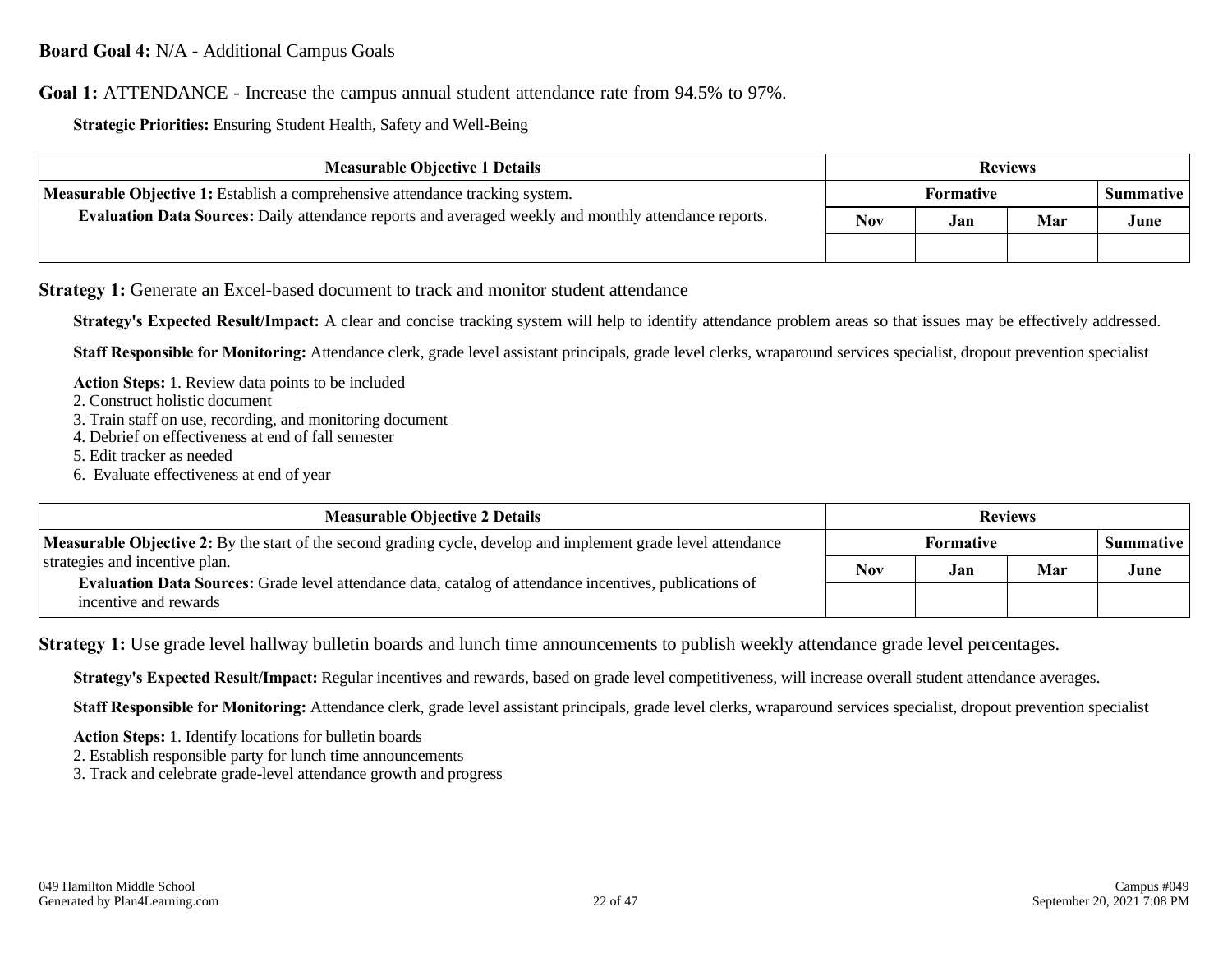| <b>Measurable Objective 3 Details</b>                                                               |                           |                      | <b>Reviews</b>                |     |             |      |  |
|-----------------------------------------------------------------------------------------------------|---------------------------|----------------------|-------------------------------|-----|-------------|------|--|
| Measurable Objective 3: Establish daily follow up communication to families of absent students.     |                           |                      | <b>Formative</b><br>Summative |     |             |      |  |
| <b>Evaluation Data Sources:</b> Attendance data reports, clerk phone logs, wraparound services logs |                           |                      | Nov                           | Jan | Mar         | June |  |
|                                                                                                     |                           |                      |                               |     |             |      |  |
|                                                                                                     | <sup>0%</sup> No Progress | 1009<br>Accomplished | Continue/Modify               |     | Discontinue |      |  |

**Strategy 1:** Write narrative, for use by campus staff, for communicating the importance of daily student attendance

**Strategy's Expected Result/Impact:** Parent knowledge regarding the importance of attendance and regular communication will result in increased student attendance

**Staff Responsible for Monitoring:** Attendance clerk, grade level clerks, grade level assistant principals, Campus SIR

**Action Steps:** 1. Review talking points on importance of attendance

- 2. Generate a brief narrative
- 3. Train and share narrative with staff
- 4. Debrief effectiveness of narrative at conclusion of fall semester

5. Edit narrative based on feedback

6. Debrief effectiveness of narrative at end of year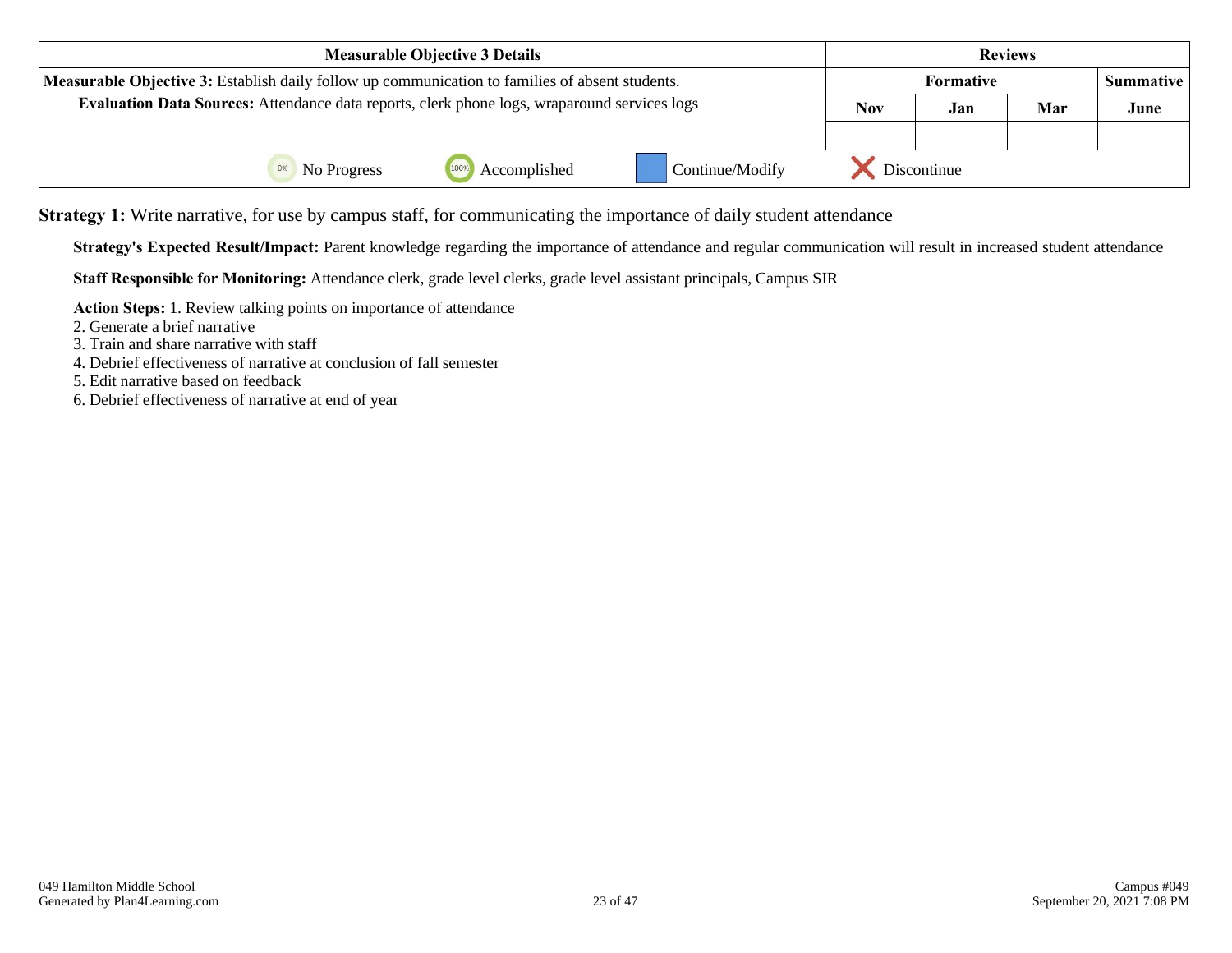**Board Goal 4:** N/A - Additional Campus Goals

**Goal 2:** DISCIPLINE - Limit overall discipline referrals to less than 250 for the academic year.

**Strategic Priorities:** Ensuring Student Health, Safety and Well-Being

| <b>Measurable Objective 1 Details</b>                                                                                                                               |                  | <b>Reviews</b> |     |                  |  |
|---------------------------------------------------------------------------------------------------------------------------------------------------------------------|------------------|----------------|-----|------------------|--|
| <b>Measurable Objective 1:</b> Disciplinary action referrals for fighting and mutual combat will not exceed 100 during each                                         | <b>Formative</b> |                |     | <b>Summative</b> |  |
| semester.<br><b>Evaluation Data Sources:</b> SIS Discipline Reports, Grade level assistant principal tracking records, Student<br>Success Center assignment records |                  | Jan            | Mar | June             |  |
|                                                                                                                                                                     |                  |                |     |                  |  |

**Strategy 1:** Revise and communicate with faculty and staff a discipline management flow chart.

**Strategy's Expected Result/Impact:** Teachers will maintain responsibility for lower level infractions with the consequence that classroom-based incidents will not escalate.

**Staff Responsible for Monitoring:** Grade level assistant principals, counseling department, wraparound services specialist, department chairs, faculty

**Action Steps:** 1. Review and revise current discipline management ladder

2. Publish and discuss revised discipline flow chart with faculty and staff

3. Communicate behavioral expectations to students through grade level meetings and individual counseling opportunities

| <b>Measurable Objective 2 Details</b>                                                                              | <b>Reviews</b>   |     |     |                  |
|--------------------------------------------------------------------------------------------------------------------|------------------|-----|-----|------------------|
| <b>Measurable Objective 2:</b> Develop and facilitate a minimum of 15 restorative circles each semester.           | <b>Formative</b> |     |     | <b>Summative</b> |
| <b>Evaluation Data Sources:</b> Campus calendar, folder of sponsored restorative circles, student exit tickets for |                  | Jan | Mar | June             |
| restorative circle participation                                                                                   |                  |     |     |                  |

**Strategy 1:** Identify a faculty member to assist the counseling staff in constructing restorative circles.

**Strategy's Expected Result/Impact:** Restorative circles will be implemented with fidelity and will positively affective student interactions.

**Staff Responsible for Monitoring:** Campus counseling staff, teachers

**Action Steps:** 1. Identify individual

2. Ensure individual is equipped with skills to develop circles

- 3. Support in developing circles for fall semester
- 4. Debrief and evaluate based on teacher feedback and student exit tickets
- 5. Construct circles for spring semester

6. Debrief and evaluate effectiveness using teacher feedback and student exit tickets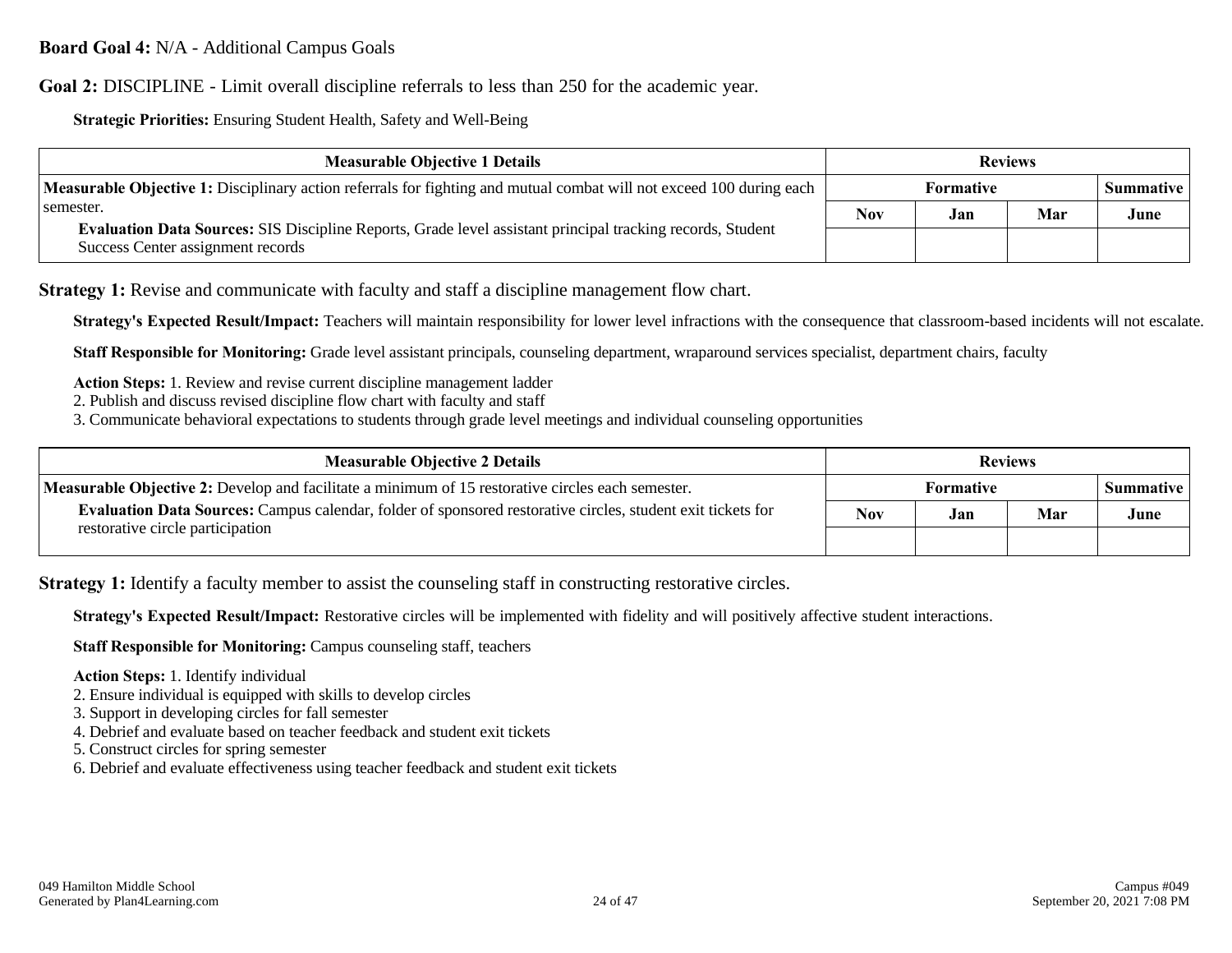| <b>Measurable Objective 3 Details</b>                                                                          |             |                  | <b>Reviews</b> |                  |
|----------------------------------------------------------------------------------------------------------------|-------------|------------------|----------------|------------------|
| Measurable Objective 3: Implement Student Support Center to establish alternative, restorative practices-based |             | <b>Formative</b> |                | <b>Summative</b> |
| consequences for inappropriate behavior.                                                                       | <b>Nov</b>  | Jan              | Mar            | June             |
| Evaluation Data Sources: SSC assignment data, counselor visitation data                                        |             |                  |                |                  |
| Continue/Modify<br>Accomplished<br><sup>0%</sup> No Progress                                                   | Discontinue |                  |                |                  |

**Strategy 1:** Identify a faculty member to assist in monitoring of the Student Success Center and the implementation of restorative practices.

**Strategy's Expected Result/Impact:** Students will less frequently receive disciplinary consequences involving placement in the Student Success Center.

**Staff Responsible for Monitoring:** Grade level assistant principals and counselors, wraparound services specialist

**Action Steps:** 1. Identify individual

2. Ensure individual is equipped with skills to assist in restorative practices in support of monitoring staff

3. Develop system to track restorative practice interventions

4. Debrief and evaluate effectiveness based on Student Success Center data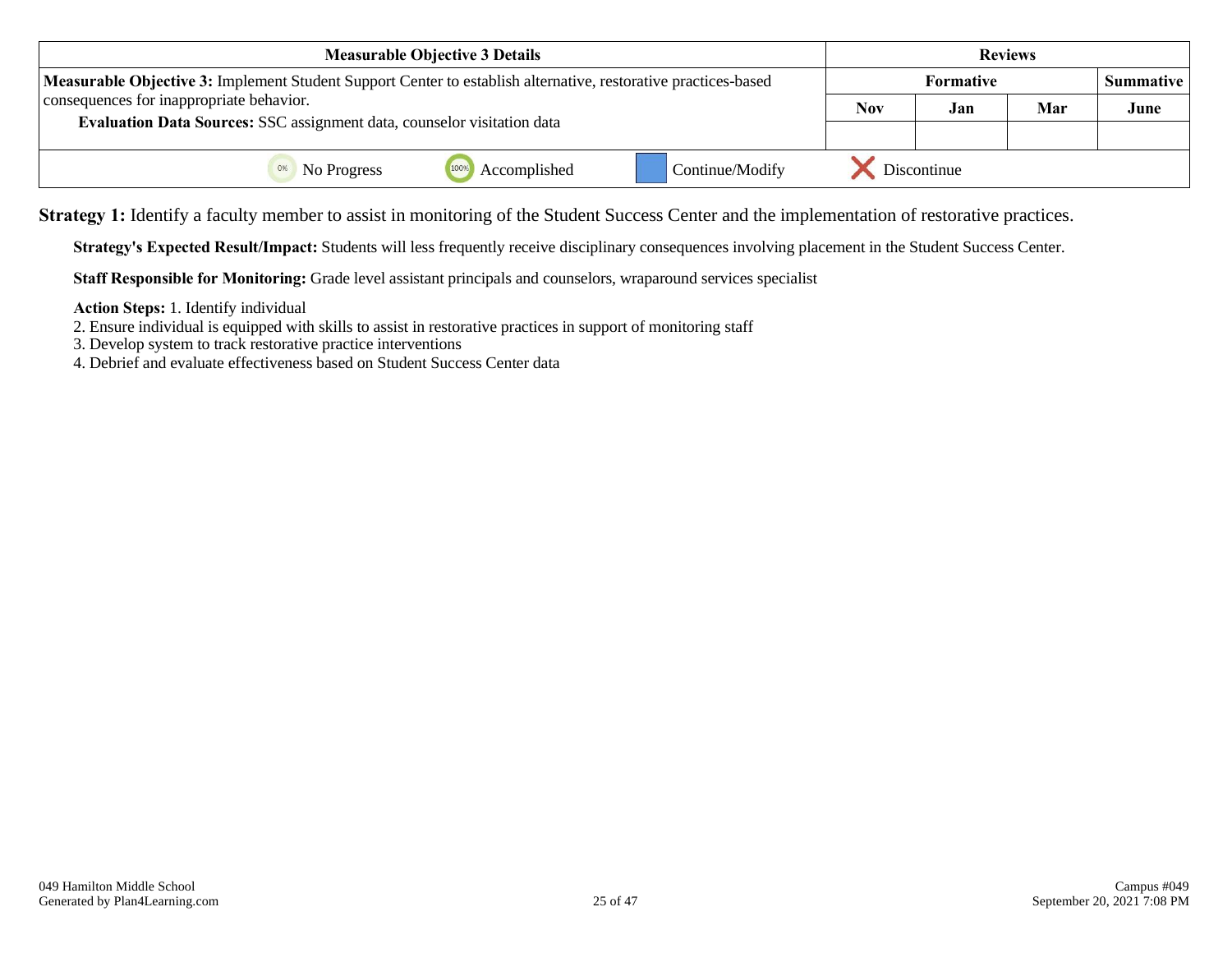### **Board Goal 4:** N/A - Additional Campus Goals

**Goal 3:** VIOLENCE PREVENTION - For the 2021-2022 academic year, establish an overall reduction in the number of discipline referrals from the 2018-2019 high of over 300 to under 200 referrals.

**Strategic Priorities:** Ensuring Student Health, Safety and Well-Being

| <b>Measurable Objective 1 Details</b>                                                                                                                               |                  | <b>Reviews</b> |     |                  |  |
|---------------------------------------------------------------------------------------------------------------------------------------------------------------------|------------------|----------------|-----|------------------|--|
| <b>Measurable Objective 1:</b> Disciplinary action referrals for fighting and mutual combat will not exceed 100 during each                                         | <b>Formative</b> |                |     | <b>Summative</b> |  |
| semester.<br><b>Evaluation Data Sources:</b> SIS Discipline Reports, Grade level assistant principal tracking records, Student<br>Success Center assignment records |                  | Jan            | Mar | June             |  |
|                                                                                                                                                                     |                  |                |     |                  |  |

**Strategy 1:** Implement Student Support Center to establish alternative, restorative justice-based consequence for inappropriate behavior.

**Strategy's Expected Result/Impact:** Temporary isolation coupled with restorative practices will provide opportunities to de-escalate volatile student interactions.

**Staff Responsible for Monitoring:** Grade level assistant principals, counseling department, wraparound services specialist

**Action Steps:** 1. Identify location for Student Support Center (SSC)

- 2. Garner administrative support and monitoring of SSC
- 3. Identify qualified staff to monitor SSC with counseling supports
- 4. Track SSC utilization and perceived effectiveness through related discipline reports

| <b>Measurable Objective 2 Details</b>                                                                                                             |                  | <b>Reviews</b> |     |                    |  |
|---------------------------------------------------------------------------------------------------------------------------------------------------|------------------|----------------|-----|--------------------|--|
| Measurable Objective 2: During the 2021-2022 academic year, establish three campus-wide violence prevention                                       | <b>Formative</b> |                |     | <b>Summative</b> I |  |
| recognition months.                                                                                                                               | Nov              | Jan            | Mar | June               |  |
| Evaluation Data Sources: Campus calendar, social media threads, student announcements, restorative circle<br>curriculum, student exit ticket data |                  |                |     |                    |  |

**Strategy 1:** Recognize Suicide Prevention Month, Bullying Prevention Month, and Mental Health Awareness Month, through campus-wide awareness campaigns that include restorative circles, social media postings, and grade-level assemblies, as possible.

**Strategy's Expected Result/Impact:** Awareness of foundational issues surrounding violence will reduce the number of violence-focused students altercations or incidents.

**Staff Responsible for Monitoring:** counseling department, wraparound services specialist

**Action Steps:** 1. Review academic calendar to establish dates for recognition and celebration by the end of the first grading cycle.

2. Generate campus-wide activities to generate student and staff awareness of strategies to avoid violent interactions

3. Celebrate throughout the campus and social media outlets the efforts and activities implemented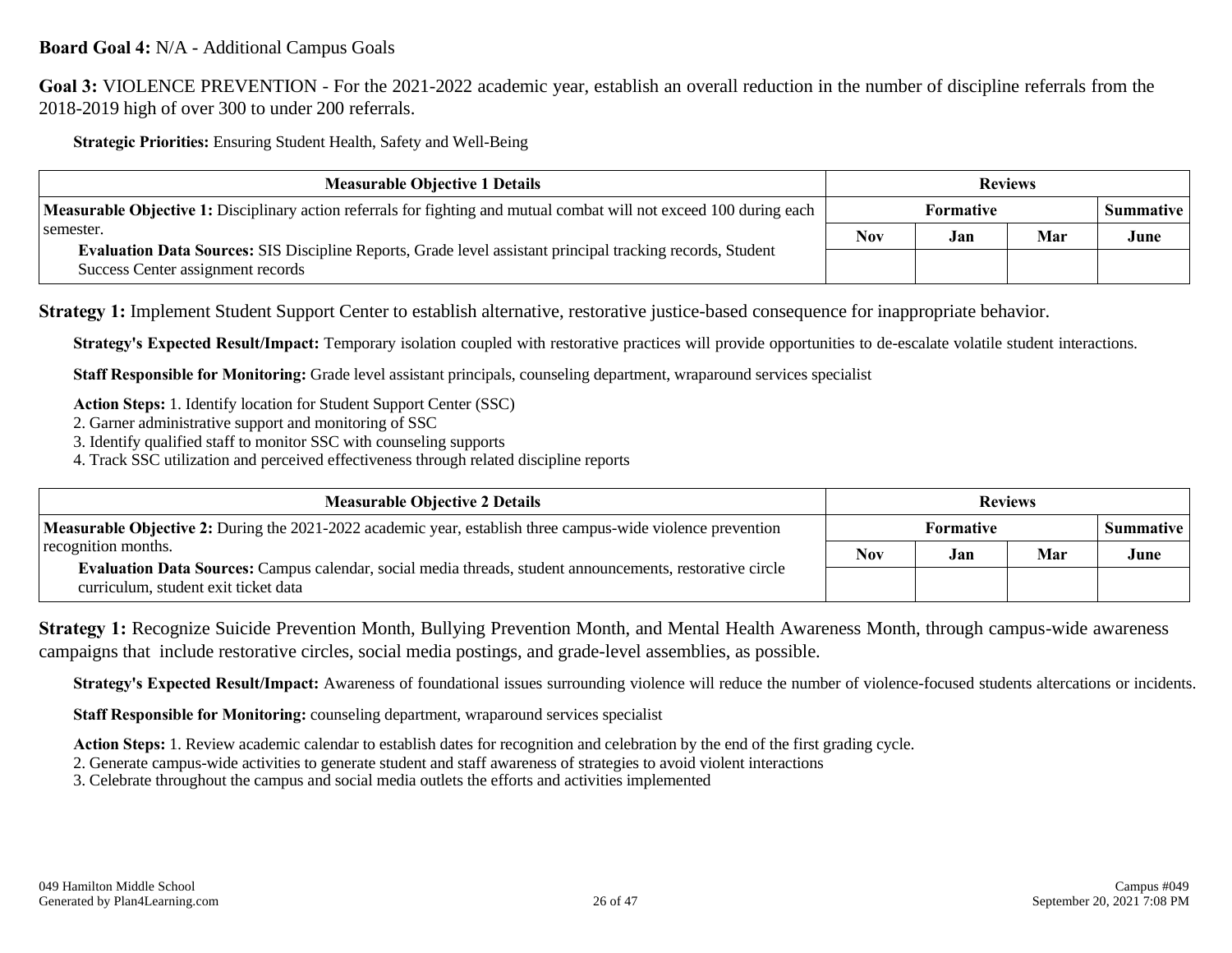| <b>Measurable Objective 3 Details</b>                                                                       |     |                  | <b>Reviews</b> |                  |
|-------------------------------------------------------------------------------------------------------------|-----|------------------|----------------|------------------|
| <b>Measurable Objective 3:</b> Develop and facilitate a minimum of 15 restorative circles each semester.    |     | <b>Formative</b> |                | <b>Summative</b> |
| Evaluation Data Sources: Campus calendar, folder of sponsored restorative circles, student exit tickets for | Nov | Jan              | Mar            | June             |
| restorative circle participation                                                                            |     |                  |                |                  |
| 1009<br>Continue/Modify<br>Accomplished<br><sup>0%</sup> No Progress                                        |     | Discontinue      |                |                  |

**Strategy 1:** Identify a faculty member to assist the counseling staff in constructing restorative circles.

**Strategy's Expected Result/Impact:** Restorative circles will be implemented with fidelity and will positively affective student interactions.

**Staff Responsible for Monitoring:** Campus counseling staff, teachers

**Action Steps:** 1. Identify individual

- 2. Ensure individual is equipped with skills to develop circles
- 3. Support in developing circles for fall semester
- 4. Debrief and evaluate based on teacher feedback and student exit tickets

5. Construct circles for spring semester

6. Debrief and evaluate effectiveness using teacher feedback and student exit tickets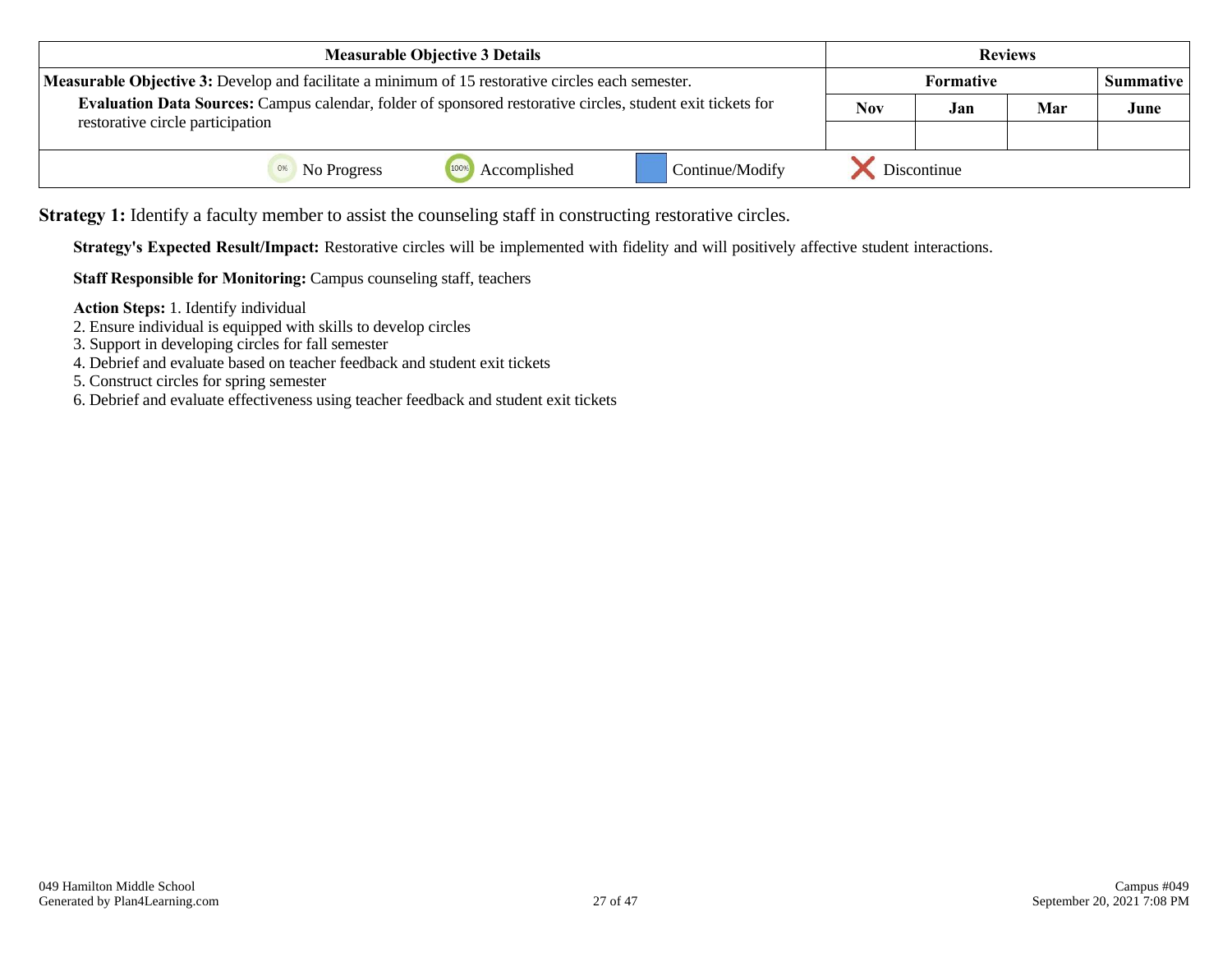**Goal 4:** SPECIAL EDUCATION - During the 2021-2022 academic year, students identified as needing special education-based supports will demonstrate a 10% increase over 2021 state assessment results in the Approaches level on each administered STAAR assessment.

**Strategic Priorities:** Transforming Academic Outreach

| <b>Measurable Objective 1 Details</b>                                                                                          |                  | <b>Reviews</b> |     |           |  |
|--------------------------------------------------------------------------------------------------------------------------------|------------------|----------------|-----|-----------|--|
| <b>Measurable Objective 1:</b> The percent of students who reach the Approaches level on district and campus assessments       | <b>Formative</b> |                |     | Summative |  |
| in reading will increase by 5% each semester.                                                                                  | <b>Nov</b>       | Jan.           | Mar | June      |  |
| <b>Evaluation Data Sources:</b> District and campus common assessment data as tracked through On-Track and<br>Renaissance 360. |                  |                |     |           |  |

**Strategy 1:** Prior to the start of the school year, the master schedule will be amended to provide special education students identified as Tier II and Tier III with in-school intervention instruction through the double-blocking of students, with the same teacher, in English Language Arts and Reading intervention courses.

**Strategy's Expected Result/Impact:** Increased intervention opportunities will afford teachers the capability to implement flexible small group instruction to strategically address students' academic deficiencies.

**Staff Responsible for Monitoring:** Assistant principal for ELA instruction, Assistant principal for special education services, Grade Level Assistant Principals, Counselors, Campus SIR, ELA department chair, special education department chair, ELA co-teachers.

**Action Steps:** 1. Professional development on generating and supporting effective small groups through online tools and resources

2. Monitoring of small group implementation during interventions by way of planned instructional rounds

3. Audit of small group evolution effectiveness using Renaissance 360 progress monitoring data

**TEA Priorities:** Build a foundation of reading and math

| <b>Measurable Objective 2 Details</b>                                                                                                                                                                                                                                                                                                 | <b>Reviews</b> |                               |     |      |  |
|---------------------------------------------------------------------------------------------------------------------------------------------------------------------------------------------------------------------------------------------------------------------------------------------------------------------------------------|----------------|-------------------------------|-----|------|--|
| <b>Measurable Objective 2:</b> The percent of students who reach the Approaches level on district and campus assessments<br>in mathematics will increase by 3% at each formative review checkpoint.<br><b>Evaluation Data Sources:</b> District and campus common assessment data as tracked through On-Track and<br>Renaissance 360. |                | Formative<br><b>Summative</b> |     |      |  |
|                                                                                                                                                                                                                                                                                                                                       |                | Jan.                          | Mar | June |  |
|                                                                                                                                                                                                                                                                                                                                       |                |                               |     |      |  |

Strategy 1: Prior to the start of the academic year, the master schedule will be amended to provide Tier II and Tier III special education students with inschool intervention instruction through the double-blocking of mathematics and mathematics intervention courses with same mathematics teacher.

**Strategy's Expected Result/Impact:** Increased intervention opportunities will afford teachers the capability to implement flexible small group instruction to strategically address students' academic deficiencies.

**Staff Responsible for Monitoring:** Teacher Specialist for math instruction, Assistant principal fro special education, Grade level assistant principals, Counselors, Campus SIR, math department chair, special education department chair and special education co-teachers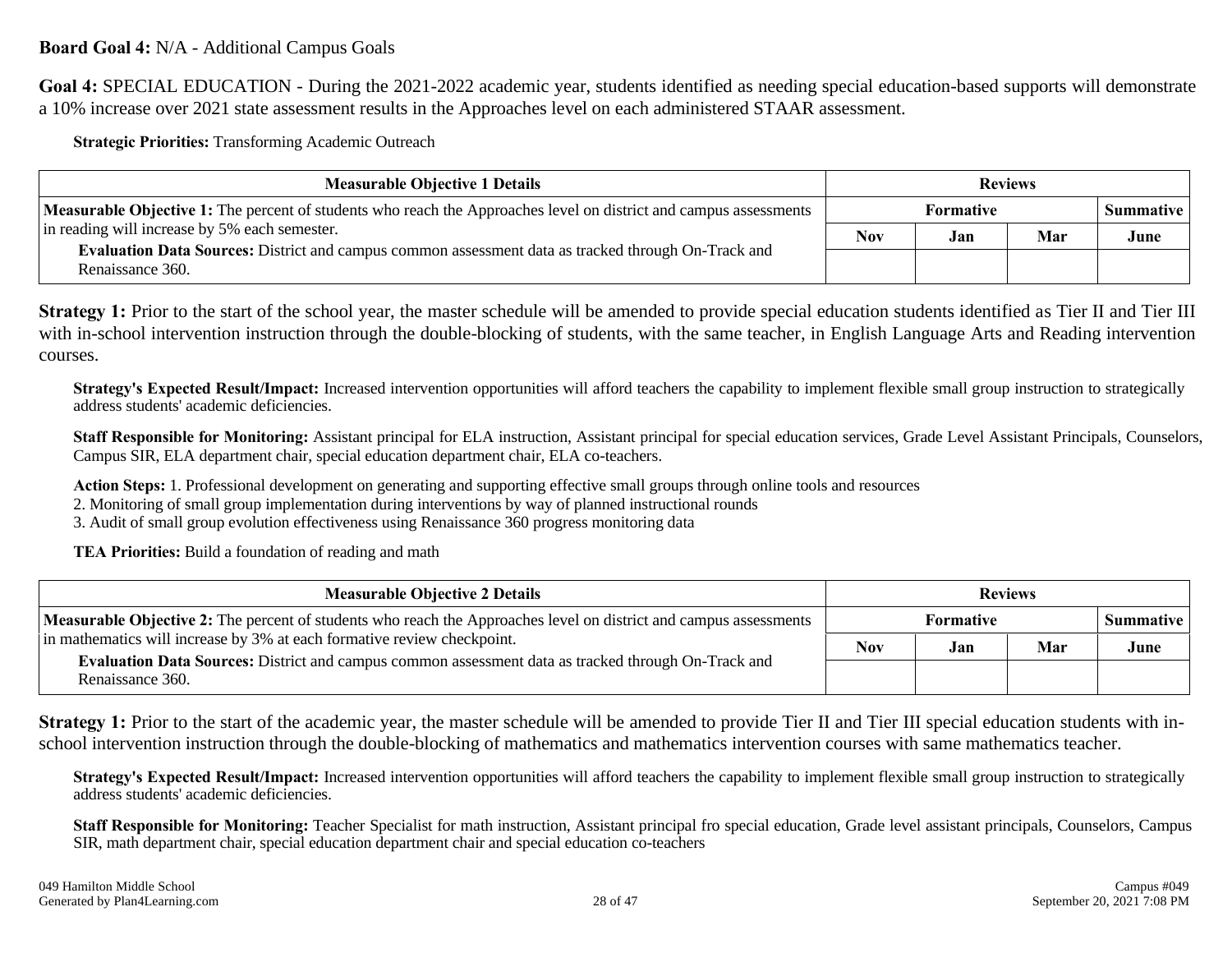**Action Steps:** 1. Professional development on generating and supporting effective small groups through online tools and resources

2. Monitoring of small group implementation during interventions by way of planned instructional rounds

3. Audit of small group evolution effectiveness using ST Math and Renaissance 360 progress monitoring data

**TEA Priorities:** Build a foundation of reading and math

| <b>Measurable Objective 3 Details</b>                                                                                      |             |                                                                                                            | <b>Reviews</b>  |                                      |     |     |      |
|----------------------------------------------------------------------------------------------------------------------------|-------------|------------------------------------------------------------------------------------------------------------|-----------------|--------------------------------------|-----|-----|------|
| <b>Measurable Objective 3:</b> Disciplinary action referrals for special education students will not exceed 10% of overall |             |                                                                                                            |                 | <b>Formative</b><br><b>Summative</b> |     |     |      |
| campus referrals.                                                                                                          |             |                                                                                                            |                 | <b>Nov</b>                           | Jan | Mar | June |
| Success Center assignment records                                                                                          |             | Evaluation Data Sources: SIS Discipline Reports, Grade level assistant principal tracking records, Student |                 |                                      |     |     |      |
|                                                                                                                            | No Progress | Accomplished                                                                                               | Continue/Modify | Discontinue                          |     |     |      |

**Strategy 1:** Revise and communicate with faculty and staff a discipline management flow chart.

**Strategy's Expected Result/Impact:** Teachers will maintain responsibility for lower level infractions with the consequence that classroom-based incidents involving special education students will not escalate.

### **Staff Responsible for Monitoring:**

Grade level assistant principals, counseling department, wraparound services specialist, department chairs, faculty, special education co-teachers and teaching assistants

**Action Steps:** 1. Review and revise current discipline management ladder

2. Publish and discuss revised discipline flow chart with faculty and staff

3. Communicate behavioral expectations to students through grade level meetings and individual counseling opportunities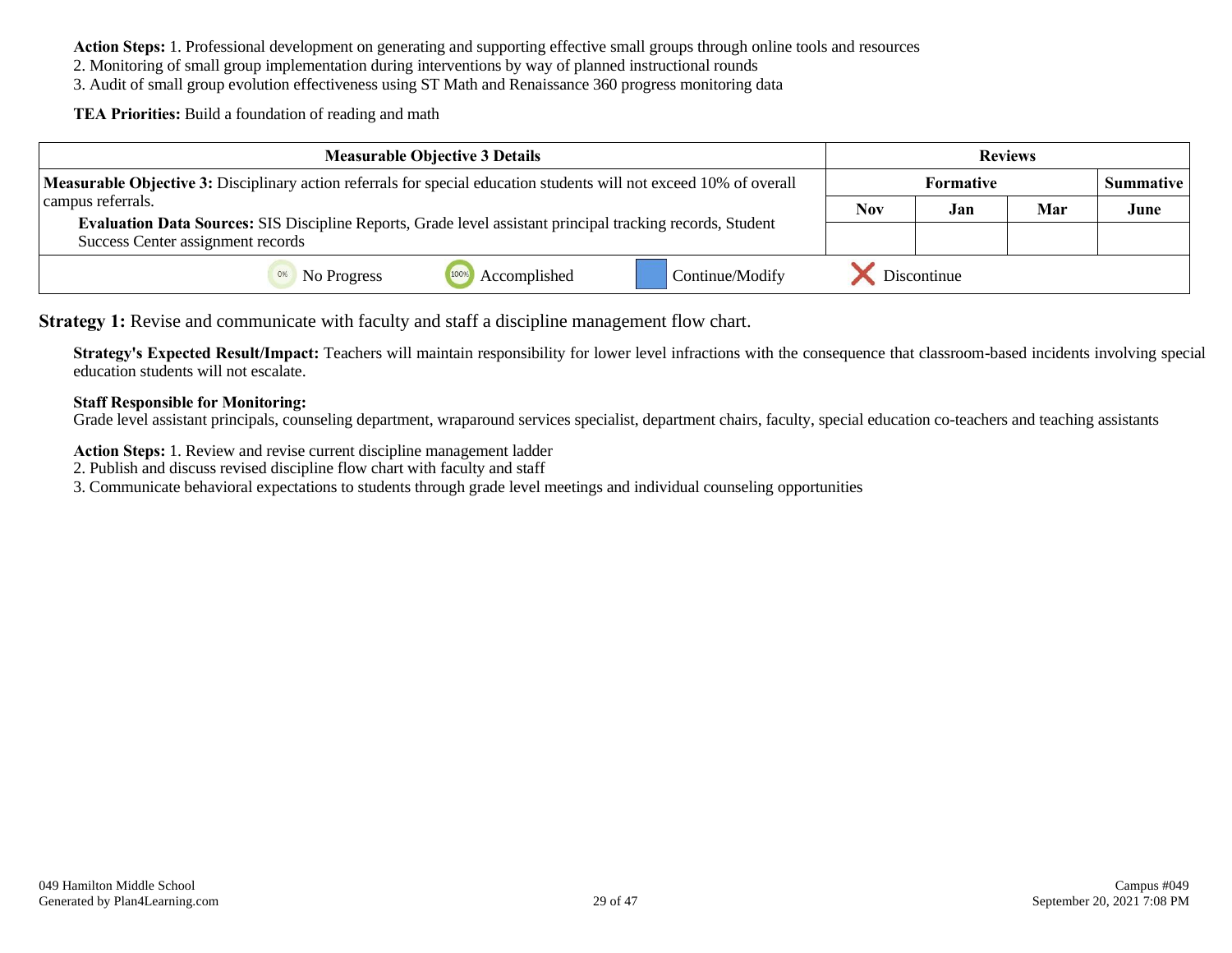### **Board Goal 4:** N/A - Additional Campus Goals

**Goal 5:** SPECIAL POPULATIONS: Emerging Bilingual and gifted and talented students, will each demonstrate a 10% increase in achievement on STAAR at each achievement level for 2021-2022 academic year.

**Strategic Priorities:** Expanding Educational Opportunities, Transforming Academic Outreach

| <b>Measurable Objective 1 Details</b>                                                                                      | <b>Reviews</b>                       |      |     |      |
|----------------------------------------------------------------------------------------------------------------------------|--------------------------------------|------|-----|------|
| <b>Measurable Objective 1:</b> Prior to annual state assessments, Emerging Bilingual students will score a 70 or higher on | <b>Formative</b><br><b>Summative</b> |      |     |      |
| district-generated assessments a shown at each formative review checkpoint.                                                |                                      | .Jan | Mar | June |
| <b>Evaluation Data Sources: District assessment data reports.</b>                                                          |                                      |      |     |      |

**Strategy 1:** Prior to the start of school, Emerging Bilingual students will be scheduled for instruction with a specified, proven grade level ESL-certified teacher to receive ESL double-blocked instruction.

**Strategy's Expected Result/Impact:** Student district-wide and state assessment data will demonstrate appreciable, sustained growth throughout the academic year.

**Staff Responsible for Monitoring:** ELA Specialist, LPAC, Assistant Principals, Counseling Staff, ELA Department Chair

**Action Steps:** 1. Identify qualified teachers

2. Redesign master schedule and assign appropriate EB students

3. Monitor student progress through data disaggregation of district assessments and ESL-linked digital resources such as Read 180, System 44, and Imagine Literacy

**TEA Priorities:** Build a foundation of reading and math

**Strategy 2:** Throughout the instructional year, mathematics teachers will receive training and support on implementing sheltered instruction strategies, such as expansion, pairing, and use of manipulatives, by a designated Sheltered Instruction Coach.

**Strategy's Expected Result/Impact:** Student district-wide and state assessment data will demonstrate appreciable, sustained academic growth of EB students throughout the academic year.

**Staff Responsible for Monitoring:** Sheltered Instruction Coach, Teacher Specialist for, math instruction, LPAC, Assistant Principals, Counseling Staff, math teachers and math department chair

**Action Steps:** 1. Identify Sheltered instruction Coach

2. Ensure assignment of EB students with identified teachers

3. Monitor student progress through data disaggregation of district assessments and math-linked digital resources such as IXL, Sirius, Imagine Math, and Renaissance 360.

**TEA Priorities:** Build a foundation of reading and math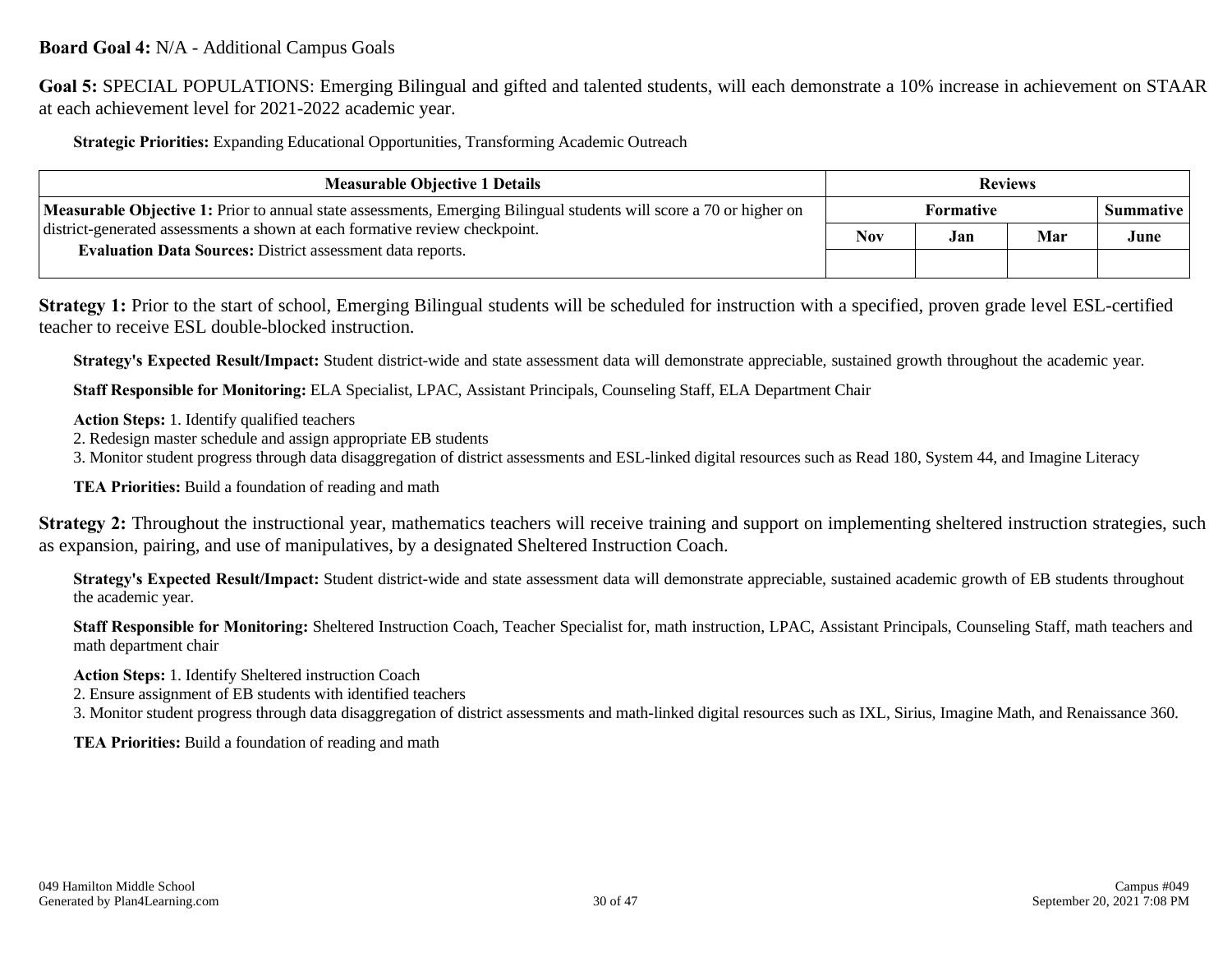| <b>Measurable Objective 2 Details</b>                                                                                                                           | <b>Reviews</b>           |  |  |           |
|-----------------------------------------------------------------------------------------------------------------------------------------------------------------|--------------------------|--|--|-----------|
| <b>Measurable Objective 2:</b> Prior to the annual state assessment, the percentage of Tier I gifted and talented students                                      | <b>Formative</b>         |  |  | Summative |
| performing at the Meets level on district and campus common assessments will increase by 7% each semester.                                                      | <b>Nov</b><br>Mar<br>Jan |  |  | June      |
| Evaluation Data Sources: Campus district and common assessment data, Renaissance 360 data, Released<br>STAAR data, IXL, Imagine Math, and ST Math data reports. |                          |  |  |           |

**Strategy 1:** Prior to the start of the school year, the master schedule will be amended to provide Tier I gifted and talented students with in-school enrichment instruction through the double-blocking of students, with the same teacher, in English Language Arts and Reading elective courses.

**Strategy's Expected Result/Impact:** Increased enrichment opportunities will afford teachers the flexibility to provide supplemental exposure to reading resources and reading supports aligned to changing student Lexile scores.

**Staff Responsible for Monitoring:** Assistant Principal for ELA Instruction, Grade Level Assistant Principals, Gifted and Talented Coordinator, Counselors, Campus SIR, ELA teachers, ELA department chair

**Action Steps:** 1. Professional development on using online resource tools and classroom instructional supports such as IXL and the Reading Comprehension Toolkit 2. Monitoring of student progress through reading logs and data trackers

3. Audit of student reading performance data by way of Renaissance 360 reports

**TEA Priorities:** Build a foundation of reading and math

**Strategy 2:** The master schedule will be amended to provide Tier I gifted and talented students with in-school enrichment instruction through the doubleblock of mathematics courses with an enrichment elective with same math teacher.

**Strategy's Expected Result/Impact:** Increased enrichment opportunities will afford teachers the flexibility to provide supplemental exposure to math-related instructional resources and math learning supports aligned to changing student performance scores.

**Staff Responsible for Monitoring:** Teacher Specialist for math instruction, gifted and talented coordinator, Grade Level Assistant Principals, Counselors, Campus SIR, math teachers, math department chair

**Action Steps:** 1. Professional development on using online resource tools and classroom instructional supports such as ST Math, IXL, and Sirius

2. Monitoring of student progress through digital resource data and academic mastery records

3. Audit of student mathematics performance data by way of Renaissance 360 reports

**TEA Priorities:** Build a foundation of reading and math

| <b>Measurable Objective 3 Details</b>                                                                                      |             |                      | <b>Reviews</b>                |             |     |     |      |
|----------------------------------------------------------------------------------------------------------------------------|-------------|----------------------|-------------------------------|-------------|-----|-----|------|
| <b>Measurable Objective 3:</b> Prior to the start of the academic year, 100% of emerging bilingual and gifted and talented |             |                      | Formative<br><b>Summative</b> |             |     |     |      |
| students will be enrolled in a grade-level technology course.                                                              |             |                      |                               | <b>Nov</b>  | Jan | Mar | June |
| <b>Evaluation Data Sources: Master schedule, student schedules</b>                                                         |             |                      |                               |             |     |     |      |
|                                                                                                                            | No Progress | 100%<br>Accomplished | Continue/Modify               | Discontinue |     |     |      |

**Strategy 1:** Students enrolled in a grade-level technology course will receive instruction in coding and application development.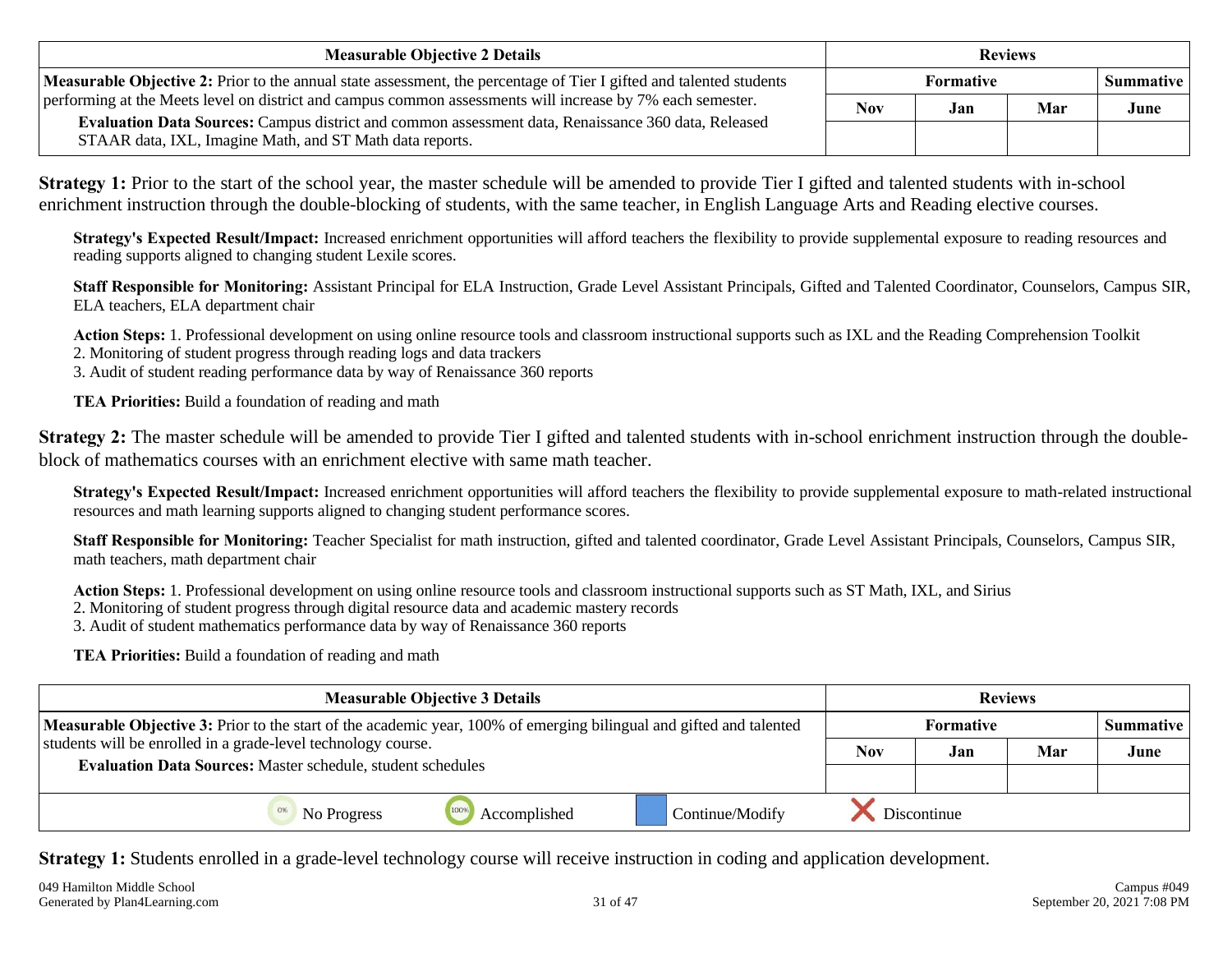**Strategy's Expected Result/Impact:** The skills and higher level thinking strategies involved in coding will support student achievement on state assessments.

**Staff Responsible for Monitoring:** Counselors, community coordinator, technology teachers

**Action Steps:** 1. Secure funding for teacher training in coding and application development

- 2. Ensure faculty successfully complete available training
- 3. Monitor teacher lesson planning for inclusion of coding instruction
- 4. Evaluate student performance on end of year state assessments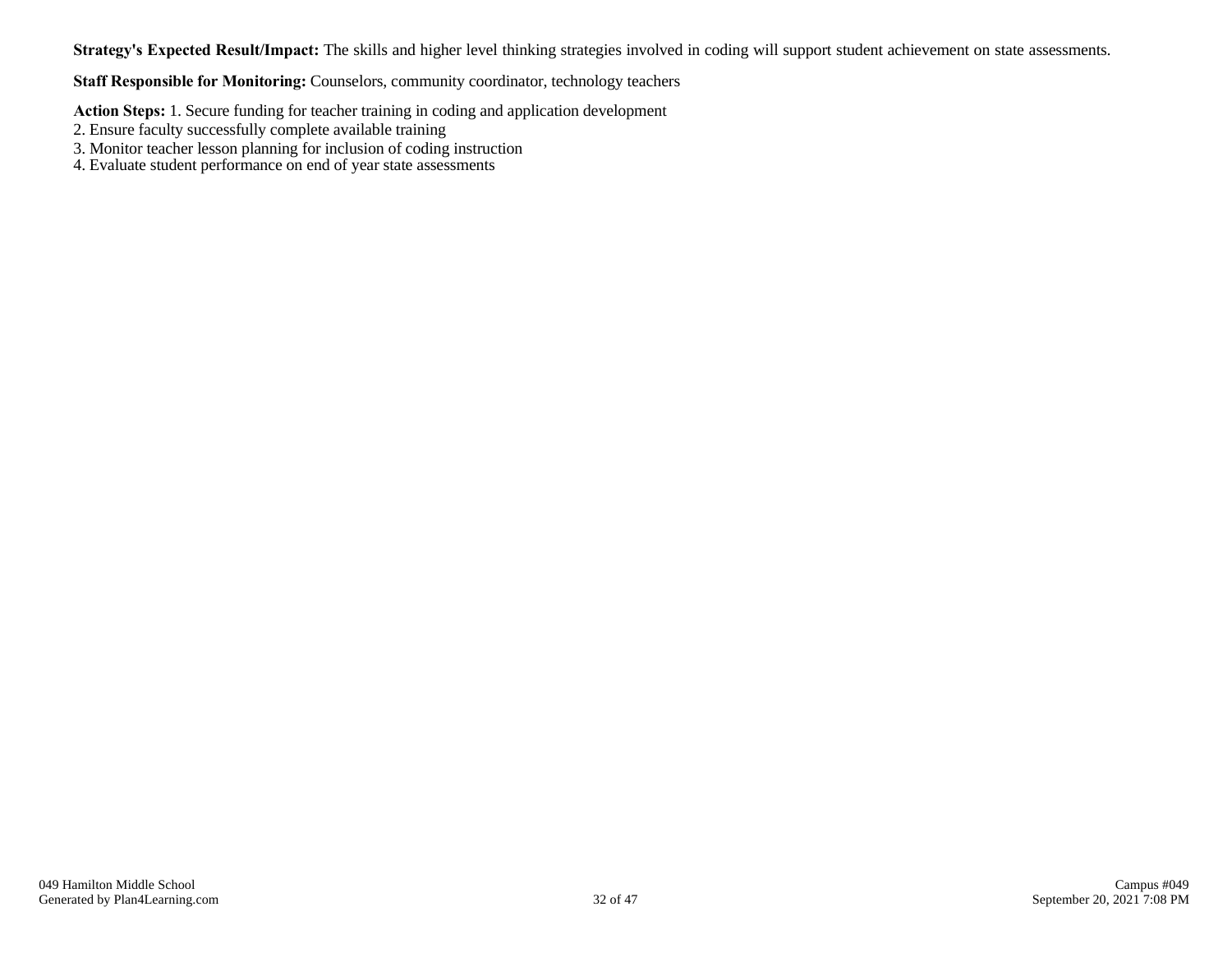**Goal 6:** PARENT and COMMUNITY ENGAGEMENT - For the 2021-2022 academic year, campus recognition from FACE district offices will increase from the Gold Award to the Platinum Award.

**Strategic Priorities:** Expanding Educational Opportunities

| <b>Measurable Objective 1 Details</b>                                                                                       | <b>Reviews</b>                       |     |     |      |
|-----------------------------------------------------------------------------------------------------------------------------|--------------------------------------|-----|-----|------|
| <b>Measurable Objective 1:</b> Campus will sponsor required activities and events to ensure recognition by FACE offices as  | <b>Formative</b><br><b>Summative</b> |     |     |      |
| l a Platinum Aware school.                                                                                                  | <b>Nov</b>                           | Jan | Mar | June |
| <b>Evaluation Data Sources:</b> Campus activities calendar, parent meeting calendars, Parent-Teacher<br>Organization events |                                      |     |     |      |

**Strategy 1:** Schedule monthly Coffee with the Principal events.

**Strategy's Expected Result/Impact:** Increased parent awareness of campus-based activities and resources

**Staff Responsible for Monitoring:** Community Coordinator, Magnet Coordinator, Librarian, Gifted and Talented Coordinator

**Action Steps:** 1. Establish predictable monthly meeting date and time

- 2. Generate list of pertinent topics and presentations
- 3. Establish meeting publication expectations
- 4. Recruit campus personnel as required by topic
- 5. Evaluate effectiveness through end of the year parent survey

**TEA Priorities:** Recruit, support, retain teachers and principals

| <b>Measurable Objective 2 Details</b>                                                    | <b>Reviews</b>   |     |     |                  |
|------------------------------------------------------------------------------------------|------------------|-----|-----|------------------|
| <b>Measurable Objective 2:</b> Grow parent volunteerism and involvement with the PTO.    | <b>Formative</b> |     |     | <b>Summative</b> |
| <b>Evaluation Data Sources:</b> Rosters of VIPS parents, PTO meeting agendas and minutes | Nov              | Jan | Mar | June             |
|                                                                                          |                  |     |     |                  |

**Strategy 1:** Construct a social media campaign to attract parent involvement on the campus and in student activities.

**Strategy's Expected Result/Impact:** Increased publication of opportunities and events for parents will attract increased parental involvement and presence on the campus.

**Staff Responsible for Monitoring:** Community Coordinator, Magnet Coordinator, Librarian, Gifted and Talented Coordinator

**Action Steps:** 1. Publish campus social media links through numerous sources

2. Invite parent follower to social media accounts

3. Publish regular and special events for parental involvement

4. Monitor follower data and parent participation in campus events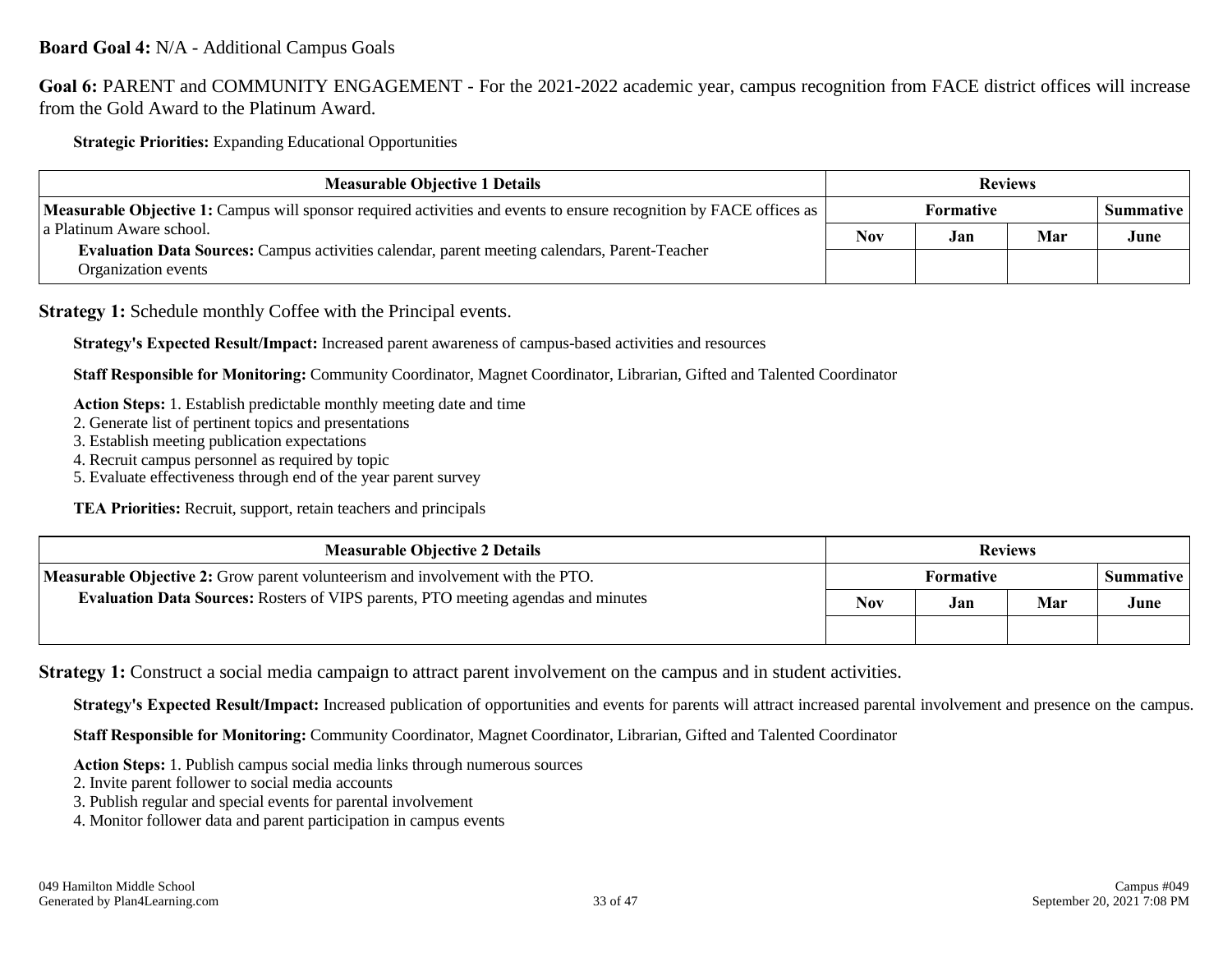| <b>Measurable Objective 3 Details</b>                                                                           |  |                      | <b>Reviews</b>                         |             |     |      |  |
|-----------------------------------------------------------------------------------------------------------------|--|----------------------|----------------------------------------|-------------|-----|------|--|
| <b>Measurable Objective 3:</b> During the fall semester, begin to create a campus-based parent resource center. |  |                      | <b>Formative</b><br><b>Summative</b> I |             |     |      |  |
| <b>Evaluation Data Sources:</b> Inventory of equipment and parent resource materials, log of center usage by    |  |                      | Nov                                    | Jan         | Mar | June |  |
| parents                                                                                                         |  |                      |                                        |             |     |      |  |
| <sup>0%</sup> No Progress                                                                                       |  | 100%<br>Accomplished | Continue/Modify                        | Discontinue |     |      |  |

**Strategy 1:** Identify campus location and available resources for developing a parent resource center

**Strategy's Expected Result/Impact:** A resource center will provide ongoing support for campus families and provide an avenue for establishing and supporting parent involvement on the campus

**Staff Responsible for Monitoring:** Community Coordinator, Magnet Coordinator, Librarian, Gifted and Talented Coordinator

**Action Steps:** 1. Consult with associated staff regarding establishing a resource center

- 2. Identify a campus location to establish a center
- 3. Recruit staff and faculty to design and furnish the space
- 4. Ensure parental access to technology
- 5. Monitor usage and evaluate data to identify needed improvement or supports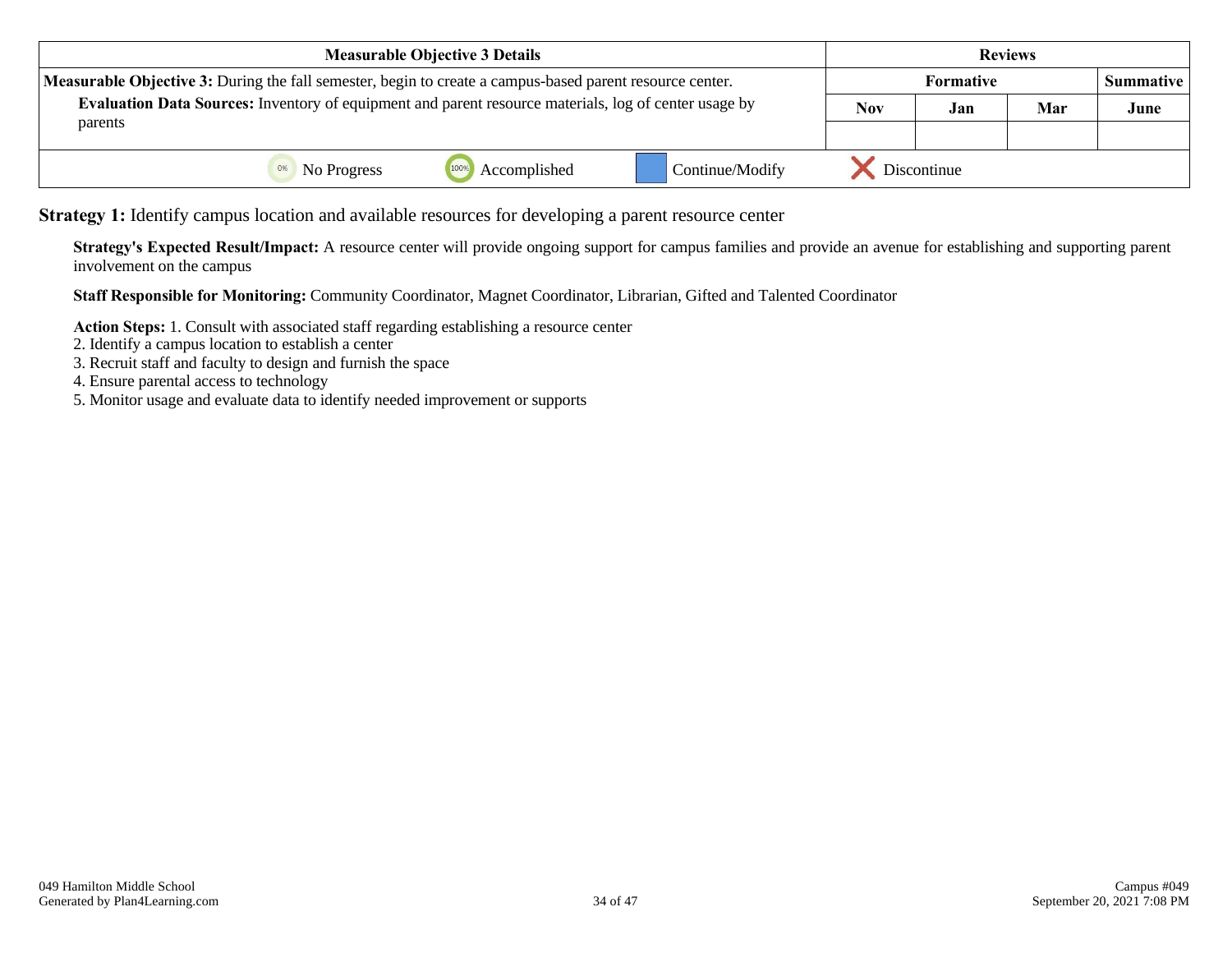### **Board Goal 4:** N/A - Additional Campus Goals

### **Goal 7:** MANDATED HEALTH SERVICES

The campus will meet 100% of Mandated Health Services by the required dates for Immunization Monitoring, Vision Screening (Grades PK, K, 1, 3, 5 & 7), Hearing Screening (Grades PK, K, 1, 3, 5, & 7), Type 2 Diabetes (Grades 1, 3, 5, & 7), Spinal Screening (Grades 6 & 9), Medication Administration and AED Maintenance Checks.

**Strategic Priorities:** Ensuring Student Health, Safety and Well-Being

| <b>Measurable Objective 1 Details</b>                                                                                                                                                                                                                                                                                                  | <b>Reviews</b> |                  |     |      |  |
|----------------------------------------------------------------------------------------------------------------------------------------------------------------------------------------------------------------------------------------------------------------------------------------------------------------------------------------|----------------|------------------|-----|------|--|
| Measurable Objective 1: IMMUNIZATION MONITORING, data entry and state reporting requirements will be                                                                                                                                                                                                                                   |                | <b>Formative</b> |     |      |  |
| completed by a certified school nurse on or before October 22, 2021.                                                                                                                                                                                                                                                                   | Nov            | Jan              | Mar | June |  |
| Evaluation Data Sources: Immunization data entry and state reporting for all students completed by<br><b>SCHOOL NURSE:</b><br>Estimated number of students to be screened:<br>Note: If the school does not have a certified school nurse or screener, steps for completing this requirement<br>will be detailed in the strategy below. |                |                  |     |      |  |

**Strategy 1:** Ensure the campus is staffed with a fulltime school nurse.

**Strategy's Expected Result/Impact:** The campus will document 100% compliance with established student health-related expectations.

**Staff Responsible for Monitoring:** School nurse, SEL Team, grade level principals

**Action Steps:** 1. Prioritize in the budget for maintaining a full-time school nurse

- 2. Ensure retention of the current school nurse
- 3. Establish calendar for eth scheduling of services
- 4. Ensure cooperation to meet gals with minimal disruption to campus instruction

**Funding Sources:** Full-time school nurse - 1991010001 - General Fund - Regular Program - 6100 - Payroll - \$60,000

| <b>Measurable Objective 2 Details</b>                                                                                                                                                                                                                                                            | <b>Reviews</b> |                  |     |      |  |  |
|--------------------------------------------------------------------------------------------------------------------------------------------------------------------------------------------------------------------------------------------------------------------------------------------------|----------------|------------------|-----|------|--|--|
| <b>Measurable Objective 2:</b> VISION SCREENING at Grades PK, K, 1, 3, 5, & 7 will be completed by a certified school<br>nurse or screener on or before December 10, 2021.<br><b>Evaluation Data Sources:</b> Vision screening records for all applicable students completed by SCHOOL<br>NURSE: |                | <b>Summative</b> |     |      |  |  |
|                                                                                                                                                                                                                                                                                                  | <b>Nov</b>     | Jan              | Mar | June |  |  |
|                                                                                                                                                                                                                                                                                                  |                |                  |     |      |  |  |
| Estimated number of students to be screened:                                                                                                                                                                                                                                                     |                |                  |     |      |  |  |
| Note: If the school does not have a certified school nurse or screener, steps for completing this requirement<br>will be detailed in the strategy below.                                                                                                                                         |                |                  |     |      |  |  |

**Strategy 1:** Ensure the campus is staffed with a fulltime school nurse.

**Strategy's Expected Result/Impact:** The campus will document 100% compliance with established student health-related expectations.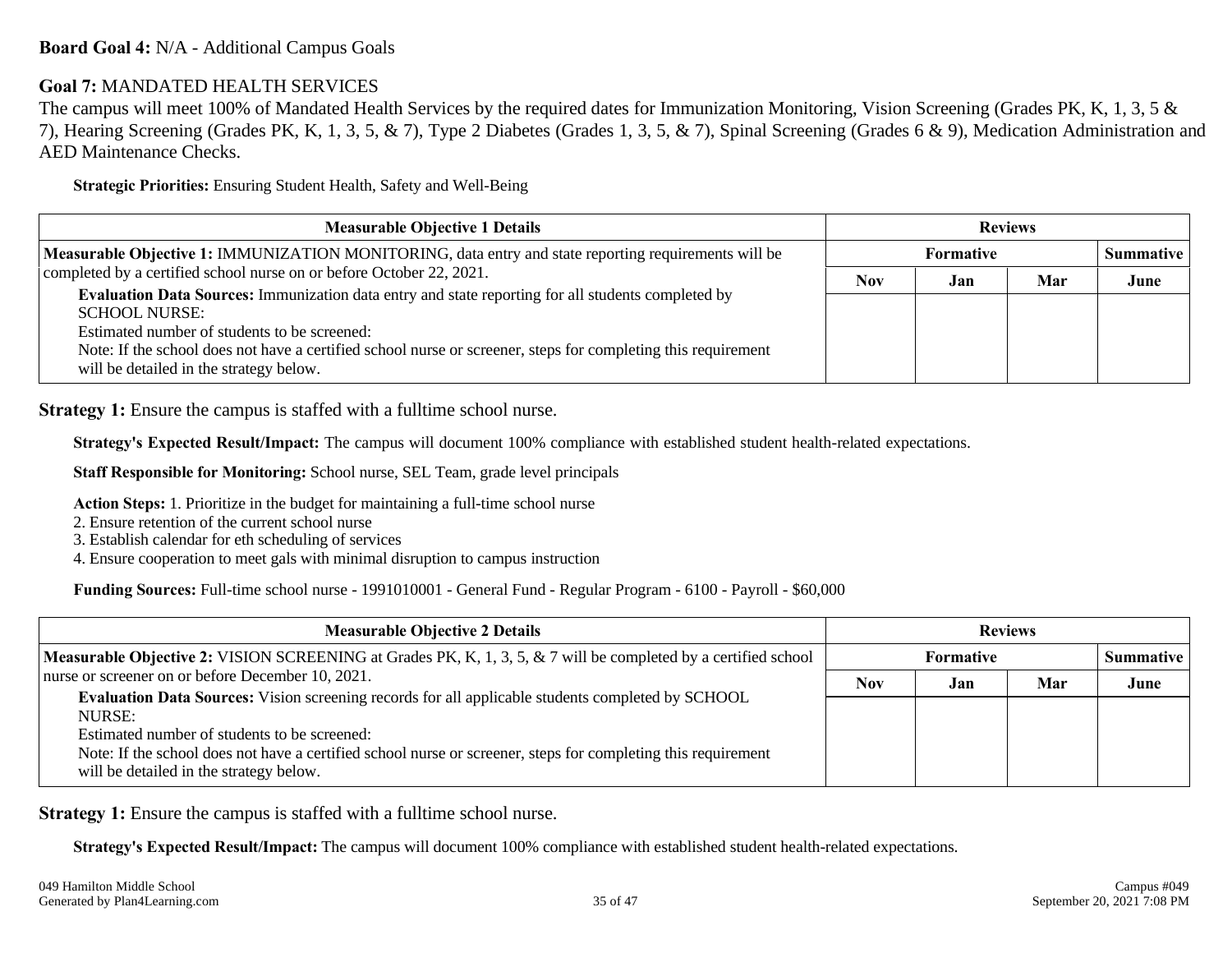**Staff Responsible for Monitoring:** School nurse, SEL Team, grade level principals

**Action Steps:** 1. Prioritize in the budget for maintaining a full-time school nurse

- 2. Ensure retention of the current school nurse
- 3. Establish calendar for eth scheduling of services

4. Ensure cooperation to meet gals with minimal disruption to campus instruction

| <b>Measurable Objective 3 Details</b>                                                                                                                    | <b>Reviews</b> |           |     |      |  |
|----------------------------------------------------------------------------------------------------------------------------------------------------------|----------------|-----------|-----|------|--|
| Measurable Objective 3: HEARING SCREENING at Grades PK, K, 1, 3, 5, & 7 will be completed by a certified                                                 |                | Formative |     |      |  |
| school nurse or screener on or before December 10, 2021.                                                                                                 | <b>Nov</b>     | Jan       | Mar | June |  |
| Evaluation Data Sources: Data entry, referral forms, and state report completed/submitted by SCHOOL<br>NURSE:                                            |                |           |     |      |  |
| Estimated number of students to be screened:                                                                                                             |                |           |     |      |  |
| Note: If the school does not have a certified school nurse or screener, steps for completing this requirement<br>will be detailed in the strategy below. |                |           |     |      |  |

**Strategy 1:** Ensure the campus is staffed with a fulltime school nurse.

**Strategy's Expected Result/Impact:** The campus will document 100% compliance with established student health-related expectations.

**Staff Responsible for Monitoring:** School nurse, SEL Team, grade level principals

**Action Steps:** 1. Prioritize in the budget for maintaining a full-time school nurse

- 2. Ensure retention of the current school nurse
- 3. Establish calendar for eth scheduling of services
- 4. Ensure cooperation to meet gals with minimal disruption to campus instruction

| <b>Measurable Objective 4 Details</b>                                                                                                                    | <b>Reviews</b> |                  |     |      |  |
|----------------------------------------------------------------------------------------------------------------------------------------------------------|----------------|------------------|-----|------|--|
| <b>Measurable Objective 4: TYPE 2 DIABETES SCREENING at Grades 1, 3, 5, &amp; 7 will be completed by a certified</b>                                     |                | <b>Formative</b> |     |      |  |
| school nurse or screener on or before December 10, 2021.                                                                                                 | Nov            | Jan              | Mar | June |  |
| Evaluation Data Sources: Screening, data entry, referral forms and state report completed/submitted by<br><b>SCHOOL NURSE:</b>                           |                |                  |     |      |  |
| Estimated number of students to be screened:                                                                                                             |                |                  |     |      |  |
| Note: If the school does not have a certified school nurse or screener, steps for completing this requirement<br>will be detailed in the strategy below. |                |                  |     |      |  |

**Strategy 1:** Ensure the campus is staffed with a fulltime school nurse.

**Strategy's Expected Result/Impact:** The campus will document 100% compliance with established student health-related expectations.

**Staff Responsible for Monitoring:** School nurse, SEL Team, grade level principals

**Action Steps:** 1. Prioritize in the budget for maintaining a full-time school nurse

2. Ensure retention of the current school nurse

3. Establish calendar for eth scheduling of services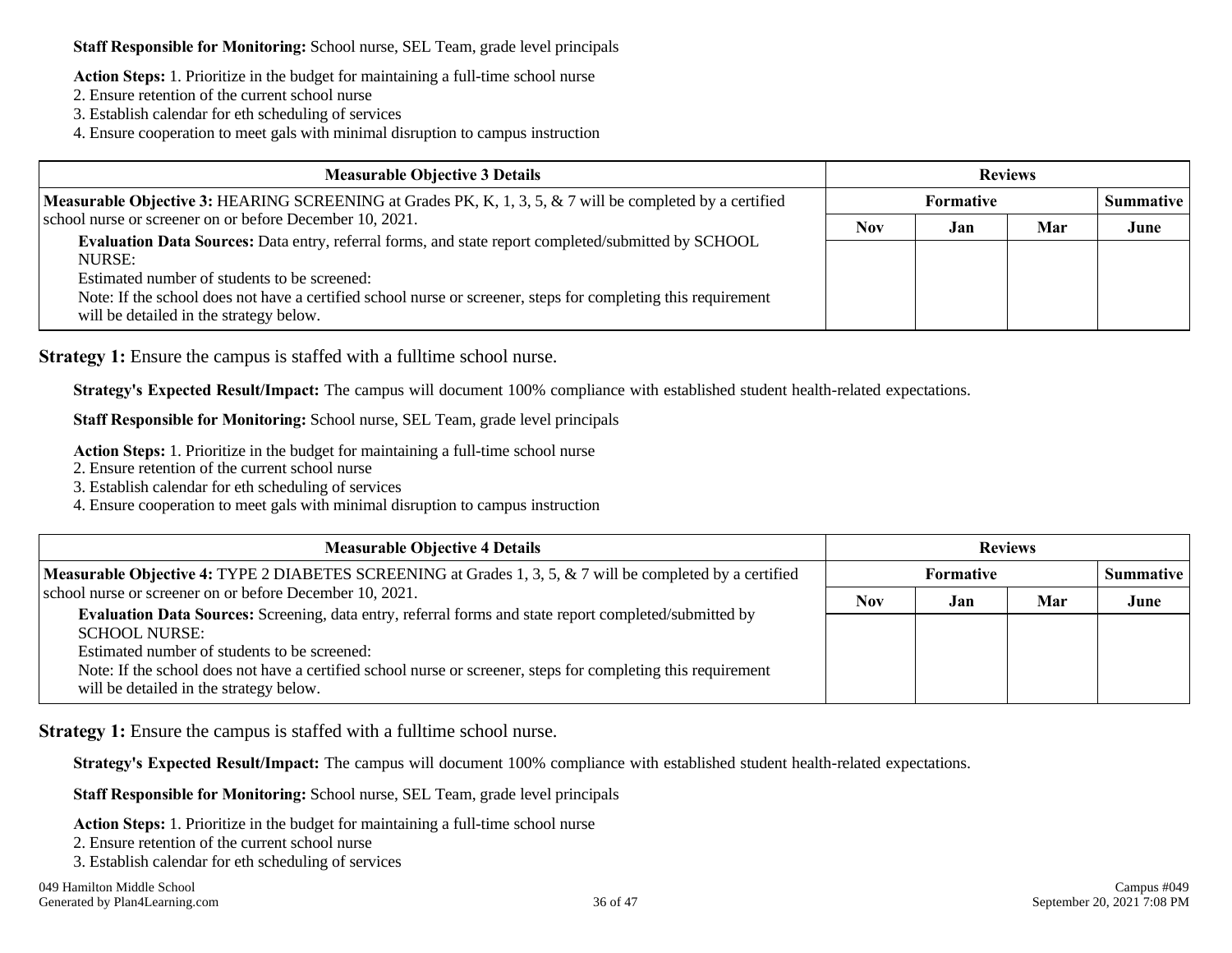4. Ensure cooperation to meet gals with minimal disruption to campus instruction

| <b>Measurable Objective 5 Details</b>                                                                                                                    | <b>Reviews</b> |                    |     |      |
|----------------------------------------------------------------------------------------------------------------------------------------------------------|----------------|--------------------|-----|------|
| <b>Measurable Objective 5: SPINAL SCREENING at Grades 6 &amp; 9 will be completed by a certified school nurse or</b>                                     |                | <b>Summative</b> I |     |      |
| screener on or before February 2, 2022.                                                                                                                  | <b>Nov</b>     | Jan                | Mar | June |
| Evaluation Data Sources: Screening, data entry, referral forms and state report completed/submitted by<br>NAME & POSITION:                               |                |                    |     |      |
| Estimated number of students to be screened:                                                                                                             |                |                    |     |      |
| Note: If the school does not have a certified school nurse or screener, steps for completing this requirement<br>will be detailed in the strategy below. |                |                    |     |      |

**Strategy 1:** Ensure the campus is staffed with a fulltime school nurse.

**Strategy's Expected Result/Impact:** The campus will document 100% compliance with established student health-related expectations.

**Staff Responsible for Monitoring:** School nurse, SEL Team, grade level principals

**Action Steps:** 1. Prioritize in the budget for maintaining a full-time school nurse

- 2. Ensure retention of the current school nurse
- 3. Establish calendar for eth scheduling of services
- 4. Ensure cooperation to meet gals with minimal disruption to campus instruction

| <b>Measurable Objective 6 Details</b>                                                                                                                                                                                                                                                                    | <b>Reviews</b>                  |     |     |      |  |
|----------------------------------------------------------------------------------------------------------------------------------------------------------------------------------------------------------------------------------------------------------------------------------------------------------|---------------------------------|-----|-----|------|--|
| Measurable Objective 6: MEDICATION ADMINISTRATION, including, but not limited to emergency care of                                                                                                                                                                                                       | Formative<br><b>Summative</b> I |     |     |      |  |
| students with diabetes, seizures, and life threatening anaphylaxis will be completed by a certified school nurse for the<br>school year 2021-2022.                                                                                                                                                       |                                 | Jan | Mar | June |  |
| Evaluation Data Sources: PERSON RESPONSIBLE: School Nurse/Health Wellness Team<br>Note: If the school does not have a certified school nurse or screener, rationale for not providing this service<br>and steps for completing this ongoing student support need will be detailed in the strategy below. |                                 |     |     |      |  |

**Strategy 1:** Ensure the campus is staffed with a fulltime school nurse.

**Strategy's Expected Result/Impact:** The campus will document 100% compliance with established student health-related expectations.

**Staff Responsible for Monitoring:** School nurse, SEL Team, grade level principals

**Action Steps:** 1. Prioritize in the budget for maintaining a full-time school nurse

2. Ensure retention of the current school nurse

3. Establish calendar for eth scheduling of services

4. Ensure cooperation to meet gals with minimal disruption to campus instruction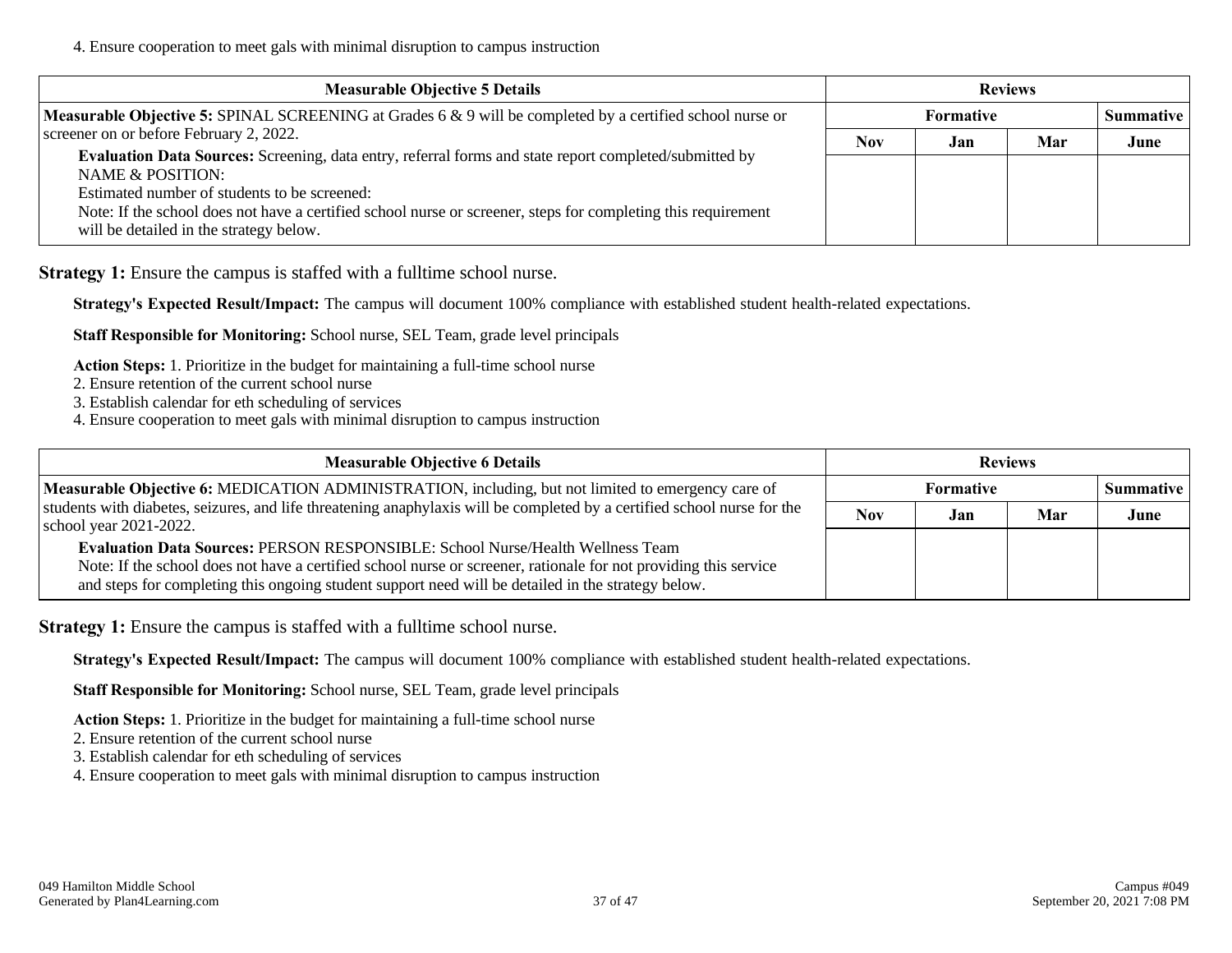| <b>Measurable Objective 7 Details</b>                                                                        |            | <b>Reviews</b>                         |     |      |  |
|--------------------------------------------------------------------------------------------------------------|------------|----------------------------------------|-----|------|--|
| Measurable Objective 7: AED (Automated External Defibrillator) MONTHLY MAINTENANCE CHECKS will be            |            | <b>Formative</b><br><b>Summative</b> I |     |      |  |
| conducted for all AEDs and an annual report summitted to Health and Medical Services.                        | <b>Nov</b> | Jan                                    | Mar | June |  |
| <b>Evaluation Data Sources: PERSON RESPONSIBLE who is certified in CPR/AED:</b><br>Number of AEDs on campus: |            |                                        |     |      |  |
| 1009<br>Continue/Modify<br>Accomplished<br>No Progress                                                       |            | Discontinue                            |     |      |  |

**Strategy 1:** Ensure the campus is staffed with a fulltime school nurse.

**Strategy's Expected Result/Impact:** The campus will document 100% compliance with established student health-related expectations.

**Staff Responsible for Monitoring:** School nurse, SEL Team, grade level principals

**Action Steps:** 1. Prioritize in the budget for maintaining a full-time school nurse

- 2. Ensure retention of the current school nurse
- 3. Establish calendar for eth scheduling of services

4. Ensure cooperation to meet gals with minimal disruption to campus instruction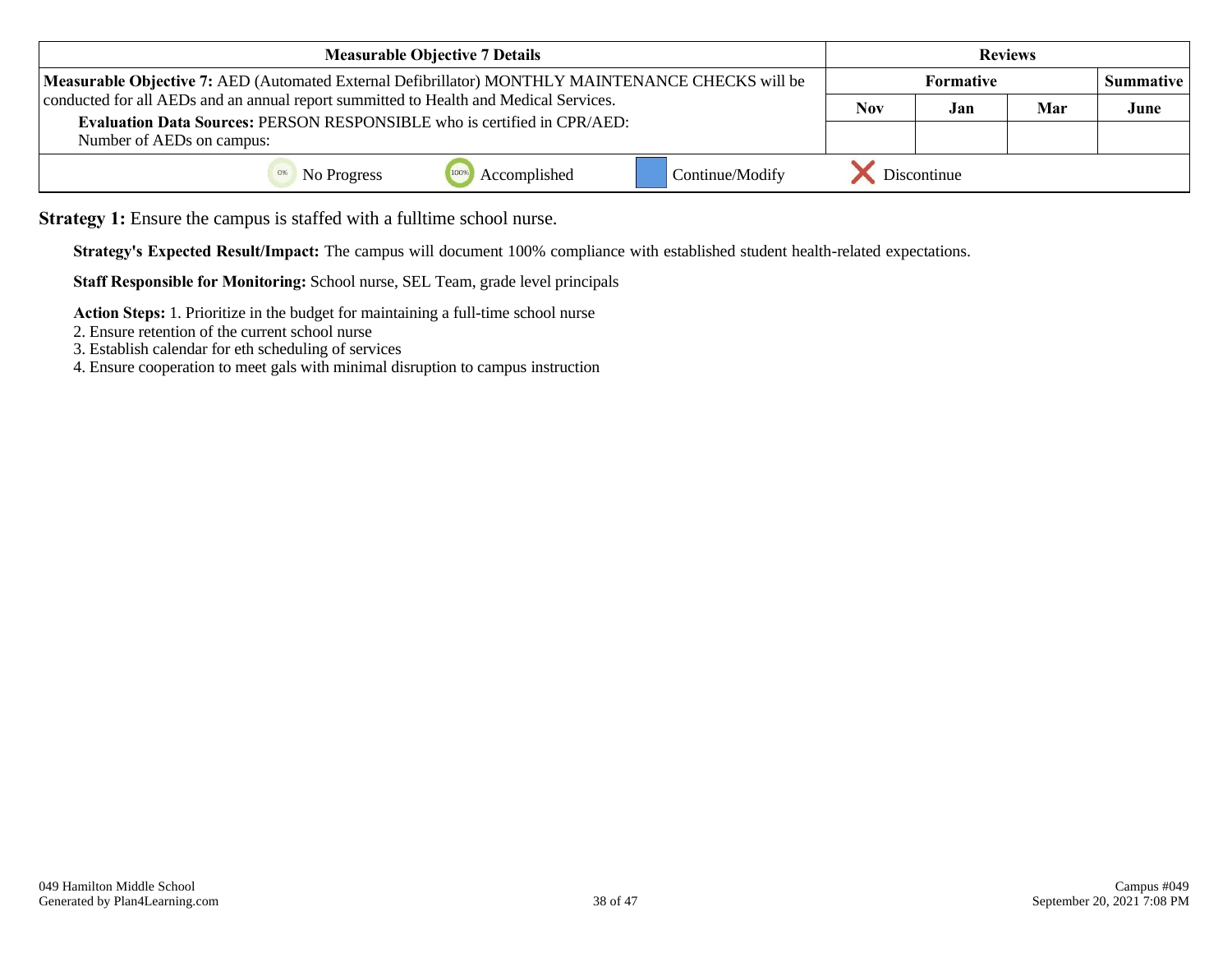### **Board Goal 4:** N/A - Additional Campus Goals

### **Goal 8:** COORDINATED HEALTH PROGRAM (ES, MS and K-8 Campuses)

The campus will provide a Coordinated School Health Program designed to prevent obesity, cardiovascular disease, and Type 2 diabetes by coordinating health education, physical education, physical activity, nutrition services and parental involvement.

**Strategic Priorities:** Ensuring Student Health, Safety and Well-Being

| <b>Measurable Objective 1 Details</b>                                                                                          |              |                 | <b>Reviews</b> |                  |     |                  |
|--------------------------------------------------------------------------------------------------------------------------------|--------------|-----------------|----------------|------------------|-----|------------------|
| <b>Measurable Objective 1:</b> Maintain a working relationship with the coordinators at district-health care provider clinics. |              |                 |                | <b>Formative</b> |     | <b>Summative</b> |
| Evaluation Data Sources: Clinic use data, campus referral data                                                                 |              |                 | <b>Nov</b>     | Jan              | Mar | June             |
|                                                                                                                                |              |                 |                |                  |     |                  |
| No Progress                                                                                                                    | Accomplished | Continue/Modify | Discontinue    |                  |     |                  |

**Strategy 1:** Ensure the campus is staffed with a fulltime school nurse.

**Strategy's Expected Result/Impact:** The campus will document 100% compliance with established student health-related expectations.

**Staff Responsible for Monitoring:** School nurse, SEL Team, grade level principals

**Action Steps:** 1. Prioritize in the budget for maintaining a full-time school nurse

2. Ensure retention of the current school nurse

3. Establish calendar for eth scheduling of services

4. Ensure cooperation to meet gals with minimal disruption to campus instruction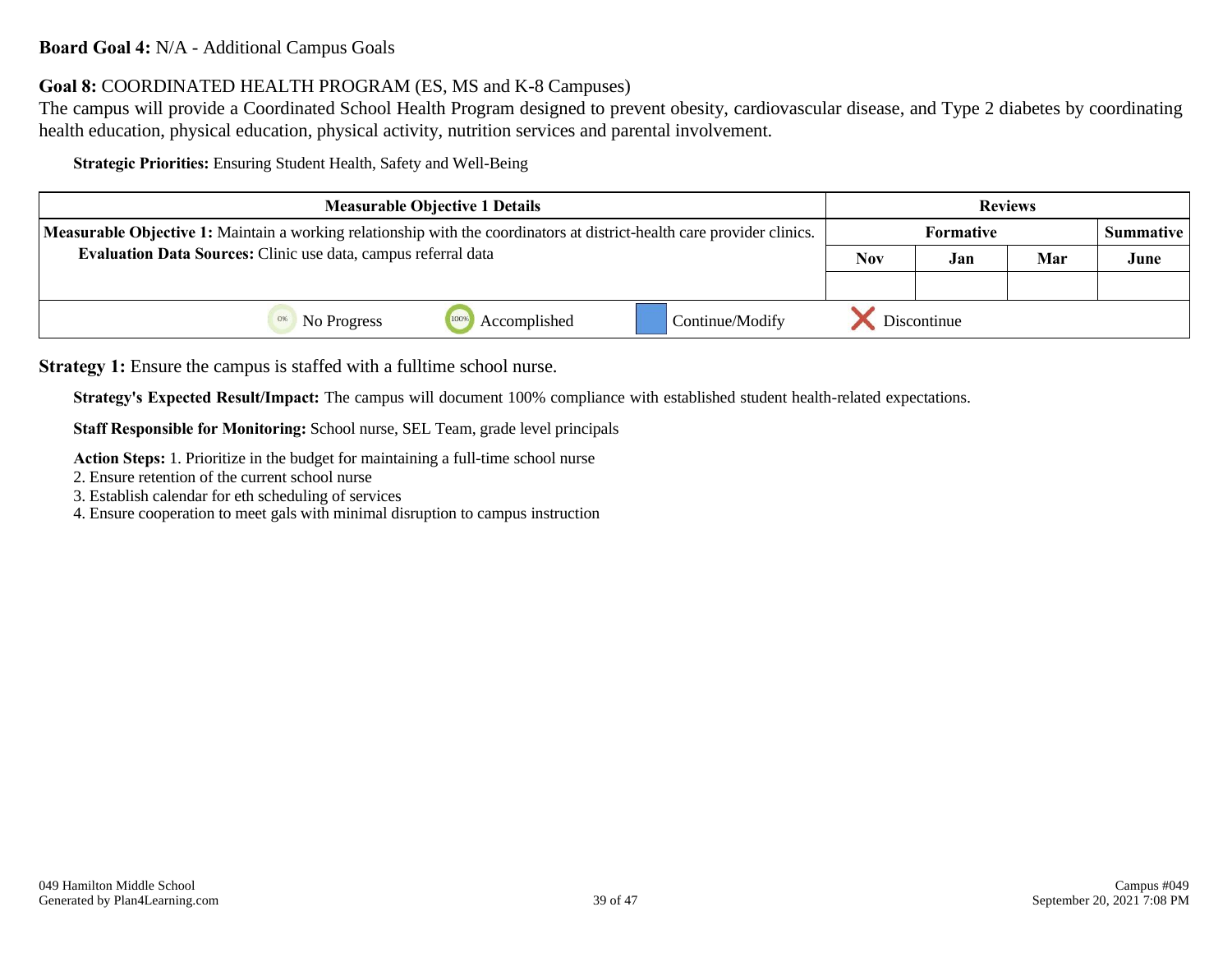**Board Goal 4:** N/A - Additional Campus Goals

**Goal 9:** OTHER UNMET (If applicable)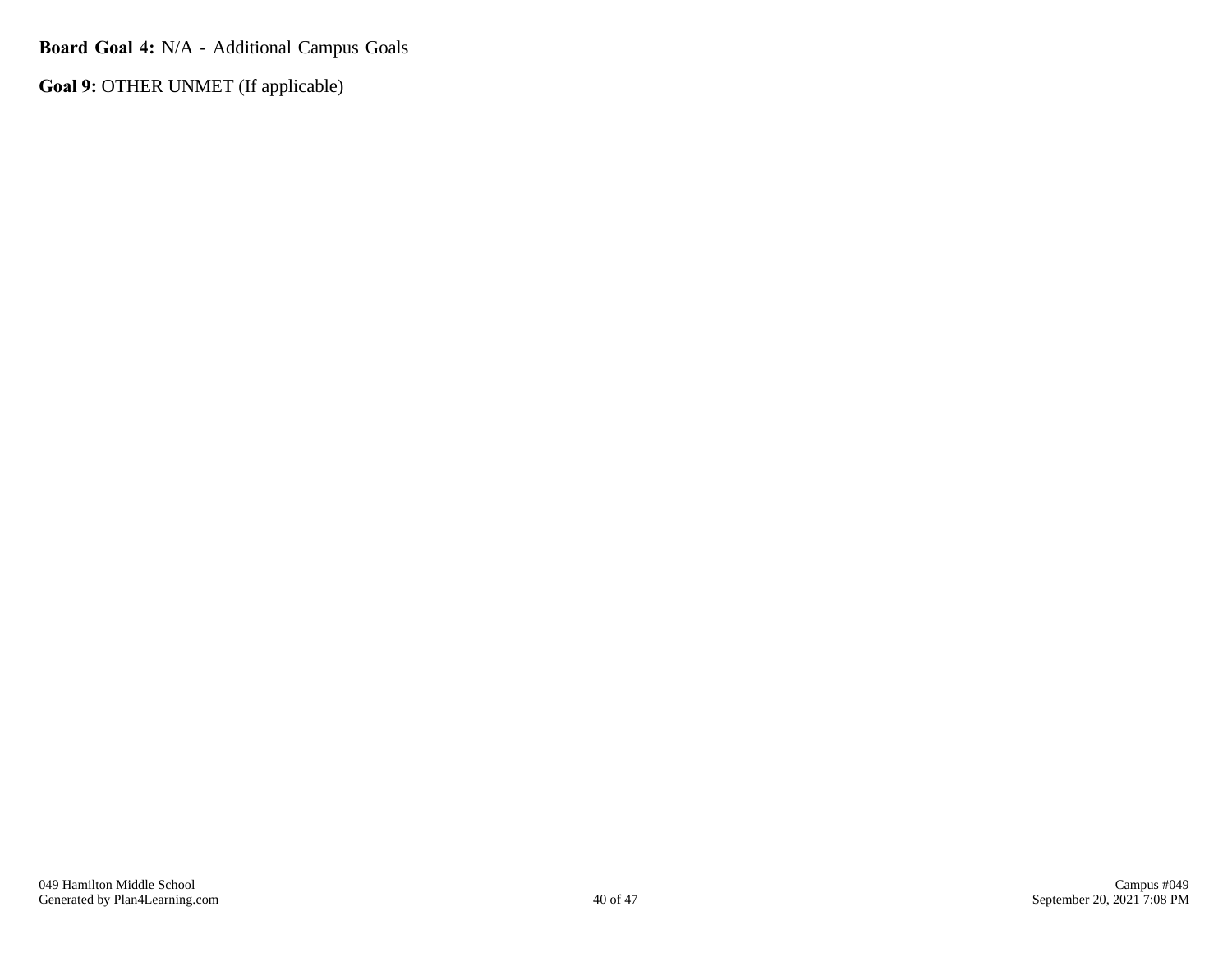## **State Compensatory**

## **Personnel for 049 Hamilton Middle School**

| <b>Name</b>   | Position                                   | <b>Program</b>                           | <b>FTE</b>      |
|---------------|--------------------------------------------|------------------------------------------|-----------------|
| Jayna Hawkins | <b>Teacher Specialist - Social Studies</b> | Core Content Support and Parent and fami |                 |
| Jewel Jobson  | <b>Teacher Specialist - Mathematics</b>    | Core Content Support                     | $\Omega$<br>.UJ |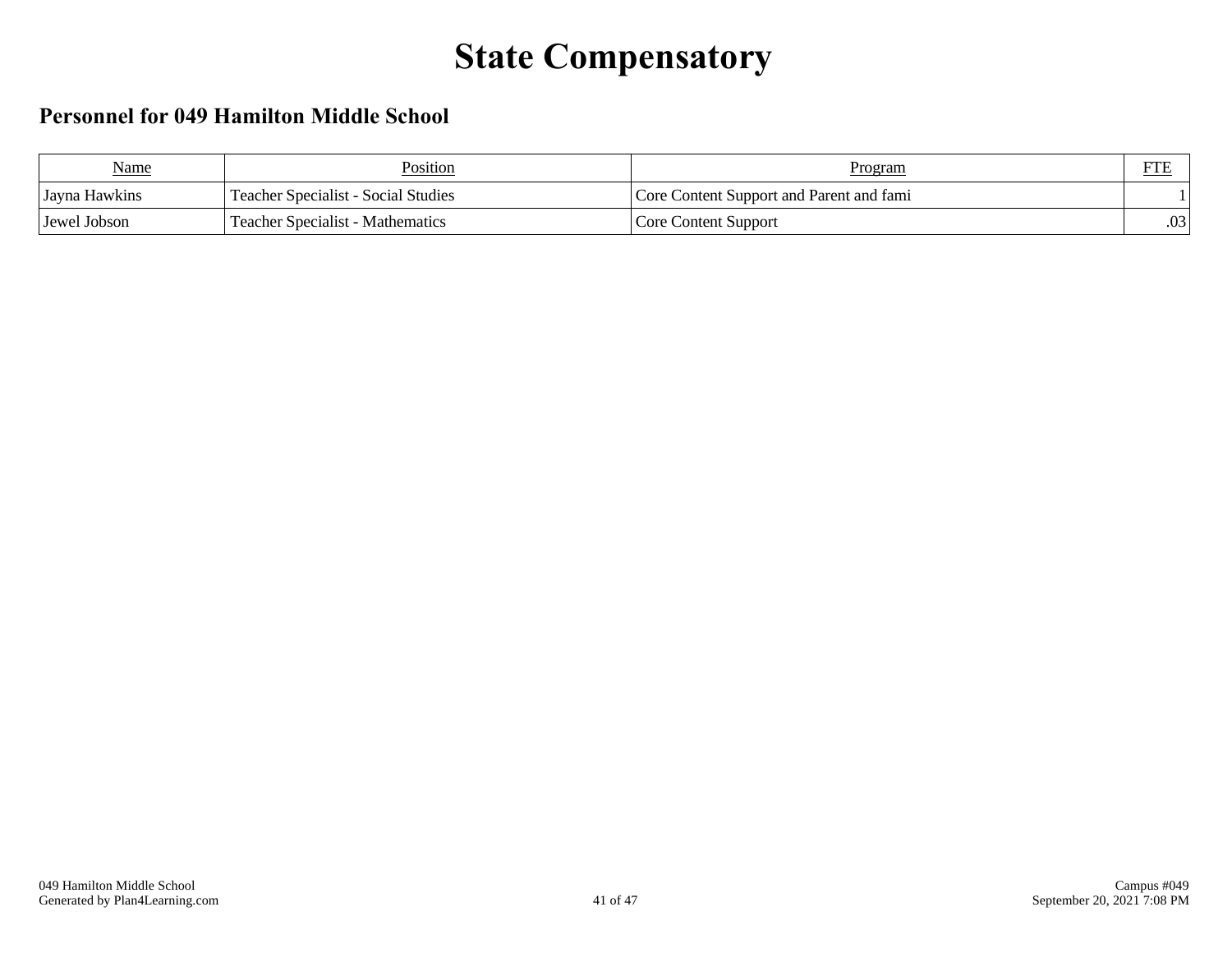## **Title I Schoolwide Elements**

## **ELEMENT 1. SWP COMPREHENSIVE NEEDS ASSESSMENT (CNA)**

### **1.1: Comprehensive Needs Assessment**

All schools develop comprehensive needs assessments as part of the planning and decision-making process. Title I schools have additional responsibilities to ensure that the plans and decisions regarding the use of federal dollars align with program requirements and the needs of students. The comprehensive needs assessment (CNA) at this campus was developed by the campus leadership in consultation with additioanl members of Shaed Decision Making committee, along with student, faculty, and parent feedback.

## **ELEMENT 2. SWP CAMPUS IMPROVEMENT PLAN (CIP)**

### **2.1: Campus Improvement Plan developed with appropriate stakeholders**

The SIP is developed with the involvement of parents and other members of the community to be served and individuals who will carry out the plan, including teachers, principals, other school leaders, paraprofessionals present in the school, and other stakeholders. Stakeholders were involved with the development of this plan in the following ways: gathering and reviewing student performance data, gathering and organizing constructive community and culture feedback, review and offer feedback on SIP from SDMC membership, gathering and disaggregating campus ancillary data including attendance and discipline.

### **2.2: Regular monitoring and revision**

Regular monitoring of the strategies funded through Title I occur in addition to the formative reviews required by this improvement plan. At our campus, regular monitoring of the implementation of strategies and students' progress includes: review of district and campus generated common assessment data, professional learning community meetings and review of access and implementation of instructional resources such as IXL and Read 180, instructional rounds data collection and review, appraisal-related documentation and feedback.

### **2.3: Available to parents and community in an understandable format and language**

The SIP is available to parents in the following locations: On the campus website, in the magnet recruitment office, the office of the community coordinator, and the campus main office.

The SIP was made available to parents by: electronic fotmat and in a hard copy format

We provide the SIP to parents in the following languages:

- English
- Spanish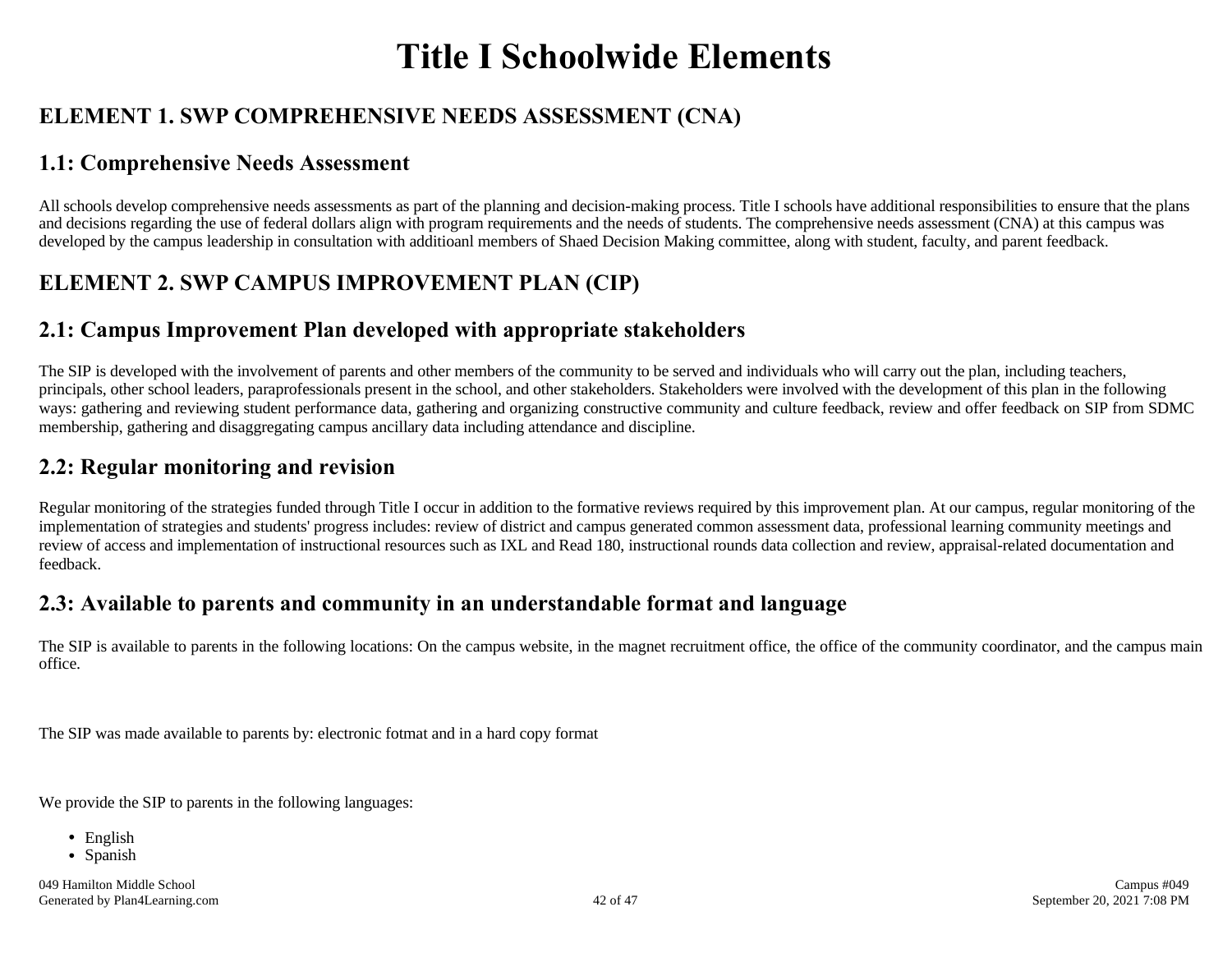## **2.4: Opportunities for all children to meet State standards**

Opportunities for all students to meet the TEKS include these school-wide reform strategies: double blocking of tested subject areas to ensure in-school intervention and enrichment, a partnership with Verizon and Digital Promise to provide all students with access to a technology device and a reliable internet connection, training for designated staff on AVID concepts and strategies, Project Lead the Way training for technology teachers to include instruction on coding, the incorporation of instructional support personnel and scheduled after school hours tutorial opportunities to support HB 4545 expectations for accelerated instruction.

### **2.5: Increased learning time and well-rounded education**

Ways that we increase learning time and a well-rounded education for our students include: the revision of the master schedule to accommodate in-school interventions, enrichment, and opportunities for accelerated learning, variety of elective course options including the arts and technology, a competitive athletics program and structured physical education instruction, and a variety of student interest-based extracurricular activities.

### **2.6: Address needs of all students, particularly at-risk**

An important campus focus is on school-wide reform strategies that provide opportunities for all students, particularly those students who are at risk of not meeting the challenging State academic standards at advanced and proficient levels of student achievement. The strategies provided are based on evidence-based research to increase achievement for each student group on state tests and other assessments. Examples include the following:

- Building teacher capacity in their content areas and instructional areas: Planned professional development through campus-wide training and PLC-based support, especially on the integration of instructional technology.
- Proficient Tier 1 explicit instruction taking place in all content areas: campus offerings of advanced instruction courses in all core content areas, dual language instruction in science and Spanish language arts, high school credit baring courses in art, technology, mathematics, and Spanish language arts.
- Bi-weekly AT BATs:incorporated into grade-level and subject specific Professional Learning Communities and led by instructional specialist and teacher leaders.
- Small Group Instruction based on student data needs: Pull out dyslexia instruction and scheduled Tier II and Tier III time for intervention, enrichment, and accelerated learning.

## **ELEMENT 3. PARENT AND FAMILY ENGAGEMENT (PFE)**

### **3.1: Develop and distribute Parent and Family Engagement Policy**

The following individuals, including roles (parents, teachers, admin, etc.) assisted with the development of the Parent and Family Engagement Policy:

- Parent Aaron Loeb
- Laura Perez FACE
- Jayna Hawkins Teacher Specialist

### The PFE was distributed

- On the campus website
- Through Coffee with the Principal

The languages in which the PFE was distributed include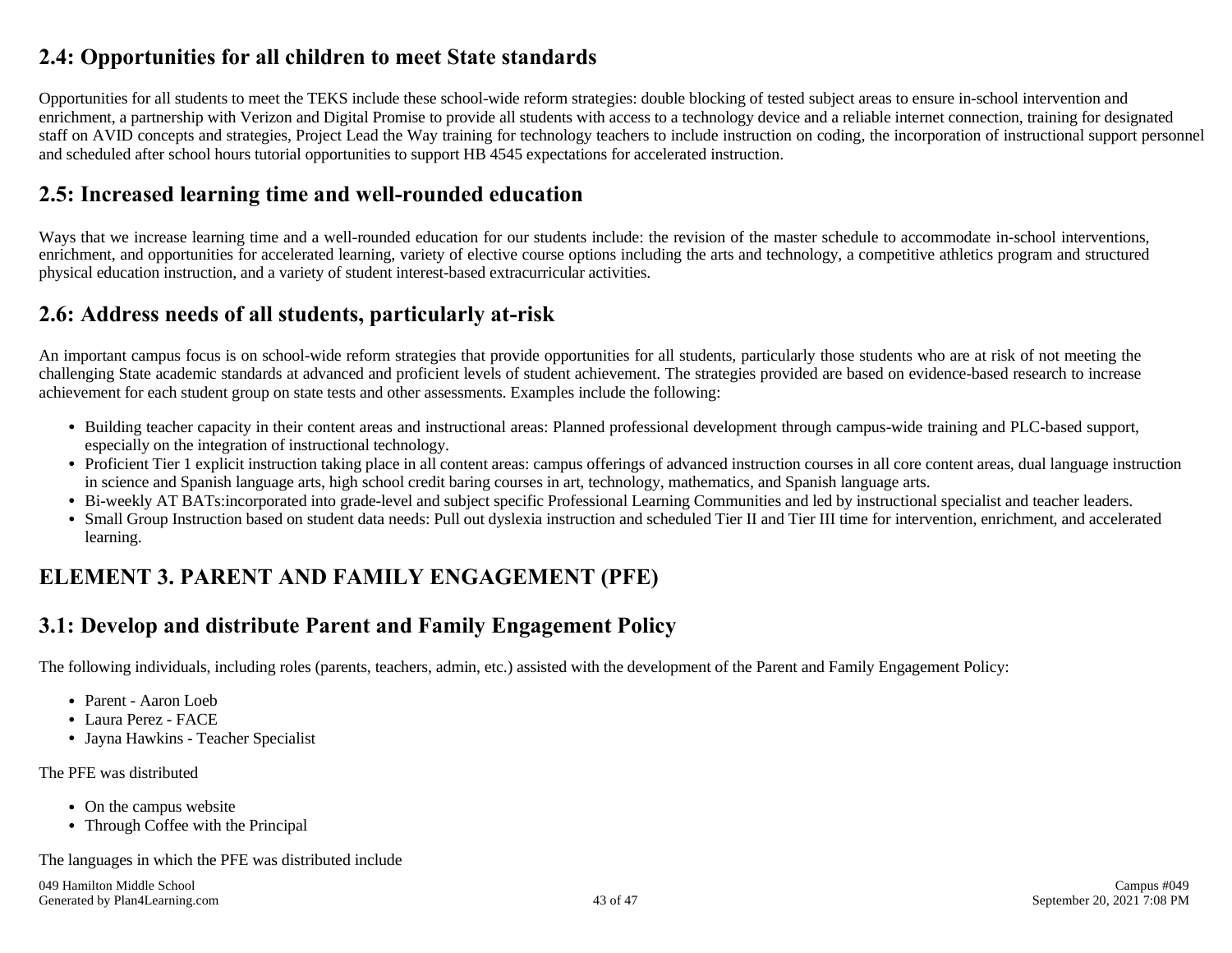- English
- Spanish

Four strategies to increase Parent and Family Engagement include:

- Creation of a Parent Resource Center in the school library
- Coffee with the Principal monthly meetings
- Designation of a teacher specialist to act as campus liaison with PTO
- Expansion of campus' social media presence through regular posts and monitoring

## **3.2: Offer flexible number of parent involvement meetings**

The campus provided four Title I Parent Meetings and each meeting had an alternate time/date to accommodate parents' schedules. The meeting dates are listed below:

- Meeting #1 October 8, 2020 9:00 AM
- Meeting #1 Alternate October 9, 2020 2:30 PM
- Meeting #2 December 2, 2020 4:00 PM
- Meeting #2 Alternate DEcember 3, 2020 9:30 AM
- Meeting #3 March 23, 2021 9:00 AM
- Meeting #3 Alternate March 24, 2021 4:00 PM
- Meeting #4 April 15, 2021 9:00 AM
- Meeting #4 Alternate April 16, 2021 4:00 PM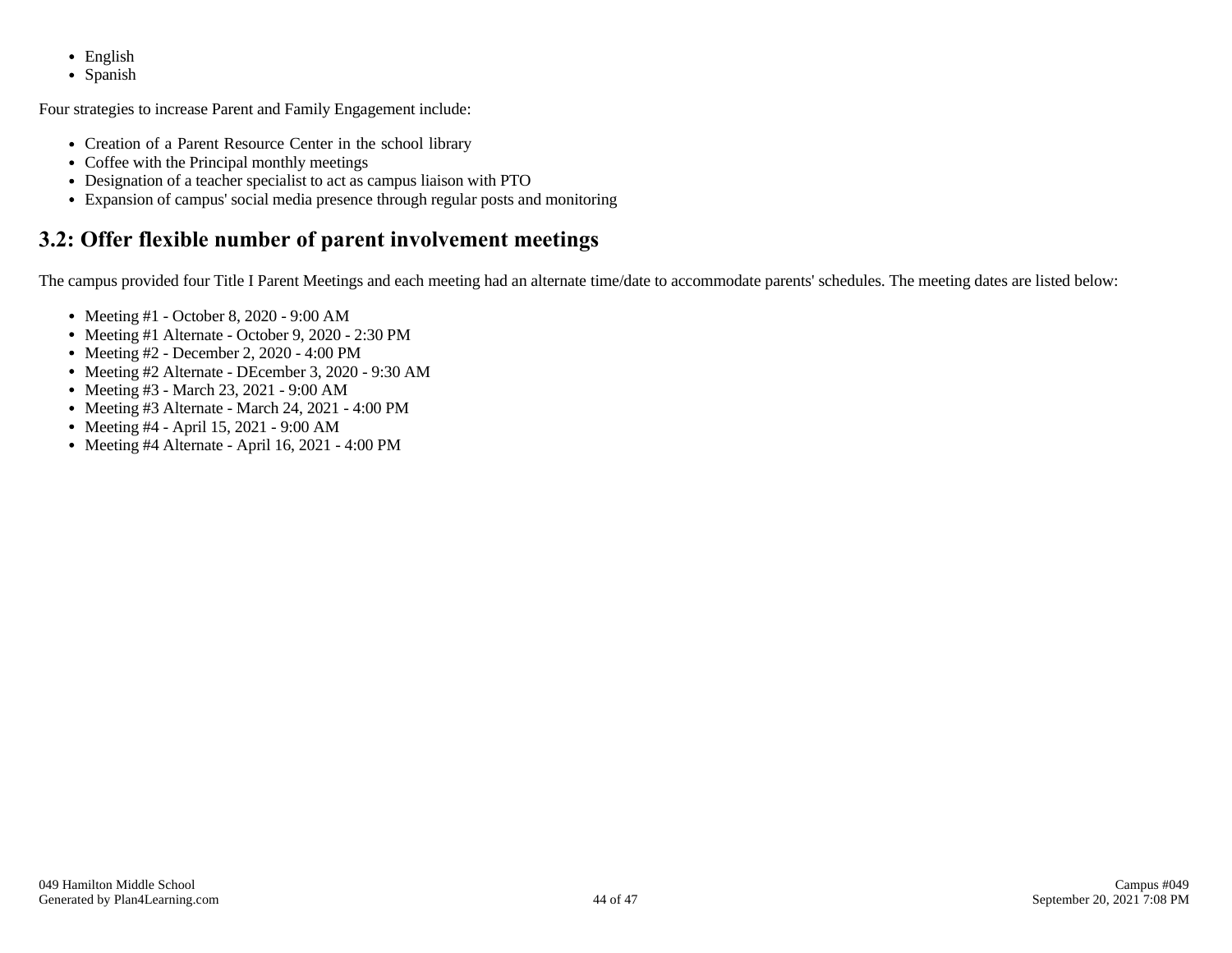## **Title I Personnel**

| <b>Name</b>           | Position                        | Program                  | FTE |
|-----------------------|---------------------------------|--------------------------|-----|
| Don Zavodny           | Teacher - Social Studies        | Core Content Instruction |     |
| <b>Ernest Johnson</b> | Teacher - Social Studies        | Core Content Instruction |     |
| l Jonathan Tuftee     | Teacher - English Language Arts | Core Content Instruction |     |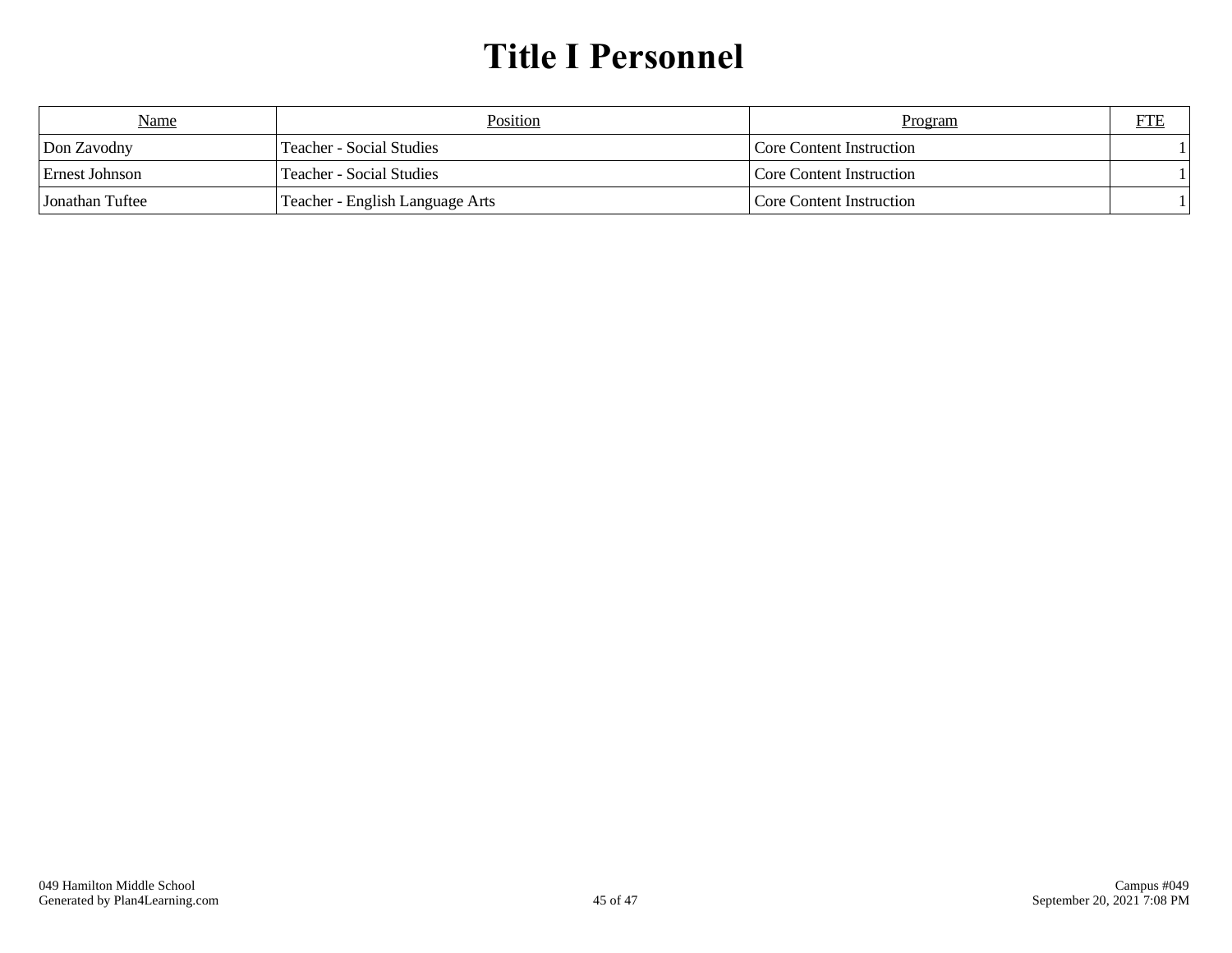## **Campus Funding Summary**

| 1991010001 - General Fund - Regular Program |              |                                |                 |                                                   |                                  |               |
|---------------------------------------------|--------------|--------------------------------|-----------------|---------------------------------------------------|----------------------------------|---------------|
| <b>Board</b><br>Goal                        | Goal         | <b>Measurable</b><br>Objective | <b>Strategy</b> | <b>Resources Needed</b>                           | <b>Account Code</b>              | <b>Amount</b> |
|                                             |              |                                |                 | Extra Instructional Staffing per Grade Level      | 6100 - Payroll                   | \$175,000.00  |
|                                             |              | $\overline{\mathcal{L}}$       |                 | IXL and Reading Comprehension Toolkits            | 6300 - Supplies and<br>Materials | \$0.00        |
|                                             |              | 4                              |                 | Campus Instructional Technologist                 | 6100 - Payroll                   | \$40,000.00   |
| $\overline{2}$                              |              |                                |                 | Extra insrtuctional staffing                      | 6100 - Payroll                   | \$175,000.00  |
| $\overline{2}$                              |              |                                |                 | An additional math instructor at each grade level | 6100 - Payroll                   | \$175,000.00  |
| 4                                           | $\mathbf{r}$ |                                |                 | Full-time school nurse                            | 6100 - Payroll                   | \$60,000.00   |
|                                             |              |                                |                 | <b>Sub-Total \$625,000.00</b>                     |                                  |               |
|                                             |              |                                |                 | <b>Grand Total   \$625,000.00  </b>               |                                  |               |